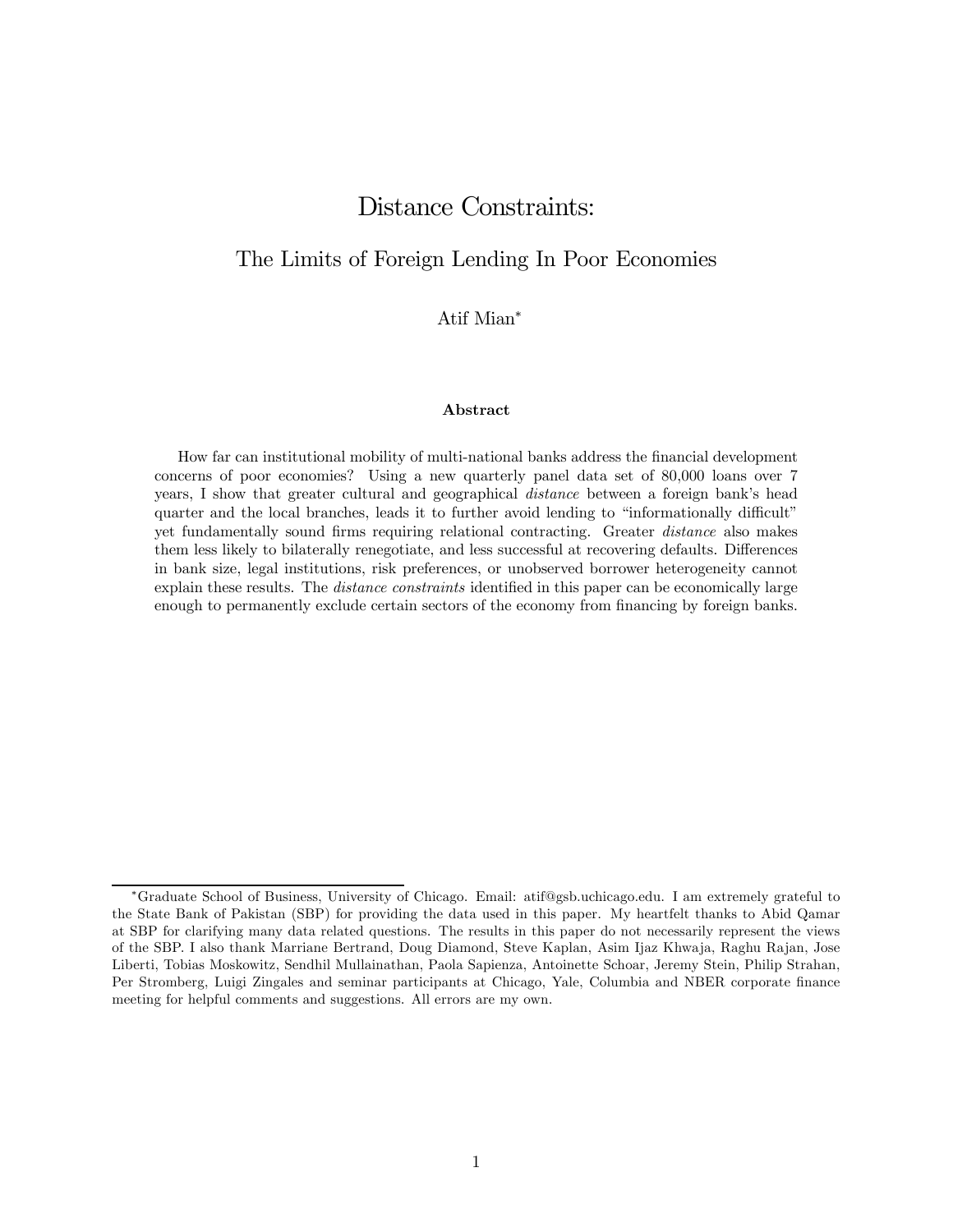"while the *[foreign]* banks easily provide funds to multinationals, and even large domestic firms, small and medium-size firms complained of a lack of access to capital. International banks' expertise - and information base - lies in lending to their traditional clients"

#### Stiglitz (2003, pg. 69)

Even though the role of financial development in growth is well-recognized<sup>1</sup>, enhancing the level of financial development in poor economies remains difficult. There is the hope however that globalization and integration of world financial markets in recent years provide a quick way for emerging markets to develop their financial systems. The idea is based on a couple of related arguments. First, as financial and other protective barriers drop, capital mobility can allow financial institutions from developed countries to lend directly to entrepreneurs in emerging markets. Second, if lending from such long distances is problematic, institutional mobility can allow foreign financial institutions to set up subsidiaries and lend locally in emerging markets. While both arguments are theoretically appealing, understanding their practical relevance and scope remains an empirical question.

Regarding the first argument, recent literature has suggested that capital mobility, while useful, may not completely compensate for the importance of domestic financial development. For example, Petersen and Rajan (1994 and 2002) highlight the importance of physical proximity of a firm with its lender, Black and Strahan (2002) show the benefits of competition among local intermediaries for entrepreneurship, and Guiso, Sapienza, and Zingales (2004) stress the importance of local financial development for economic growth. This suggests that there are important limitations to how far capital mobility alone can solve the financial under-development problem.

This brings us to the second argument that where *capital mobility* falls short, *institutional* mobility can step in. For example, if it is the local financial development that matters more, why can foreign banks not open up local branches in emerging markets and solve the financial underdevelopment problem? To put it differently, is it the case that even if foreign banks open up local branches in emerging markets they will still be constrained in who they can finance and how? This paper explores this issue in detail by addressing three related questions: (i) Do foreign banks participate in all sectors of financial development or are they limited in the type of entrepreneurs they finance? (ii) If they are limited, what is the rationale for that? (iii) Are such limitations of foreign banks economically important?

<sup>1</sup>See for example, King and Levine (1993), Rajan and Zingales (1998), and Levine and Zervos (1998).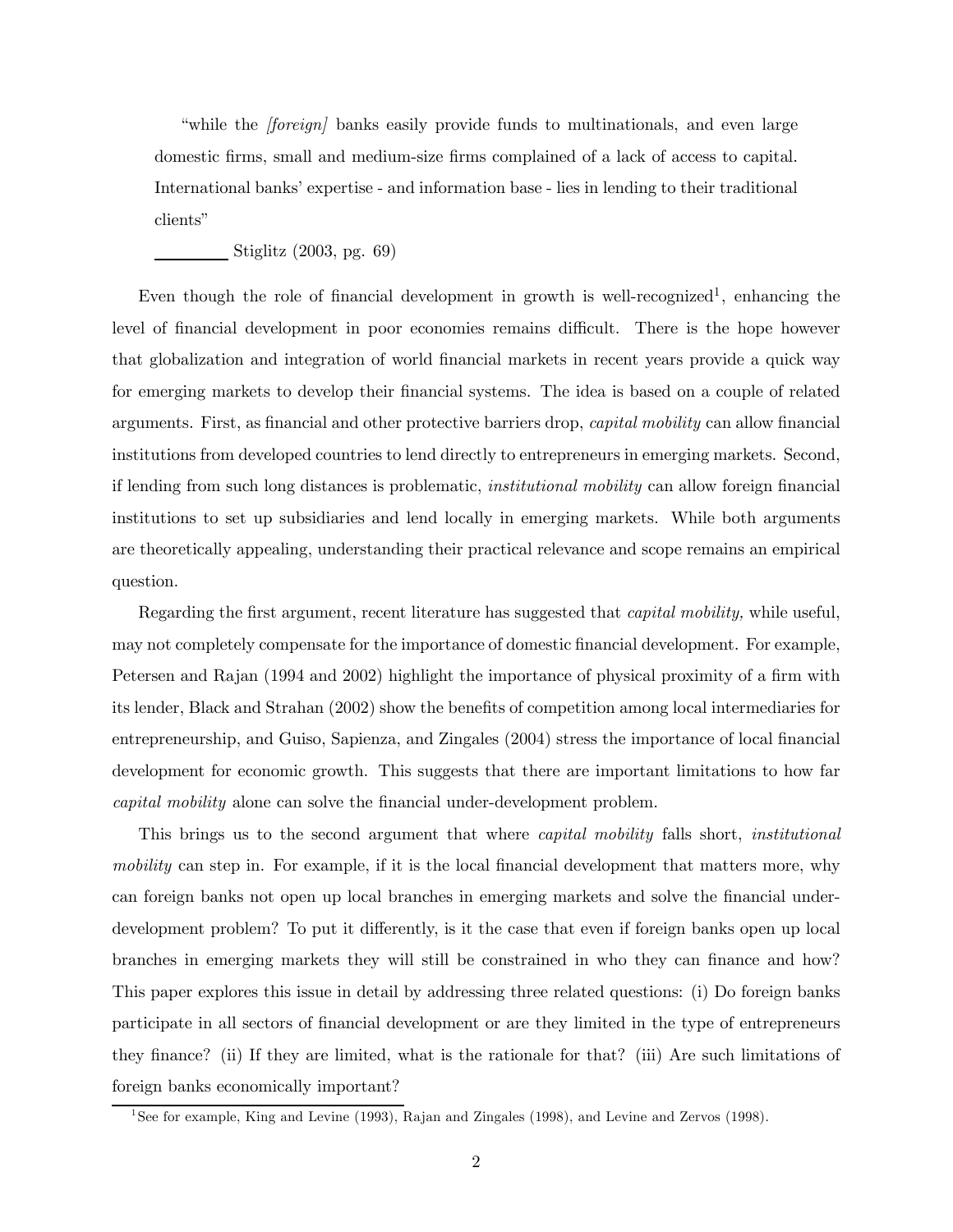In order to answer the above questions, we need to study a traditionally under-developed market that has recently experienced a substantial expansion in foreign banking operations. Moreover, we need a fairly micro-level data set to answer questions concerning the level and success of financial intermediation in different areas of financial development.

The banking sector of Pakistan offers such an opportunity. First, historically Pakistan has had low level of financial development due to a virtual monopoly of poorly performing state owned banks in the country. However, the country liberalized its banking sector in 1990, which led to a rapid expansion and entry of foreign and private domestic banks. What is econometrically useful about this expansion is that both foreign and private domestic banking sectors were liberalized at the same time in Pakistan, which makes the private domestic banks a useful benchmark to compare foreign banks against. Second, I have a new data set with detailed quarterly loan level information on each of the 80,000 business loans given out by the private (both foreign and domestic) banking sector of Pakistan from 1996 to 2002. The data offers many advantages in measuring the nature of banks' activities and their outcomes at a micro level. For example, I know the type and identity of each loan borrower, the amount of the loan, its default rate, whether the loan went into litigation or renegotiation in case of default, and the amount recovered from default. Third, there is significant variation in the origin and organizational type of foreign banks. Such variation will be useful in understanding what bank-level factors limit foreign banks' activities in Pakistan.

Using the loan-level data, I start by addressing the first question i.e., are foreign banks limited in the type of entrepreneurs they finance? I find that consistent with Stiglitz's comment, lending by foreign banks is fairly limited in scope. Foreign banks systematically shy away from lending to "soft information" firms requiring relational contracting. These are small firms, firms in smaller cities, firms not affiliated with a major business group, firms seeking first time loans, and firms seeking long term relational financing.

Moreover, consistent with the notion that foreign banks avoid relational lending, I find that they are less than half as likely to bilaterally renegotiate (they litigate more) in case of default compared to domestic banks. Foreign banks are also less than half as successful as domestic banks at recovering defaults. These results are not driven by unobserved borrower characteristics as they are robust to the inclusion of borrower fixed effects. In other words even when the same borrower defaults to both foreign and domestic banks, domestic banks are more likely to successfully renegotiate with him and have higher recovery rates.

The results above indicate that while foreign banks are quite willing to give out arm's length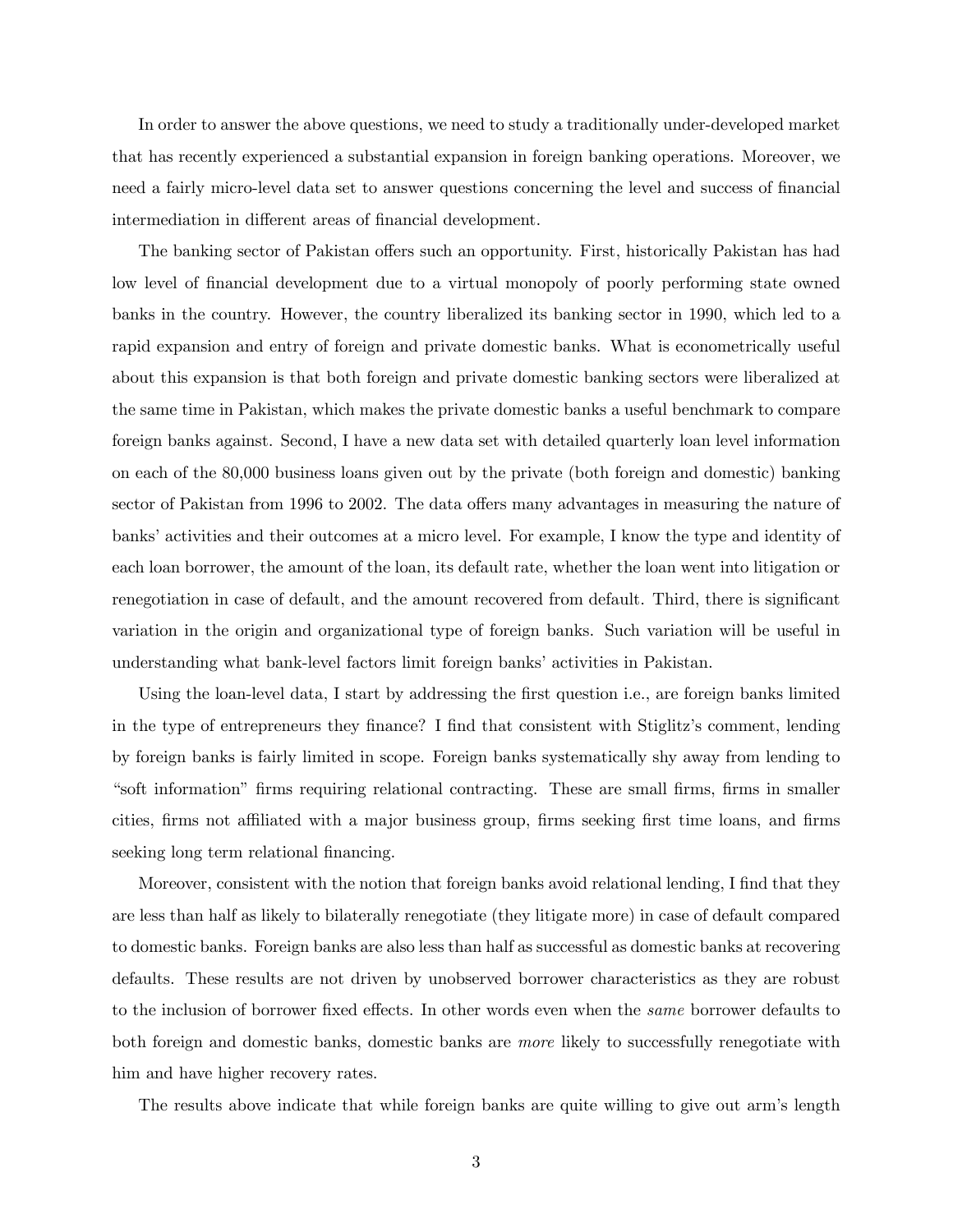or "transaction loans" based on hard information, they are at a comparative disadvantage when it comes to soft information based relational loans. One hypothesis to explain the above results is that when foreign banks open a branch or subsidiary in a "distant" economy, they face extra informational and agency costs in making relationship loans. Broadly speaking, "distance" here could reflect a number of factors. For example it may reflect physical distance between the foreign bank's head quarter (CEO) and the subsidiary, or it could also reflect cultural distance, intra-bank hierarchical distance due to bank size, or institutional (legal) distance between the foreign bank's country of origin and its subsidiary. Results indicating the reluctance of foreign banks to lend to "soft" firms requiring relational contracting could thus reflect the additional costs of such distance or distance constraints.

To test if the above theory is credible and if so which particular definition of distance is most relevant, I exploit the variation among foreign banks in their "distance travelled". I find that geographical or cultural distance is an important attribute in explaining the lending, recovery, and renegotiation differences between domestic and foreign banks. In particular, these distance constraints are stronger, the more geographically or culturally distant a foreign bank is. Moreover, by exploiting variation among firms in their political-connectedness, I show that the *distance* constraints are more likely to be driven by informational and agency costs rather than higher enforcement problems for foreign banks. Other potential measures of distance such as bank size and institutional distance are not correlated with distance constraints.

A concern with the above findings may be that perhaps foreign banks avoid "soft information" loans not because of any limitations, but because of the "poor quality" of these loans. Domestic banks on the other hand may not be as scrupulous because of poor banking supervision and the ensuing preference for risky behavior. However, various firm and loan level outcomes show that such concerns are not valid. For example, despite making more soft information loans, domestic banks do not have significantly higher default rates than foreign banks. In fact taking the interest and recovery rates into account, lending by domestic banks is as profitable as lending by foreign banks. Similarly, firms financed by domestic banks are as productive as firms financed by foreign banks in terms of exports. There is also no evidence of "related lending" by domestic banks. This further diminishes concerns of moral-hazard-driven "risky" lending by domestic banks.

Finally, the last question I address in this paper relates to the broader macroeconomic picture. Even if *distance constraints* are important in shaping the way foreign banks lend to firms, one could ask how economically important these constraints are? For example, are the constraints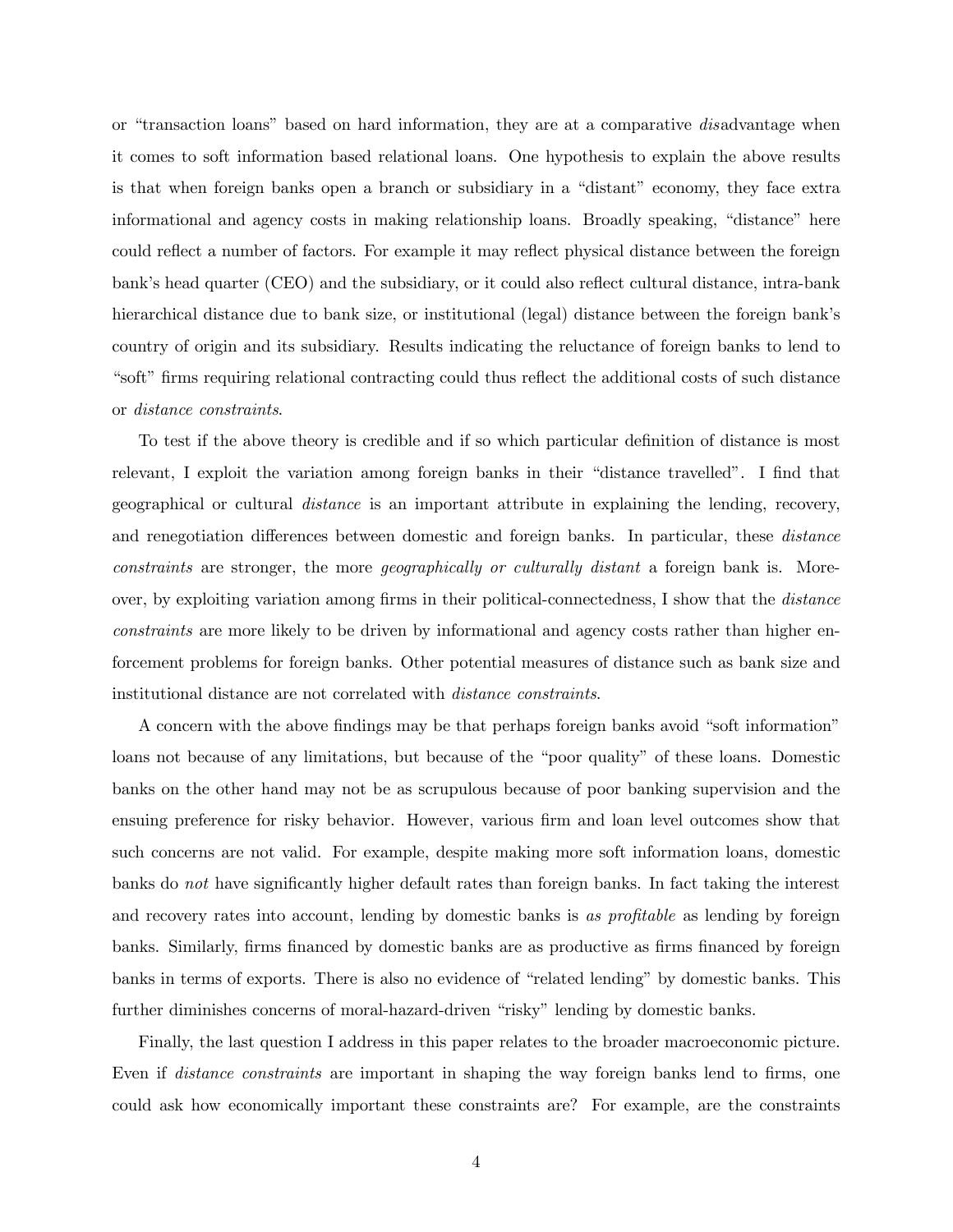large enough so that in the absence of domestic banks, many soft information firms would not be given credit? Or are the costs small enough so that in the absence of domestic banks, foreign banks would be willing to lend to such soft information firms at only slightly higher costs? Although it is a difficult question to answer, I exploit the late entry of domestic banks due to earlier regulatory restrictions to show that in the absence of domestic banks, a large number of the "soft information" firms would not be given credit. Therefore *distance constraints* not only exist but their magnitude can be large enough to permanently exclude certain sectors of the economy from financing by foreign banks.

This paper connects the literature on financial development with the theory of the firm. Since the work of Coase (1937), an important question in this literature has been to understand how informational and agency distance between the CEO and her employees in distant areas (loan officers in the case of banking), shapes the nature of information acquisition and the types of activities performed within the firm. Existing theoretical work such as Stein (2002), and Aghion and Tirole (1997) suggests that greater *distance* between the CEO and her employees could lead to less reliance on soft information by the firm. In a first direct test of such theories, Liberti (2003) shows that decentralization of decision making enhances transmission and reliance on soft information within a bank.

The results of this paper suggest that not only does greater distance decrease the incentives of a bank manager to collect soft information as in Stein (2002), but that greater cultural distance may make it more costly for certain institutions to collect and communicate soft information. It thus connects the literature on organizations with the literature on culture. The importance of culture in shaping economic outcomes and institutions has already been highlighted in papers such as Greif (1994), Stulz and Williamson (2003), and Grinblatt and Keloharju (2001).

Our results thus suggest that there is a limit to how much a poor country can rely on foreign lending when it comes to informationally difficult borrowers, and highlights the need for strong domestic financial institutions in these countries. This may also explain the reliance of early "miracle" successes of Japan and then East Asian economies on domestic banks.

The rest of the paper proceeds as follows. The next section formally defines *distance* and its corresponding constraints. Section II describes the data and its institutional background. Section III outlines the empirical methodology used in this paper. Section IV then tests for distance constraints and Sections V and VI test for alternative explanations. Section VII evaluates the economic importance of distance constraints, and Section VIII concludes.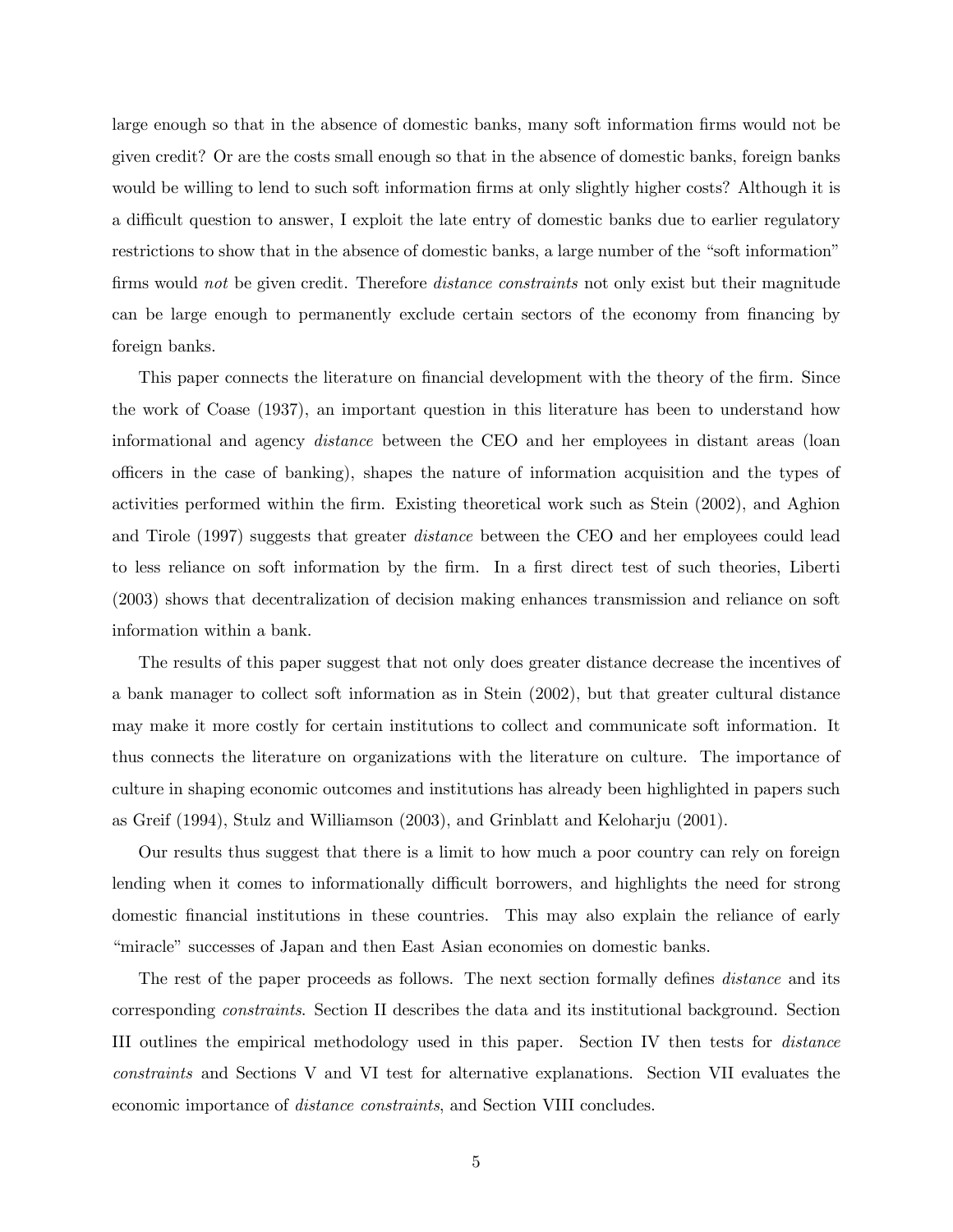### I Why Should Foreign Banks Differ from Domestic In Poor Economies?

In an emerging economy like Pakistan with no separate legal or regulatory restrictions for foreign banks, why might foreign banks lend differently than domestic banks? Anecdotal evidence such as the quote by Stiglitz in the introduction suggests that there are some inherent attributes of foreign banks that limit their scope in emerging economies. This section provides two broad classes of theories in this regard. I separate the two classes as they differ in their evaluation of the usefulness of domestic banks.

#### A. Theories Based On Distance Constraints

An obvious candidate for explaining foreign bank lending pattern is the "distance" travelled by them before entering an emerging economy. Figure I outlines the formal definition of *distance* in this theory: It is the distance between the controlling shareholder (the CEO or principal) of a foreign bank residing in her home country (say the U.S.) and the loan officer (the agent) operating in a developing country (Pakistan in our case). Notice that my definition of distance (labelled (1) in Figure I) is different from another possible definition of distance (labelled (2) in Figure I) that measures the distance between the loan officer and his borrower. Papers such as Petersen and Rajan (1994 and 2002) have looked at the impact of this second distance on lending behavior. However, when discussing the constraints faced by foreign banks in developing countries, as is the goal in this paper, it is natural to think that definition (1) of distance is the more important source of variation.

There are different metrics one can use to measure the *distance* shown in Figure I. In this paper, I consider three different metrics and test which is more relevant in practice.

(i) Geographical or Cultural Distance: It measures the geographical separation between the CEO and her loan officer. Since in my data, distance from Pakistan is also highly correlated with cultural differences, geographical distance can be thought of as synonymous with cultural differences.

(ii) Hierarchical Distance (due to bank size): This measures the number of organizational layers or hierarchies between the CEO and her loan officer. The hierarchical distance can be proxied by the overall size of the bank, since larger banks (such as multi-national banks) will be more hierarchical on average.

(iii) Institutional Distance: This measures the difference between home and host country's legal and regulatory framework.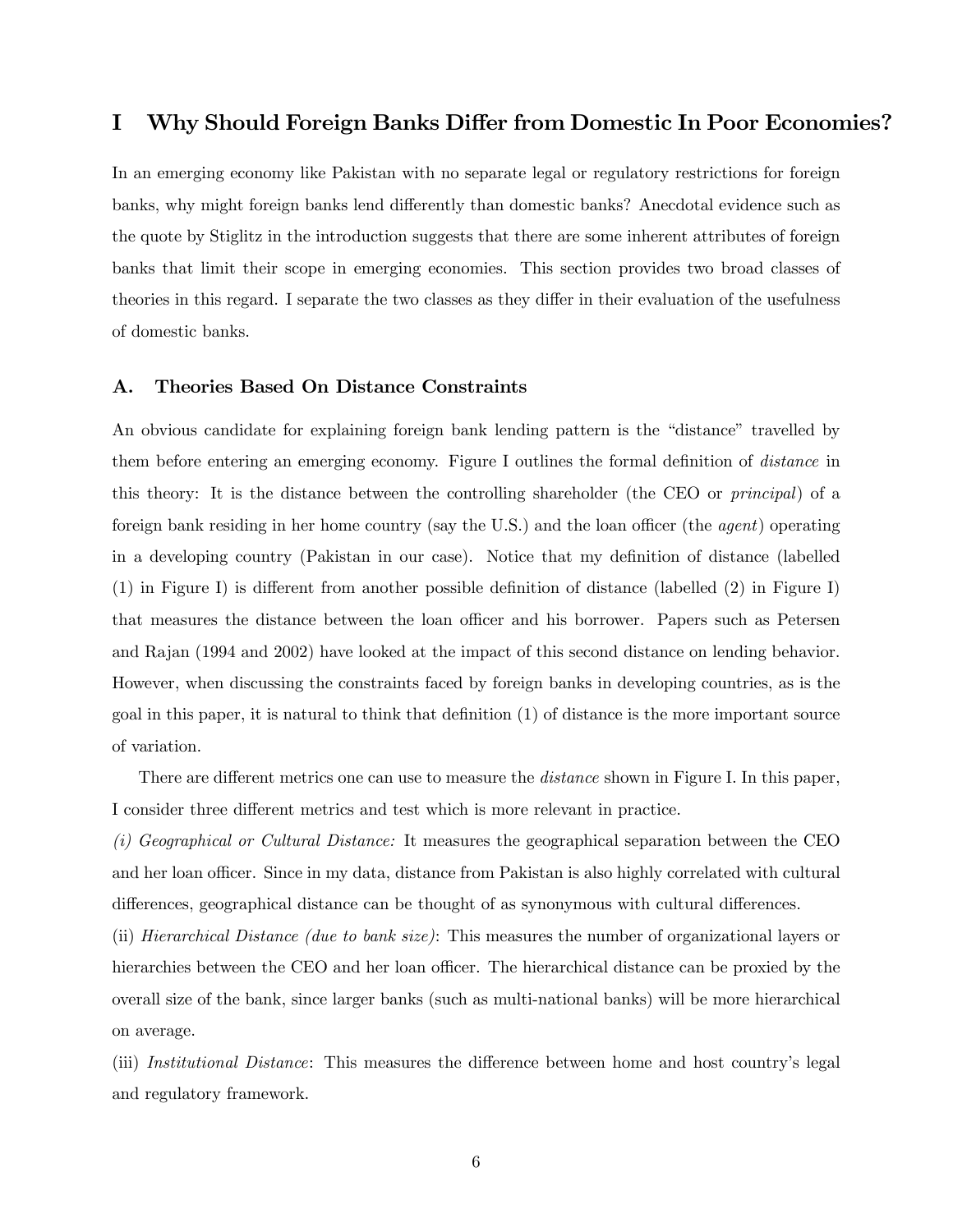All three metrics of distance imply that foreign banks will have higher informational, agency, or enforcement costs when operating in emerging economies. For example, there are natural reasons to believe that greater physical distance between a principal and her agent would lead to higher informational and agency costs for foreign banks.<sup>2</sup> Similarly, working in an environment with a different corporate culture, legal environment, or regulatory framework might increase the asymmetry in information and make it more difficult for the CEO of a foreign bank to design policies that are specifically tailored for the developing country. With regards to bank size, papers such as Berger et al (2002) have already highlighted the reluctance of large banks to lend to soft information firms because of informational constraints.

In the face of higher info-agency or enforcement costs due to greater distance, there are some common predictions regarding foreign lending that I collectively refer to as distance constraints. The main prediction in this regard is that foreign banks will find it more difficult to lend to "soft information" firms that require high information and monitoring intensive relationship loans. Moreover, foreign banks will be weaker at *relational* functions such as renegotiation and recovery of bad loans that also require strong information and control mechanisms. To see which of the definitions of distance is more relevant, one can test how distance constraints covary with each of the three definitions respectively.

The discussion above of the different definitions of distance and the ensuing *distance constraints* mostly focused on theoretical arguments. However, there is anecdotal and qualitative evidence that suggests foreign banks face these types of constraints in developing economies. For example, it is widely believed that large multi-national banks use very strict "credit scoring" methods that force the local bank managers to rely on hard information and do not leave much discretion in their hands to use soft information (Cole, Goldberg, and White (1999)). On the enforcement side a number of articles in the Indian business process talk about banks outsourcing the credit card default recoveries to local thugs and mafias<sup>3</sup>. What is less known however is whether foreign banks will also be willing to outsource to such mafia. On the cultural and institutional front, Berger, Klapper, and Udell (2001) find that foreign banks headquartered in other South American nations are more likely to lend to small Argentine businesses than foreign banks headquartered in other countries.

<sup>&</sup>lt;sup>2</sup>Papers such as Coval and Moskowitz (2001) have shown that physical distance matters even in the mutual funds sector where the nature of information is a lot less opaque, and the agency issues less severe than banking.

<sup>3</sup>See "Credit Constraints" by Ajay Shah in Business Standard (22 March 2000), or "A parallel agenda for the RBI" by R Jagannathan in Rediff.com (Nov 5, 2002)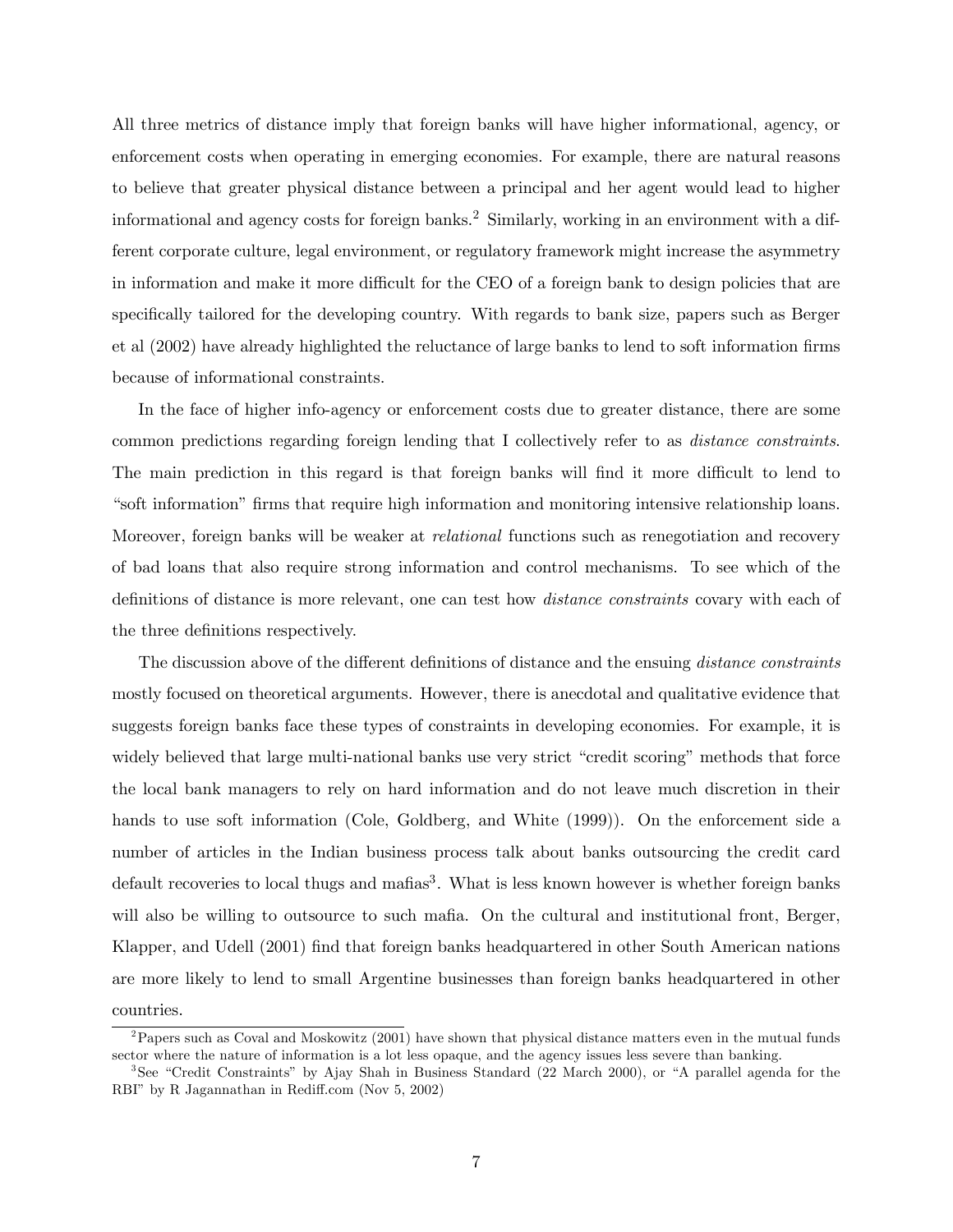#### B. Theories Based On Risk Preferences

The second class of theories that I consider to explain differences between foreign and domestic banks argues that foreign banks behave differently from domestic not because of any additional cost due to distance but because they have higher standards and more prudent preferences when evaluating risk. It would be important to distinguish between the two classes of theories because while the first points to limitations of foreign banks due to *distance constraints* the latter suggests the superiority of foreign over domestic banks in evaluating risk.

So why might domestic and foreign banks differ in their attitude towards risk or risk preferences? The idea is based on the belief that domestic banks may be more willing to take on higher levels of risk because of the moral hazard or option value associated with limited liability of banks. Foreign banks on the other hand may not be willing to take such high levels of risk because of their "franchise value" at risk, and the added supervision by their home regulatory authority. For example, if a foreign bank takes too much risk in a developing country, leading to a fear of bank failure, it will have large negative consequences through reputation on its operations worldwide. Hence, anticipating such loss of franchise value through risky behavior, foreign banks will end up devising internal monitoring mechanisms to curb their level of risk (see e.g. Demsetz, Saidenberg, and Strahan (1996)). Similarly as foreign banks are also subject to their home country regulatory authority, they may have stricter external monitoring and supervision than private domestic banks.<sup>4</sup>

In the empirical sections that follow I will describe and conduct a number of tests that will distinguish between the different theories highlighted here.

### II Data

#### A. Institutional Environment

Since the data used in this paper comes from Pakistan, it will be instructive to give a brief institutional background of the banking sector in Pakistan. Pakistan in the 1950s and 1960s had a liberalized banking structure open to both foreign and domestic banks. However, this changed in the early 1970s when the government decided to nationalize all private domestic banks in the country. The nationalization was interesting in the sense that only the domestic banks were na-

<sup>&</sup>lt;sup>4</sup>The risk preferences explanation can go in the other direction as well. For example, one could argue that foreign banks should actually have a *higher* preference for risk locally as they can more easily diversify themselves internationally. I ignore this explanation as none of the empirical results are consistent with it.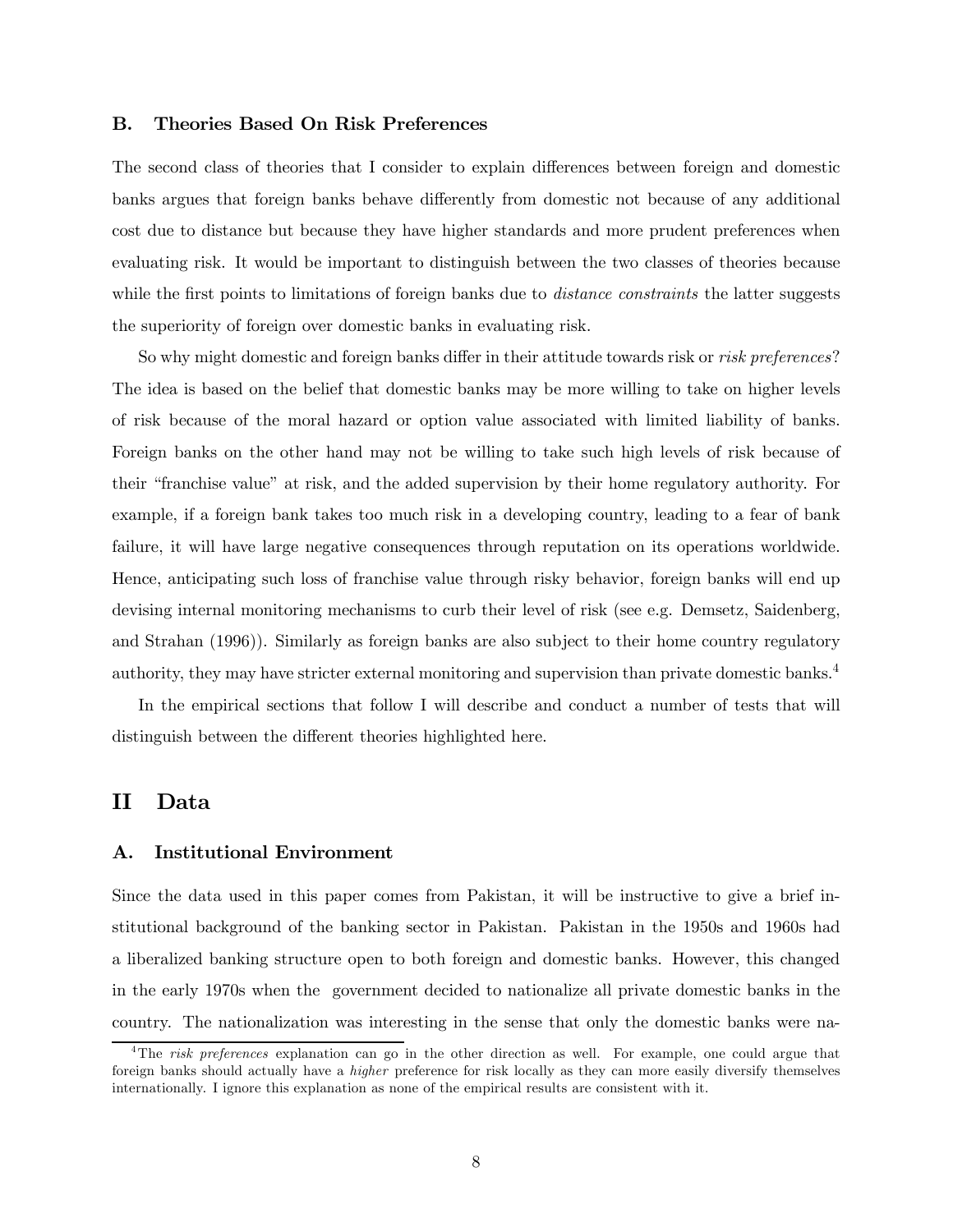tionalized. The foreign banks were left to operate as before, although limits were placed on the size of their operation. As a result of this institutional history, all foreign banks operating in Pakistan were set up as new banks, i.e. none of them were buyouts of existing private domestic banks. By 1990 government banks dominated the banking sector as they held 92.2% of total assets, while the rest belonged to foreign banks.

However, weaknesses and inefficiencies in the financial structure that emerged after nationalization, finally forced the government to initiate a broad based program of reforms in the financial sector in the beginning of 1991. These reforms included: (i) privatization of one of the government banks<sup>5</sup>, (ii) allowing entry of new private domestic and foreign banks, (iii) setting up of a centralized credit information bureau (CIB) to track loan-level default and other information<sup>6</sup>, (iv) issuance of new prudential regulations to bring supervision guidelines in-line with international banking practices (Basel accord), and (v) granting autonomy to the State Bank of Pakistan that regulates all banks.

As a result of these reforms, the country saw a spurt of growth in the private (particularly domestic) banking sector. As discussed, before 1990 banking was dominated by the government with a complete absence of any local private banks. The fact that foreign banks still operated is an important observation as it highlights that foreign banks have had a longer stay in the banking history of Pakistan than domestic private banks. Thus any limitations of foreign banks found in this paper cannot be attributed to a shorter time to adjust to the local climate compared to private domestic banks. Once the banking sector was liberalized in 1990, it lead to a sharp rise in the private domestic banking industry, which soon rivaled both the traditional government banking sector as well as the older foreign banking sector. By the end of 1996, which is the start of the data period in this paper, government, private domestic, and foreign banks provided 54%, 23%, and 23% of the overall bank lending respectively.

A note on the application of "Islamic banking" in Pakistan is also warranted here. The government of General Zia in the early 1980s in the hope of gathering political support issued an injunction that all banking in the country should be done according to Islamic law. However, the new law was only a cosmetic change. It did not change any of the real functions of banks other than re-labeling "interest" as "profit" on deposits, and as "mark up" on loans. For all practical purposes, banking in Pakistan is done the same way as in the rest of the world.

<sup>&</sup>lt;sup>5</sup>Another government bank was also privatized in theory, but it was simply "sold" to existing employees of the bank and hence does not count as a proper privatization.

<sup>&</sup>lt;sup>6</sup>The data set given to me by the State Bank of Pakistan is part of this CIB database.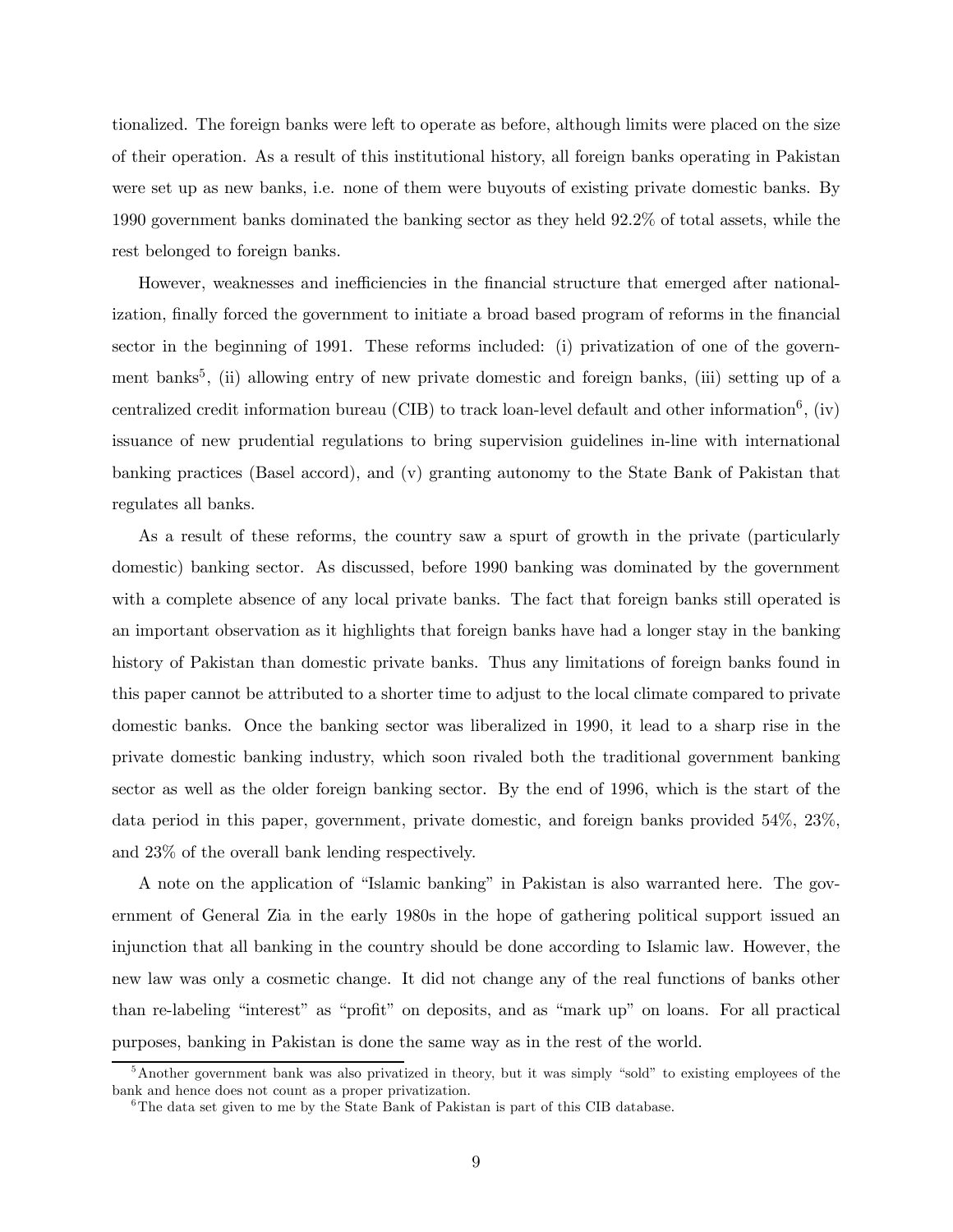In terms of post-1990 regulation environment, both domestic and foreign banks are allowed to enter and operate in the banking sector. The important fact for this paper is that both domestic and foreign banks are subject to the *same* prudential regulations and banking rules. As such differences between foreign and private domestic banks cannot be attributed to differential treatment by the regulatory authorities.

#### B. Basic Data Description

The data set used in this paper has quarterly loan level data on all corporate bank loans outstanding in Pakistan during the 7 year period from 1996-2002. This translates into a panel data set of 165,004 loans given out during this time period. A loan is defined by a unique bank-firm pair. So if the same firm gets 4 different loans from the same banks over the 7 year period, I define them as a single "loan". Given the scope of this paper, I restrict the data to 79,323 private loans given out by the foreign and private domestic banks during the sample period. In other words, I drop the 85,185 loans given out by government banks, and the 496 loans given out by private banks to government firms<sup>7</sup>. As is well known, lending by government banks raises all sorts of different issues such as lending for "social reasons" which are beyond the scope of this paper, and hence I remove these loans from the current study<sup>8</sup>. The data was provided by the State Bank of Pakistan which supervises and regulates all banking activity in the country.

After taking out government loans, there are a total of 588,546 loan-quarter observations. These observations are spread over 25 quarters (April 1996 to April 2002), 90 private banks, and 62,253 unique borrowers. Although I will use the time dimension of the panel data whenever needed, for most of the analyses it will be convenient to "cross-sectionalize" the panel data before analysis. This involves converting all values into real 1995 rupees (Rs.), and then taking the time average of each loan, thus making a "loan" (i.e. a bank-firm pair) the unit of observation. A loan is identified by a borrower and his corresponding bank. The cross-sectionalized version of our data then has 79,323 observations or loans. Notice that this number is greater than the number of unique borrower (62,253) because a single borrower may be borrowing from more than one bank. Another point to keep in mind is that the initial panel data set is not a complete panel. The number of loans in any given quarter ranges goes from 15,952 in the beginning of sample to 31,727 towards the end, as new loans are given out and old loans retired. Panel A of Table I summarizes these basic characteristics

<sup>7</sup>Keeping these government firms in the sample does not change any of the results in a significant way.

<sup>8</sup>The role of government lending will be looked at in future work.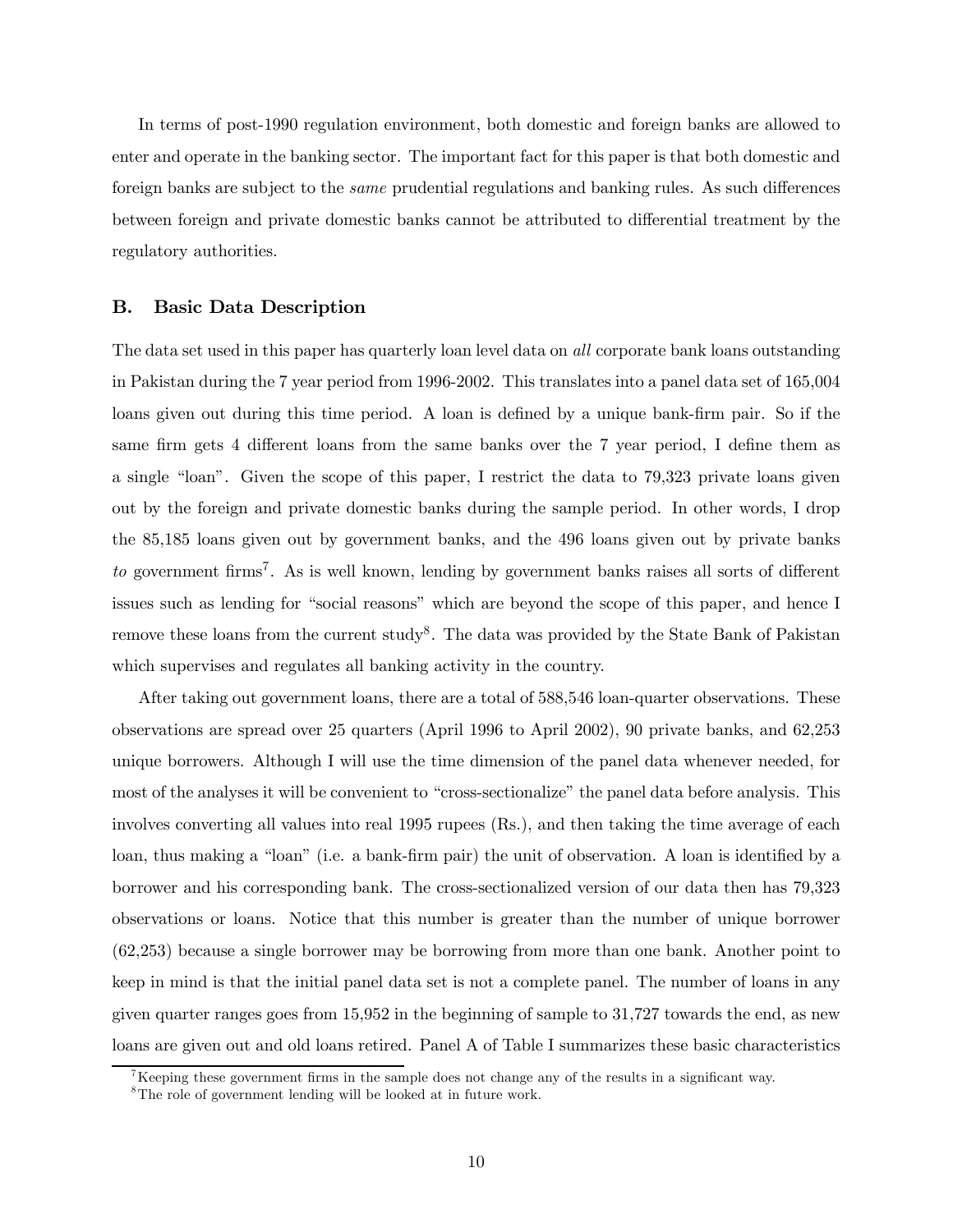of the data set.

To carry out the empirical tests in this paper, banks were characterized into "foreign" and "domestic". The categories were defined based on the location of the controlling shareholders of the bank. Given this classification, 22 banks were classified as "foreign", and 68 as "domestic". The 22 foreign banks comprise of countries in Europe, Middle East, US, and Japan. The two types of banks segment the private banking sector quite evenly. As Panel B of Table I shows, the market share of private banking sector is 49% and 51% each for foreign and domestic banks. As there are many more private domestic banks, they are smaller than foreign banks on average.

Table I gives the broad coverage of the data set. In terms of details, the data set has loan-level information on the identity of the borrower and its bank, the amount of the loan, the amount overdue, duration of overdue, breakup by principal and interest, break up by type of loan (fixed, working capital, etc.), group affiliation of the borrower, bank branch where the loan was issued, new loans given out in the past quarter, and in case of default loan recovered and loan under litigation. I will next describe each of these variables in detail.

#### C. Measuring Hard Information

An important variable of interest in this paper is going to be some measure of the "type" of firm, where type refers to the nature of information required to lend to the firm. As was pointed out earlier, the literature on relationship banking points out that "soft information" firms are more likely to require close relationship lending. The differentiating feature between hard and soft information is that unlike hard information, soft information pertains to intangible factors such as "potential" and "ability" that cannot be verifiably conveyed. For example, consider the case of a local bank manager (the agent) trying to convey information about a potential borrower to his ultimate boss (the principal). If the information is "soft" such as the information acquired through repeated personal interviews about the borrower's ability and honesty, then the branch manager will have difficulty in credibly conveying the information. Consequently, if the principal wants the branch manager to use such information in lending decisions, then she must "trust" the manager by giving him "discretion". On the other hand if the information were "hard" such as a borrower's audited earnings or exports, then it can be credibly shown to the principal.

Using the loan level details, I first construct different variables measuring the "hardness" of information. (summary statistics are given in Panel A of Table II):

(i) Size. The total borrowing by a firm from all the banks in the country (including foreign,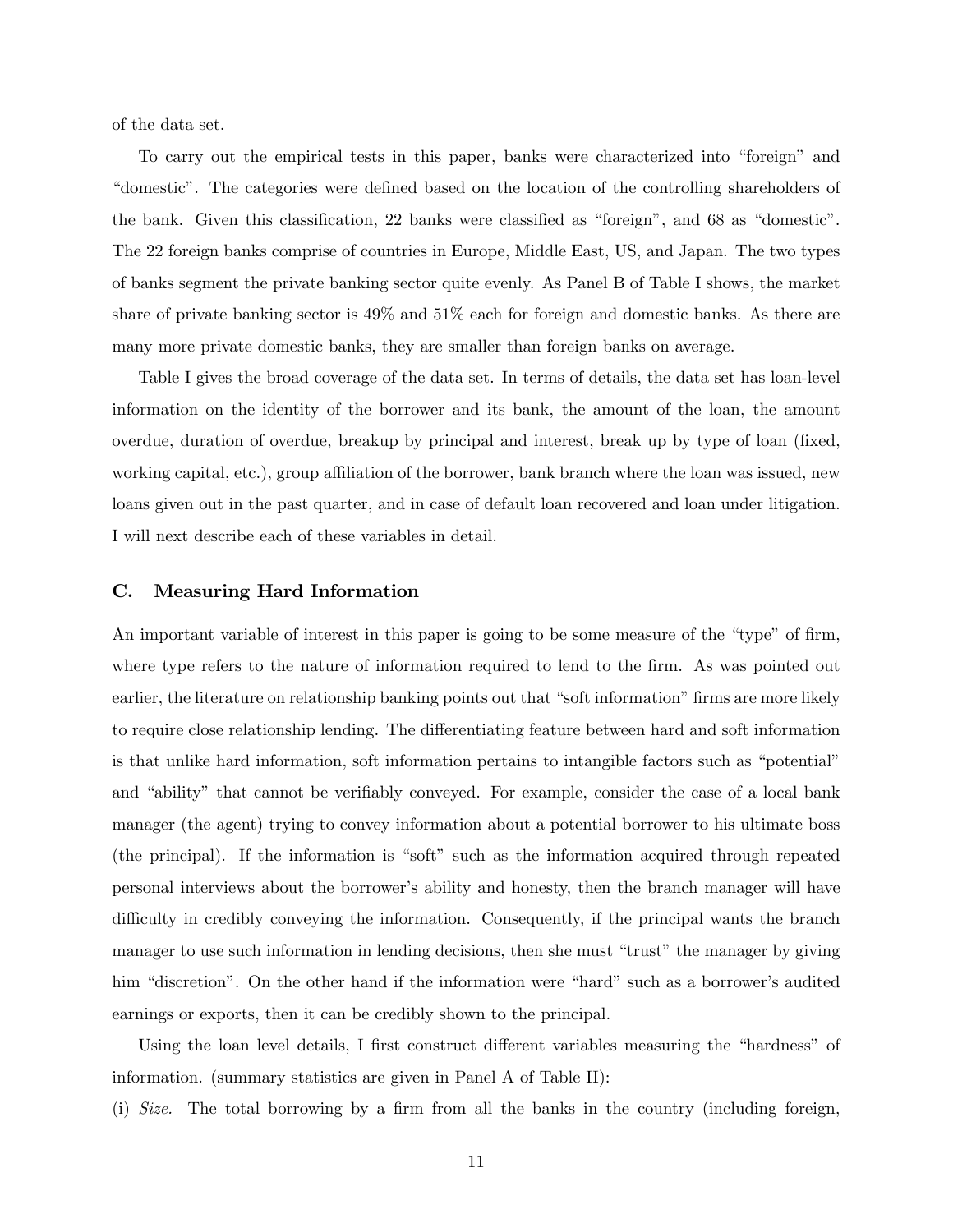domestic, and government banks) is used as a proxy for borrower size. I then divide up the firms into five size categories using 99, 95-99, 75-99, 50-75, and 0-50 percentiles as the cutoff criteria. The cutoff criteria were used given the skewed distribution of lending, with 65% of total lending going to the top 1% of firms by size. The percentage of total lending, and the number of loans in each category are given in Panel A of Table II. Size proxies for "hard information" under the assumption that the bigger a borrower is, the more credible would be its information because of audited reports and reputation. Conversely the smaller a borrower is, the softer would be its informational content (e.g. Berger et al (2002) also use small size to proxy for soft information).

(ii) Location. This variable captures the size of the city the borrower is located in. It takes on three values big, medium and small. Borrowers located in the three largest cities (city population greater than 2 million) are coded big, while those in cities with population between 0.5-2 and 0-0.5 million are coded as medium and small respectively<sup>9</sup>. The distribution of lending across location is also highly skewed with the large cities getting 89% of the lending. As with size, location proxies for "hard information" under the assumption that borrowers in large cities would have better auditing and credit reputation, and those in small cities softer information.

(iii) Foreign. This variable captures whether the firm (borrower) is a foreign firm or not. There are only 493 loans given out to foreign firms in the data, but they represent about 18% of the overall private lending. Being a foreign firm proxies for hard information because foreign firms are likely to have better credit reputation, and harder informational content.

(iv) Group Size. It is well known that the group or network that a firm belongs to is an important determinant of the firm's credit worthiness in developing countries (Khanna and Palepu (2000)). An important feature of my data set is that I have information including names and tax identification numbers of all directors of a firm. This allows me to classify firms into "groups" based on their ownership information. In particular, I classify two firms into the same group if they have a director in common. Forming groups in this way creates three distinct category of firms: (a) Stand-Alone Firms - these are firms whose directors do not sit on the board of any other firm (comprising 12% of private lending); (b) Intermediate Group Firms - these are firms that belong to intermediate size groups, defined as groups consisting of 2 to 50 firms (19% of private lending), and (c) Large Conglomerate Firms - these are firms which belong to the large conglomerates, defined as groups consisting of more than 50 firms each (67% of private lending). Of the 79,323 total loans in the data

<sup>9</sup>Karachi, Lahore, and Rawalpindi/Islamabad are coded as "big", Faisalabad, Gujranwala, Multan, Sialkot, Sargodha, Peshawar, Quetta, and Hyderabad are coded as "medium", and the remaining cities and towns are coded as "small".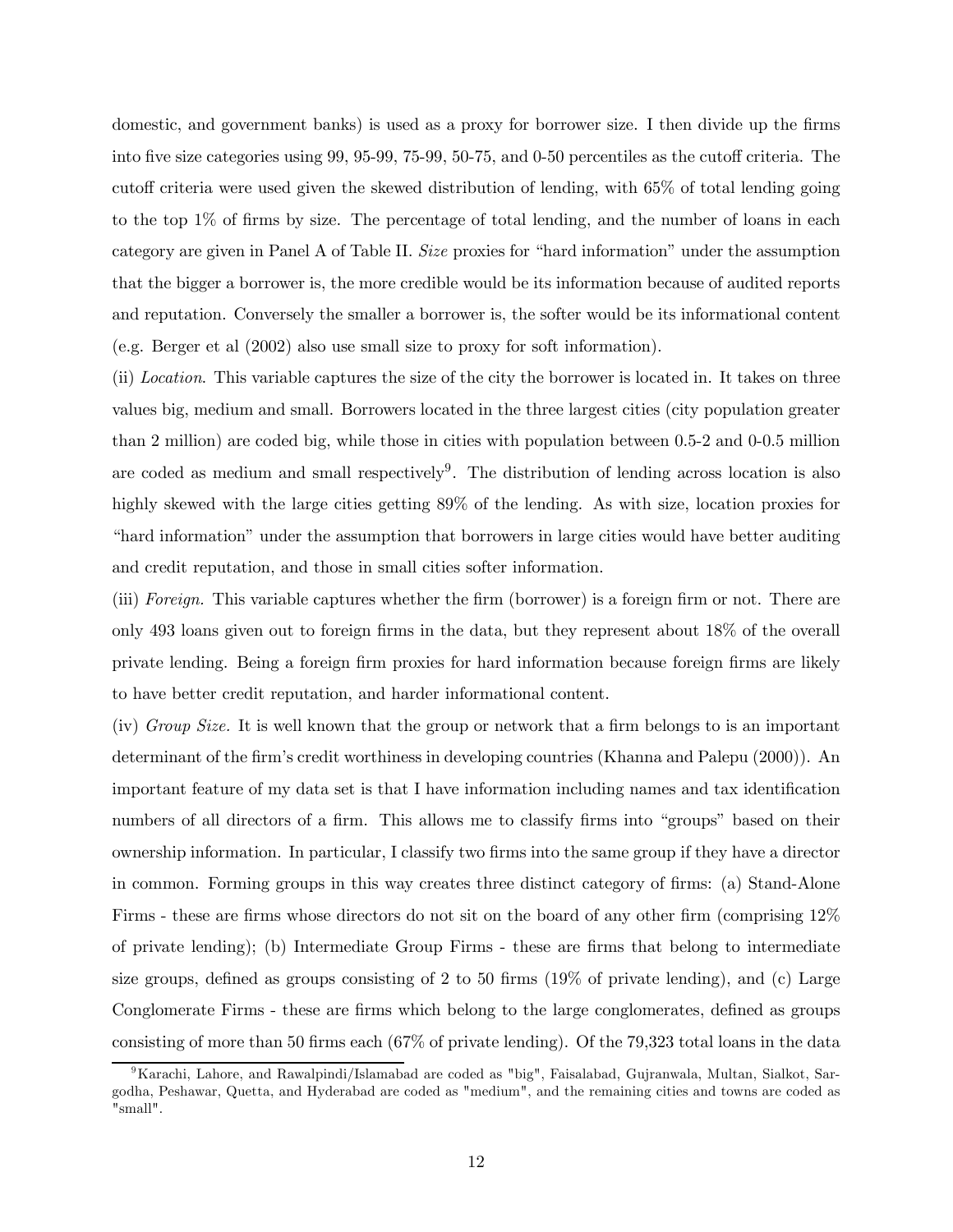set, I do not have ownership (and hence group) information for 16,508 loans comprising 2% of the overall private lending. As the literature on groups also highlights, firms belonging to larger groups are more likely to have better credit reputation, and harder information. Group size therefore serves as the fourth proxy for hard information.

(v) No. of Creditors. This variable captures the number of creditors (banks) that a firm borrows from. Note that when constructing this variable, loans from government banks were also taken into account. Since it is easier for credit worthy borrowers, and borrowers with less soft information to borrow, one would expect number of creditors to be positively correlated with hard information. Moreover if a firm has other creditors, a bank can get additional credible (hard) information through the actions of the other banks. For example, if other banks are renewing or enhancing their credit facilities, that would be hard information in favor of the borrowing firm. Papers such as Bolton and Scharfstein (1996) offer similar arguments to conclude that having high number of creditors will reduce the incentive of a firm to opt for strategic default.

(vi) Loan Type. This variable represents the type of loan taken by the borrower. A loan can be classified into one of four different types: fixed (long term), working capital (short term), letter of credit, and guarantees. The first two types of loans are funded, whereas the last two are nonfunded. The non-funded loans are also of short term nature generally. I use loan type as a proxy for hard information because relationship loans are likely to be of longer duration than transaction loans. In other words if a bank has difficulty monitoring a borrower in the long run, it would like to keep its maturity of loans shorter.

Panel B of Table II reports the correlation matrix for the six proxies for hard information. Since the six proxies are measuring the same firm attributes, it is not surprising that most of them are positively correlated to each other. However they are not perfectly correlated and some correlations are not even statistically significant. As such each measure will provide some independent information for testing the various hypotheses.

#### D. Other Variables:

Panel C of Table II represents the summary statistics for other loan level variables. These include loan amount, amount under default (also separated by duration of default), whether a defaulted loan is under litigation, and the fraction of loan recovered in case of default. I present the summary statistics of these variables both un-weighted and loan-size weighted. Given the skewed size distribution of the data set seen in Panel A, there might be a concern that the summary statistics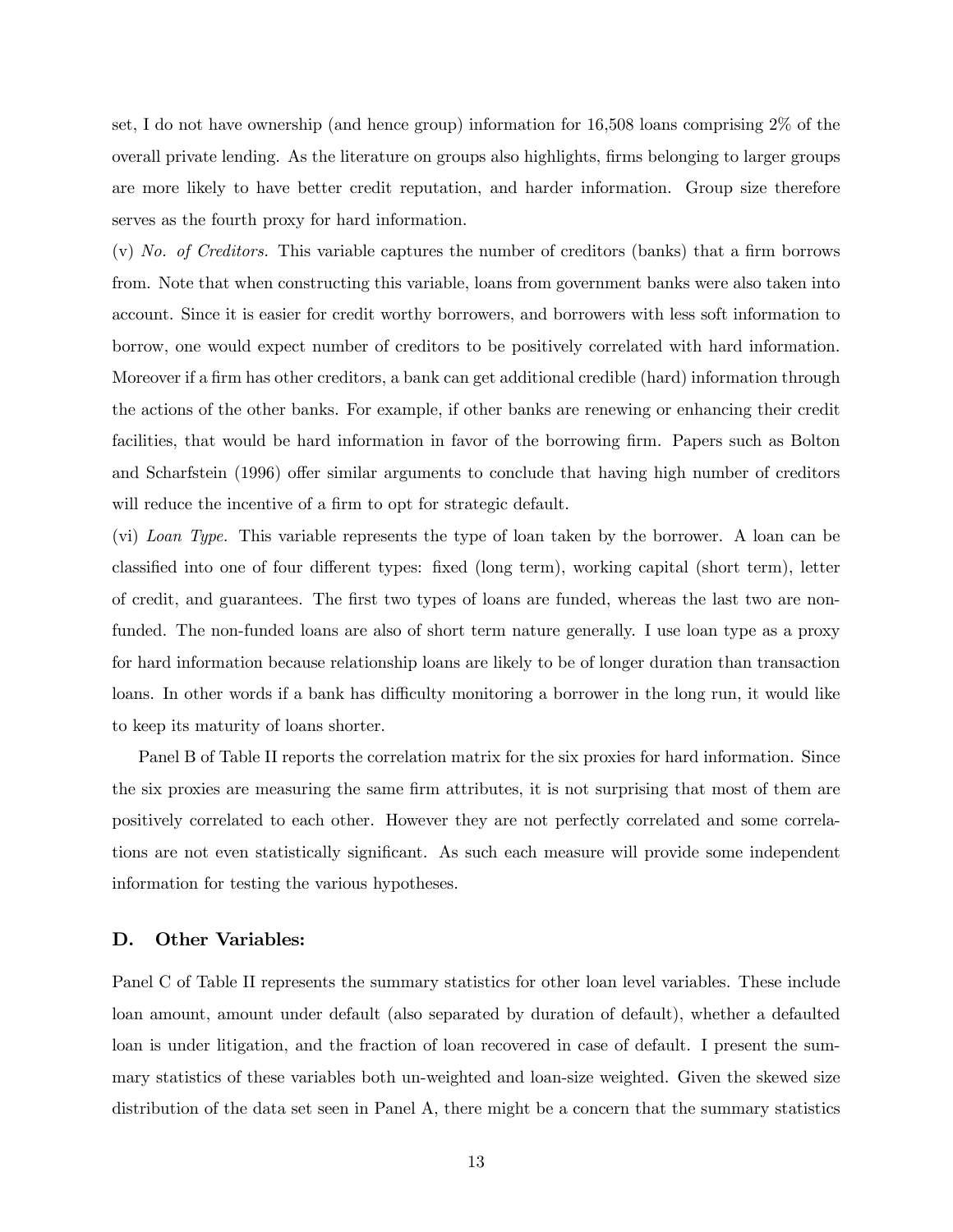are driven by "economically insignificant" small loans which are high in numbers. For this reason, I also report the weighted statistics. As Panel C shows, it turns out that the results do not change much by weighting. The mean loan size is about 6.7 million Rs. (median is 0.97 million Rs.), while the mean default rate is about  $4.5\%$  overall. Similarly, banks litigate about a third of the time the borrower defaults, and recover at least part of their defaulted loan about 40% of the time. Although I do not have interest rate information at the loan level, I do have this information at the bank-branch level, which I will use later in the empirical analysis.

### III Empirical Methodology

This section describes the empirical methodology used in the remainder of this paper and discusses how I address various econometric issues while answering questions posed at the outset of this paper. Given the data described above, my unit of analysis is going to be a loan identified by a unique bank-borrower pair.

I start the analysis with a description of the main differences between foreign and domestic banks in terms of their lending compositions. This will enable us to know if foreign and domestic banks differ in the types of entrepreneurs they finance. Since this part of the analysis is purely descriptive in nature, there are no serious econometric issues at this point. The descriptive analysis tells us what types of businesses foreign and domestic banks will finance in a poor emerging market like Pakistan. However, it does not tell us why these banks finance the way they do.

To answer the "why" question I move to the next part of the empirical analysis that tries to discriminate between the different theories of why foreign banks may differ from domestic (as outlined in section I). Before any formal empirical analysis, it is important to emphasize that differences between the domestic and foreign banks cannot be attributed to legal, historical or institutional restrictions on foreign banks peculiar to Pakistan. Similarly, there is no compulsion on domestic banks to lend a minimum percentage to particular sectors of the economy. In other words the banking environment in Pakistan offers the same opportunities and challenges to both foreign and domestic banks. We can thus hope that our findings in the Pakistani context have some general implications as well.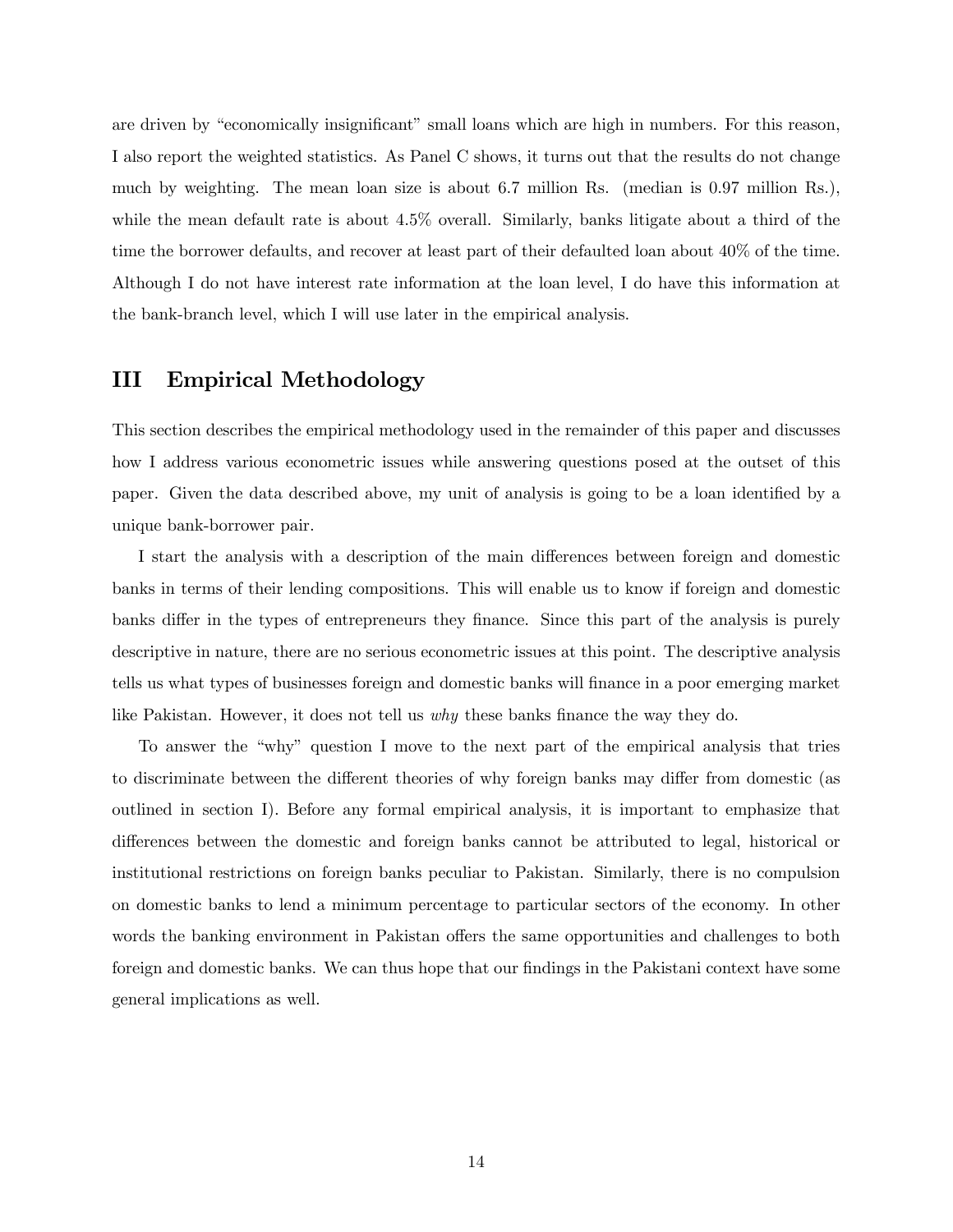#### A. Basic Specification

In order to discriminate between the two sets of theories outlined in Section I, I test for those loan level outcomes where the two theories differ in their predictions. Let  $Y_{ij}$  be an outcome of interest for a loan from bank  $j$  to borrower  $i$  such as the default rate, or a relational attribute of interest such as the renegotiation rate. We can then test if such loan level attributes differ across foreign and domestic banks by running the following regression.

$$
Y_{ij} = \alpha + \beta F_j + \sigma_i + \eta_j + \epsilon_{ij}
$$
\n<sup>(1)</sup>

 $F_j$  in the above regression represents a dummy for foreign banks, while  $\sigma_i$ ,  $\eta_j$  and  $\epsilon_{ij}$  are borrower-specific, bank-specific and other idiosyncratic components of the error term respectively. The coefficient  $\beta$  in (1) above captures the difference between foreign and domestic banks in the loan attribute Y.

However before running (1) there are a few econometric concerns that need to be addressed. First standard errors in the simple OLS version of (1) will be misleading as OLS assumes that all loan level observations are independently distributed while loans from the same bank are likely to be correlated. I correct for such correlation by clustering the standard errors at the bank level and thus using only variation across the 90 banks in computing these errors. This method of standard error computation will be used throughout this paper. Consequently my estimates of standard errors are likely to be quite conservative.

A second empirical issue that deserves attention is the skewed distribution of loan size. As we will see, the distribution of loan size is heavily skewed with the top 10 percent of loans by size representing 76 percent of total lending in the data. Since our unit of analysis is a loan, there may be a concern that the results are driven by the majority of loans which are small in size. To address this issue I shall always report both the unweighted and size weighted versions of (1) above.

#### B. Identification Concerns: Borrower Level

With the above corrections there are no major econometric issues left under the crucial identification assumption that all the error terms are uncorrelated with foreign banks  $(F)$ . However this assumption may not always hold and therefore it is important to ensure that our results are robust to the relaxation of this assumption. For example, suppose we find from (1) that when a borrower defaults foreign banks are less likely to bilaterally renegotiate compared to domestic banks. If the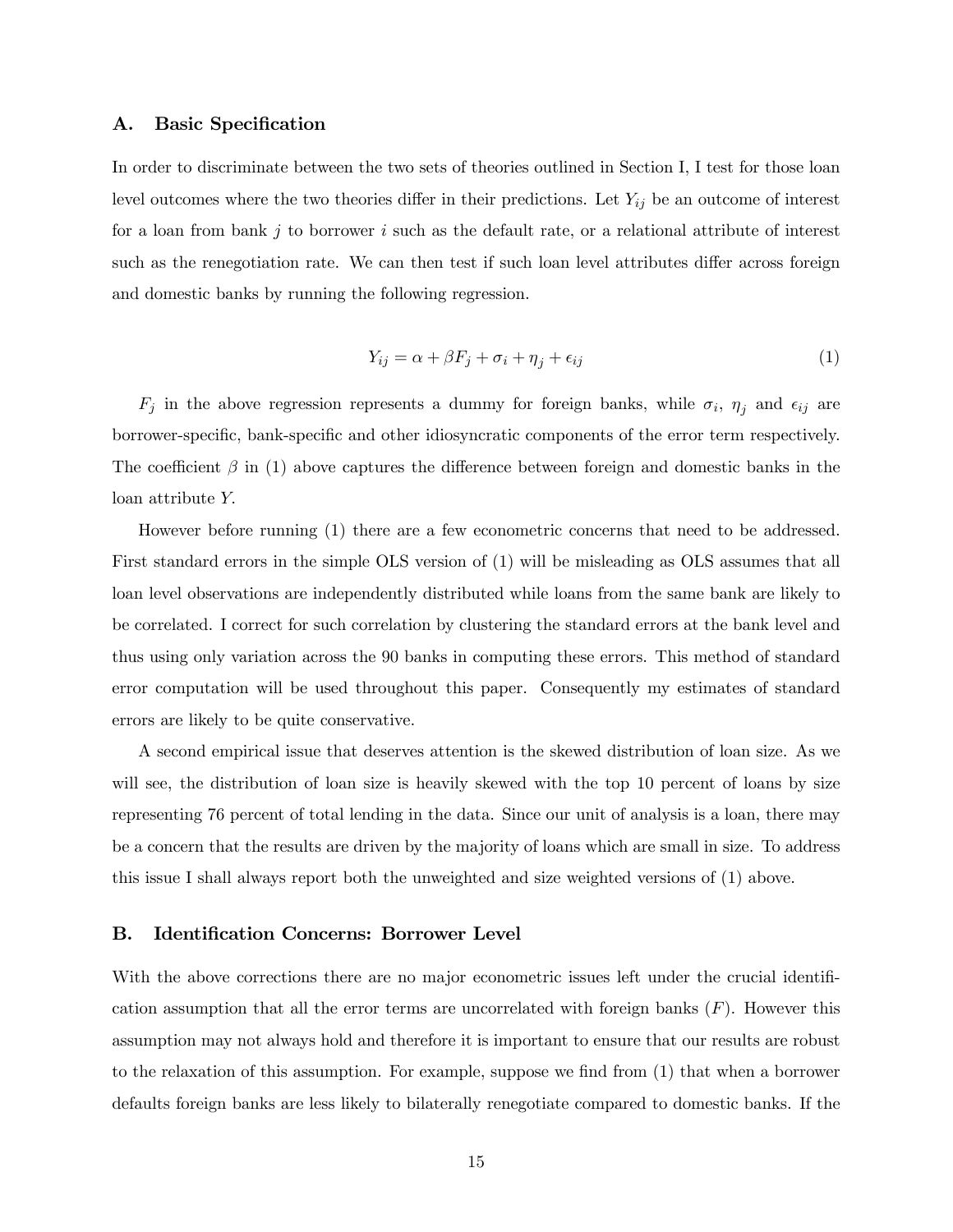identification assumption holds then we can interpret this to mean that foreign banks are hesitant to bilaterally renegotiate a loan compared to domestic banks. However, an alternative explanation could be that for any given borrower both foreign and domestic bank have the same propensity to renegotiate a bad loan. But it just happens to be the case that the types of borrowers that domestic banks lend to are more "renegotiable". In econometric terms this would mean that our estimated coefficient  $\hat{\beta}$  from (1) is capturing a spurious correlation of unobserved borrower level attributes  $(\sigma_i)$  with  $F_j$ .

To address this important concern, I adopt two different techniques. First, I augment (1) by putting in a number of extensive controls,  $X_i$ , at the borrower level. These include all available borrower level characteristics including location, industry, loan type such as fixed or working capital, borrower size, borrower's group size, borrower's number of creditors, and whether borrower is a multinational firm. I avoid any functional form assumptions by introducing the controls in a very non-parametric manner. The controls consist of 134 dummies representing each of the city/town location, 21 dummies representing each industry, 5 loan type dummies, 5 borrower size dummies reflecting various percentile cutoffs, 3 group size dummies, 8 dummies for number of creditors classification and a dummy for whether the borrower is a foreign firm. There are thus a total of 176 dummies as controls. It is important to highlight here that the extensive list of controls are likely to "overcontrol" for borrower differences because some of them may in turn be a result of differences in the domestic and foreign banks' ability of interest.

Second, although the above set of controls is quite extensive, a sceptic could still argue that the residual borrower level variation is spuriously correlated with foreign banks. To address even this concern, I put in borrower level fixed effects in (1) above, thus absorbing all possible borrower specific variation. The new specification thus only uses data for borrowers that borrow from both domestic and foreign banks. I then run the new regression to test if loans from literally the same borrower have different attributes when given by foreign versus domestic banks. This last specification takes care of all possible borrower level identification concerns.

#### C. Identification Concerns: Bank Level

So far the empirical discussion has focussed on differences between domestic and foreign banks only. As later sections would show, running the above specifications for various outcomes of interest will allow us to differentiate between the two broad classes of theories mentioned earlier (i.e. distance constraints and risk preferences). Given that we will be able to reject theories based on risk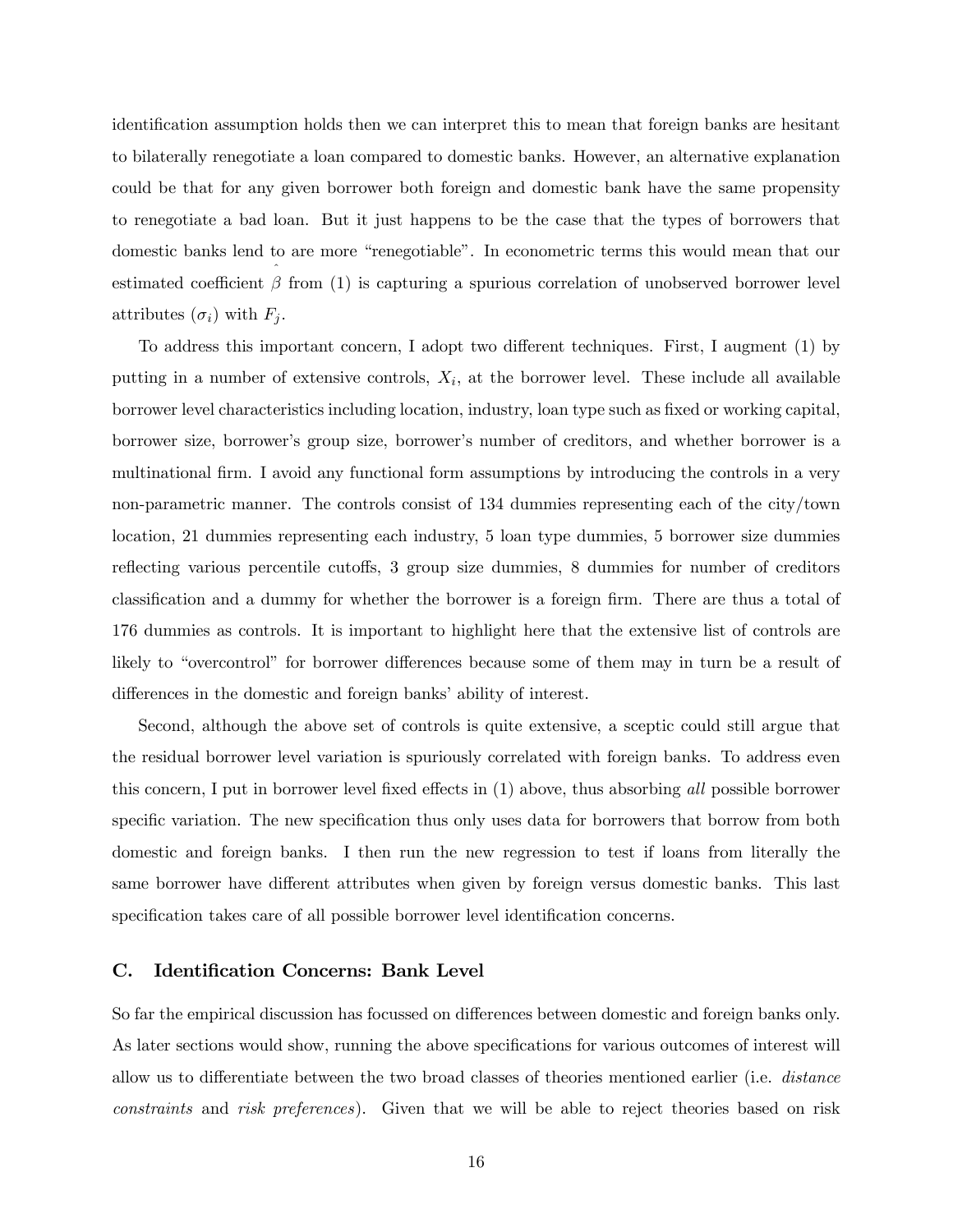preferences, our next empirical problem will be to discriminate between the various sub-classes of distance constraints and check for their robustness.

To test between the different theories of distance constraints I exploit variation in the attributes of foreign banks under the following natural identifying assumption: If differences between domestic and foreign banks are driven by a particular distance attribute of foreign banks, then these differences should be further exaggerated for foreign banks with stronger such attributes. Formally, let  $Z_j$  be a distance attribute of interest, then one can test for its version of *distance constraint* by running the regression below and testing if  $\beta_2$  is bigger than zero<sup>10</sup>.

$$
Y_{ij} = \alpha + \beta_1 F_j + \beta_2 (F_j * Z_j) + \beta_3 X_i + \sigma_i + \eta_j + \epsilon_{ij}
$$
\n<sup>(2)</sup>

To test for the robustness of a given *distance constraint* hypothesis in the specification above I will also include some bank level observable characteristics of interest. However, since the total number of banks (90) is small compared to number of borrowers, I will be limited in the number and functional form of bank level controls to be put in. For example clearly I cannot put in bank-level fixed effects like I was able to do at the borrower-level. I will discuss these empirical caveats in more detail in the appropriate sections.

### IV Testing For Distance Constraints

Section I outlined some of the predictions of theories based on the idea of distance constraints. The central predictions were that additional informational and agency costs would hinder foreign banks from making relationship loans and soft information loans, and that these constraints would bind harder the more distant a foreign bank is. I now test these predictions using the data outlined in Section II.

#### A. Do foreign banks finance different types of borrowers?

First of all if foreign banks face higher costs in relational lending due to distance constraints, they would avoid lending to soft information firms. Table I showed that foreign and domestic banks have roughly equal market shares. I therefore test if the two types of banks differ in the composition of their loans with respect to soft information. Figure II gives an overview of this test. For each of the six measures of hard information discussed in the preceding section, it plots the distribution of

 $10 Z_j$  does not enter the equation by itself because it only varies across foreign banks.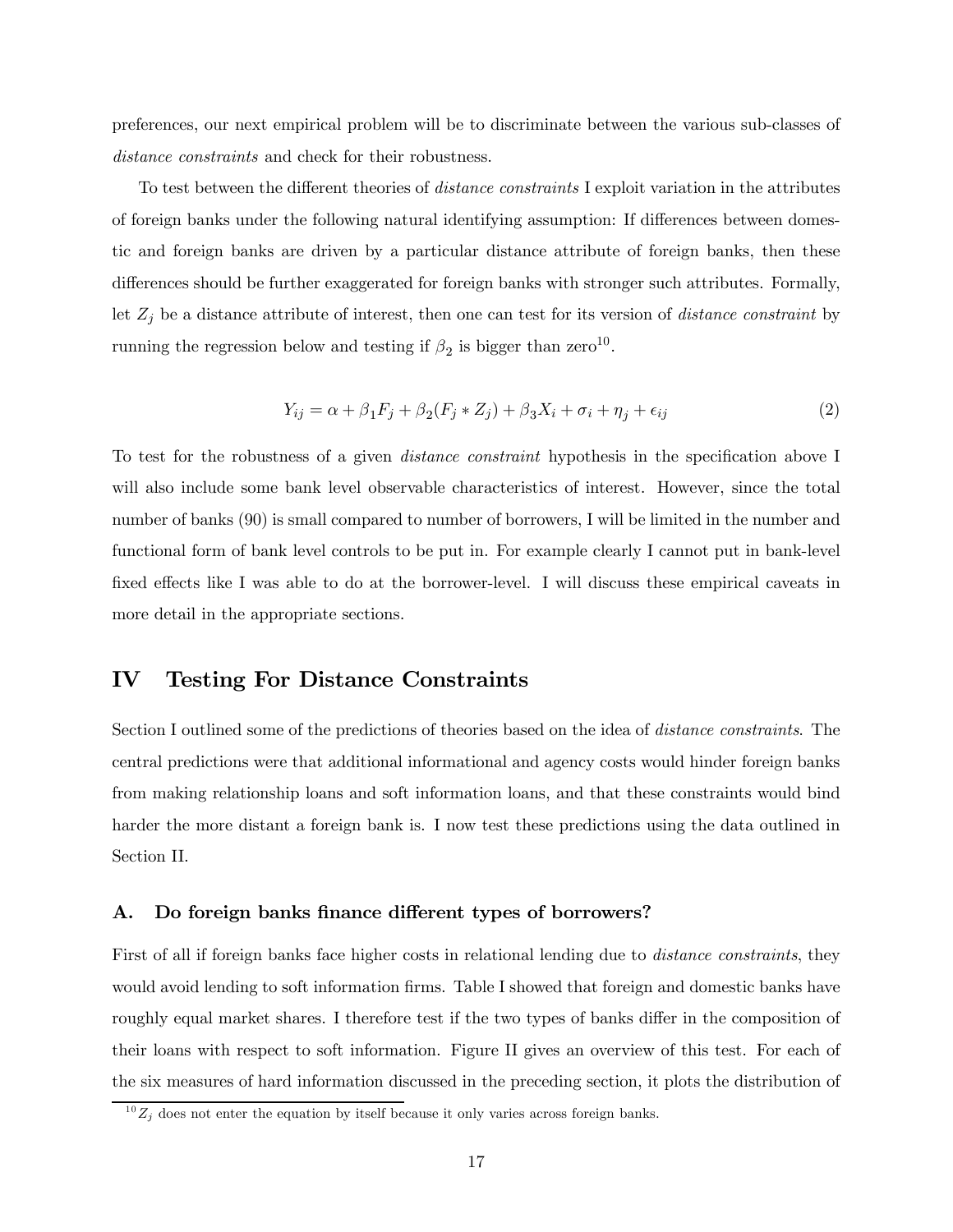aggregate lending for both foreign and domestic banks. The plots consistently show that regardless of the definition of hard information used, foreign banks lend significantly more to hard information firms compared to domestic banks.

Domestic banks make less than 40% of their loans (by value) to the top 1% of firms by size, whereas foreign banks make more than 80% of their lending to these firms (Fig II-a). Almost a 100% of the foreign bank financing is concentrated in the big three cities, whereas domestic banks lend a little over 20% of their loans to small and medium sized cities as well (Fig II-b). More than 20% of foreign lending goes to foreign firms operating in Pakistan, while only 3% of domestic lending goes to such firms (Fig II-c). Foreign banks are also significantly more likely to lend to firms that are part of large groups (conglomerates). A little over 80% of the foreign banks' lending goes to firms in the large conglomerate, whereas only 40% of the domestic banks' lending goes to such firms (Fig II-d). Foreign banks are also more likely to lend to firms which already have multiple sources of credit available to them. Almost 90% of their lending goes to firms which have four or more banks as their creditors. Comparatively only 50% of domestic banks' lending goes to such firms (Fig II-e). Finally, a look at the maturity structure of loans reveals that foreign banks are more likely to lend out short-term loans such as working capital, guarantees, and letters of credit compared to domestic banks which lend out more long-term fixed capital loans (Fig II-f). As pointed out earlier, these longer term loans are more likely to involve relationship lending.

There are two econometric limitations of the graphical analysis in Figure II that need to be addressed. First it does not tell us whether the differences between foreign and domestic banks are significant in a statistical sense. Second it does not tell us whether the different measures of hard information have an *independent* effect on the lending distribution, i.e. whether differences in lending with respect to a given variable would remain once I control for the remaining measures of hard information. The second point is important only insofar as we want to make sure that the result in Figure II are not manifestations of the same effect (e.g. "the size effect"). This can be a concern given that most of the proxies for hard information are positively correlated with each other. To address these limitations of the graphical analysis, Table III repeats the exercise of Figure II in a statistical framework.

Recall that in the cross-sectionalized version of the data set, the unit of observation is a loan, identified by a bank-firm pair. For any given variable measuring hard information such as "firm size", I can test whether the value-weighted mean of that variable for domestic banks is different from that for foreign banks. For each hard information variable, Table III computes these means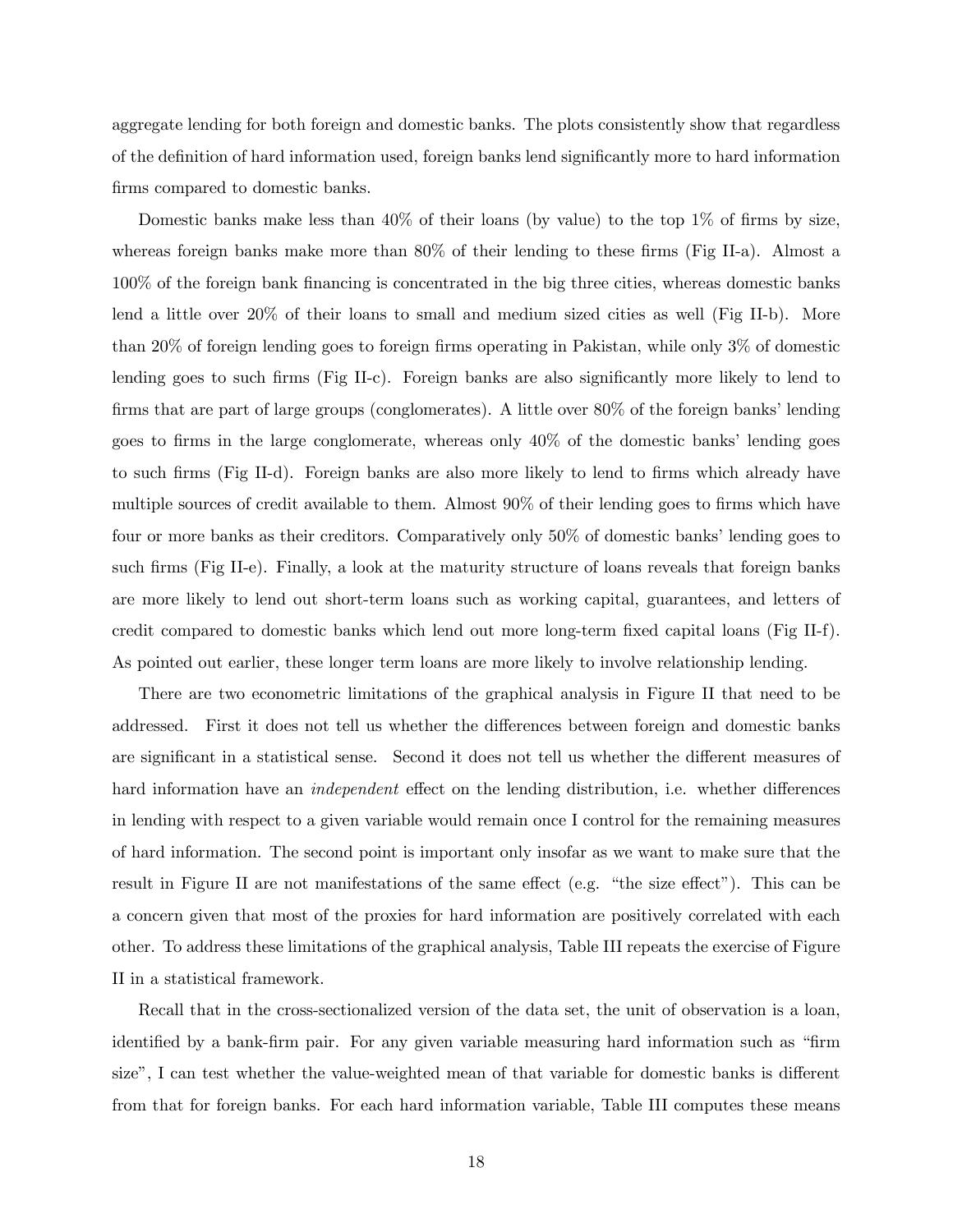and also their differences<sup>11</sup>. The results confirm Figure II. The differences in value-weighted means are positive and statistically significant for all variables except loan-type.

Table III also reports the difference in the mean of hard information proxies after controlling for the remaining measures. Given positive correlations between the different measures in Table II, this is done to check whether each measure has an independent effect . The results show that even after putting in all of the remaining five measures of hard information as controls, most of the differences between foreign and domestic banks remain significant<sup>12</sup>.

A different approach to check for differences in lending composition involves testing for first order stochastic dominance. In particular, if foreign banks favor lending to hard information firms then their distribution of lending with respect to hard information variables should first order stochastic dominate the distribution of domestic banks. Davidson and Duclo (2000) devise a statistical test for stochastic dominance that I implement. The methodology also shows that for all measures of hard information, lending distribution of foreign banks first order stochastic dominates that of domestic banks. Results of these tests are available from the author upon request.

The results therefore support the observation made by Stiglitz in the beginning of this paper. Foreign banks appear to shy away from information and monitoring intensive "soft information" firms. To see if these results can be conclusively attributed to distance constraints, I perform some additional tests below.

#### B. Are Foreign Banks Less Successful at Relational Lending?

If the preceding lending composition results were truly driven by a reluctance of foreign banks to enter into relational contracts as predicted by distance constraints, then foreign banks should be less likely to engage in relationship intensive activities such as bilateral renegotiation in case of default. Moreover, in a country like Pakistan where legal systems are weak a lack of relational information and control over the borrower can lead foreign banks to be less successful in recovery of bad loans.

Before giving new results concerning the renegotiation and recovery predictions of distance constraints, it is useful to highlight that some of the evidence in section III already hints at the

 $11$  Let Y be a hard information variable such as "firm size". Then means for this variable are computed seperately for domestic and foreign banks by running a value-weighted regression of Y on a constant. For differences in means of the two types of banks the whole data is used in this regression and a dummy for foreign banks is added. For differences with controls, the controls are also added to RHS.

 $12$ An F-test of whether all coefficients in the control regression are jointly significant is also always significant at the 5% level.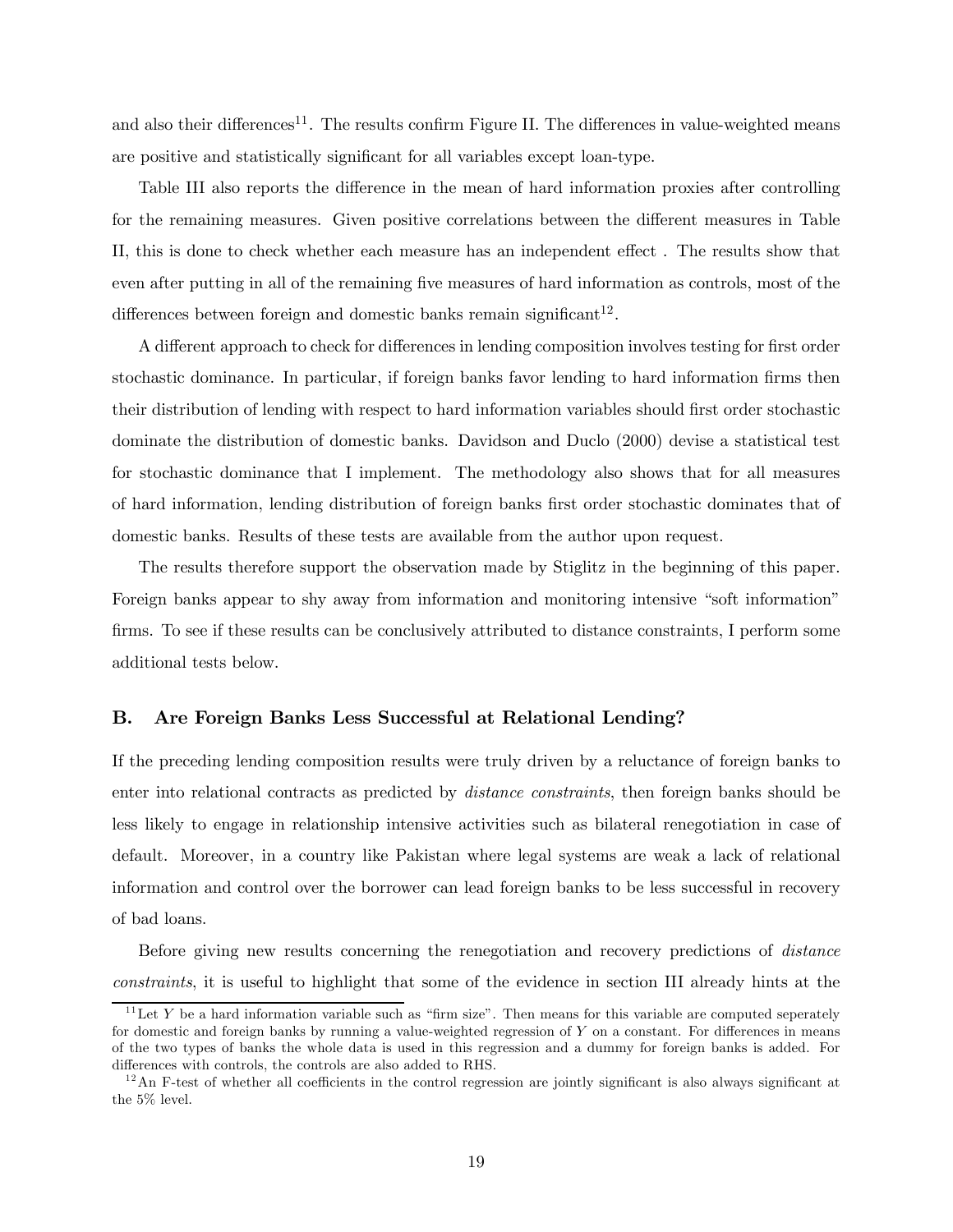possibility of domestic banks being involved in more relationship specific lending. For example, domestic banks are much more likely to be the sole creditor of its borrower than foreign banks. Similarly domestic banks are more likely to lend to borrowers who need banks with relational skills. Such borrowers include small firms, local firms, and firm without prior access to credit.

I now explicitly test for the renegotiation and recovery predictions of distance constraints. Since these tests look at loans in default or financial distress, lets first look at the propensity of default for both foreign and domestic bank borrowers. Figure III plots the cumulative density function of lending with respect to default rates for domestic and foreign banks. Although the default rate for domestic banks is slightly higher than that of foreign banks on average (6.0% vs. 3.5% for foreign), as columns  $(1)$  and  $(2)$  of Table IV show, the difference is not statistically significant<sup>13</sup>.

Data on recovery and renegotiation exists for the last five quarters of the sample period (i.e. April 2001 to April 2002). The central bank did not collect this information prior to that. During these last five quarters, for each loan that goes into default<sup>14</sup> we know the amount recovered from the loan and whether the bank took its borrower to courts for litigation. If a bank decides not to go for litigation, it means that it is engaged in bilateral negotiations with the borrower. To see how domestic and foreign banks compare in terms of recovery and renegotiation, I restrict the sample to only those set of loans that were in default during the last five quarters. There are 5,762 such loans.

Columns (3) through (6) in Table IV then compare the behavior of domestic and foreign banks conditional on default. I construct a  $0/1$  variable indicating whether there was *any* recovery on the defaulted loan or not. Both weighted and un-weighted results (columns (3) and (4)) show that foreign banks recover something from only around 19% of their defaulted loans, whereas domestic banks recover from around 45% of their defaulted loans. The difference of about 26% is both large economically, and significant statistically. Moreover, this difference is robust to putting in all the possible controls in a very non-parametric way, such as dummies for city location, foreign firm, loan type, borrower size, group size, number of creditors, and industry affiliation. As Section III discussed, robustness to different types of controls shows that our results are unlikely to be driven by differences in borrower's type across foreign and domestic banks. For example, one interpretation of controls is that domestic banks have higher recovery rates even when we compare borrowers in the same city, of the same size, belonging to the same industry, with similar loan type, and similar

 $13$ In fact we will later see that in terms of net default amount per Rupee lent, the difference between the two types of banks completely goes away.

 $14$ Default is defined as the non-payment of promised amount for over ninety days.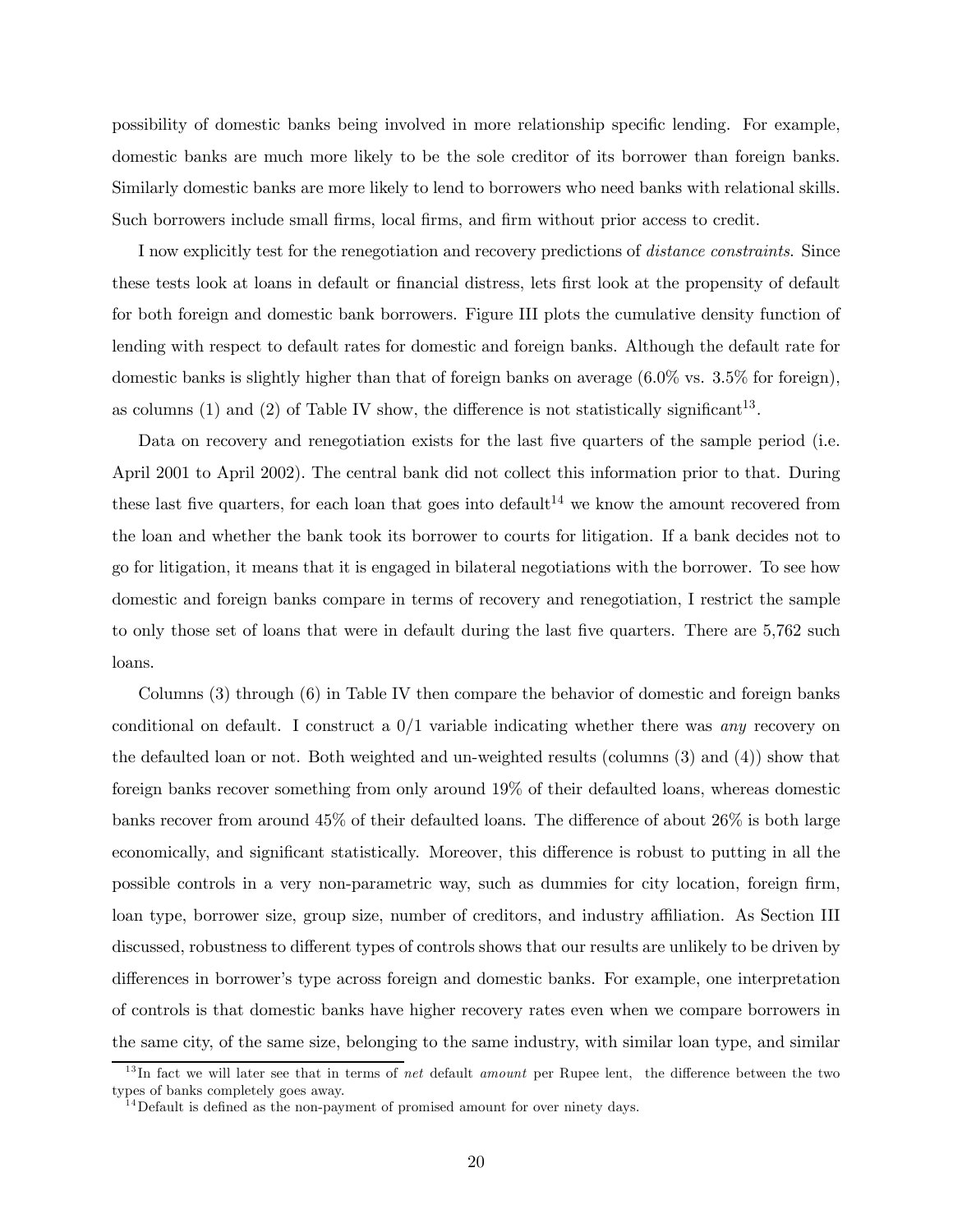credit background.

Comparing the propensity to litigate, the un-weighted results (column (6)) show that foreign banks are significantly more likely to take a defaulter to court rather than renegotiate with it. Foreign banks take a defaulter to court 63% of the time compared to only 24% for domestic banks. The result is robust to putting in the complete set of controls as before. The difference however disappears once the averages are taken after weighing each observation by the size of the loan (column (5)). In the weighted results, domestic banks litigate about 33% while foreign banks only litigate marginally higher at about 39%. This suggests that foreign banks are less likely to litigate on their larger defaults. However, the un-weighted results shed some interesting light on the type of average default faced by foreign and domestic banks. The results are consistent with a story that domestic banks make more relationship loans, which allows them to renegotiate more, and successfully so as their recovery rates suggest.

Although the recovery and unweighted renegotiation results were robust to all types of controls, one may still argue that unobserved borrower characteristics are responsible for these results. This however is unlikely to be the case given that all observable characteristics showed that domestic bank borrowers have "softer" characteristics. A priori these are likely to be firms with lower probability of successful renegotiation and recovery.

Nevertheless, the details of the data set allow me to directly address the unobserved heterogeneity criticism by completely controlling for any potential borrower level heterogeneity. Table V does so by repeating Table IV after putting in borrower fixed effects. Thus Table V only looks at firms that borrow from both types of banks. Comparing the default rates of such borrowers, columns (1) and (2) in Table V show that there is no significant difference in the default rate across the two banks. It is important to point out here that there are no automatic "cross-default" clauses in the banking laws of Pakistan. Thus theoretically it is possible for a firm to default to one bank but not another. It would be the loan covenants that would determine whether this is legal. Thus results of column (1) and (2) can also be interpreted as suggesting that both domestic and foreign banks are equally tough at monitoring the seniority of their loans and enforcing their loan covenants.<sup>15</sup>

Columns (3) through (6) restrict the data to only those borrowers who default to both domestic and foreign banks. I can thus compare the recovery and renegotiation rates across domestic and foreign banks for the *same* firm. The results show that even for the same firm, foreign banks have

 $15$  In a related work, a similar exercise shows that government banks are excessively lax at monitoring their loan covenants.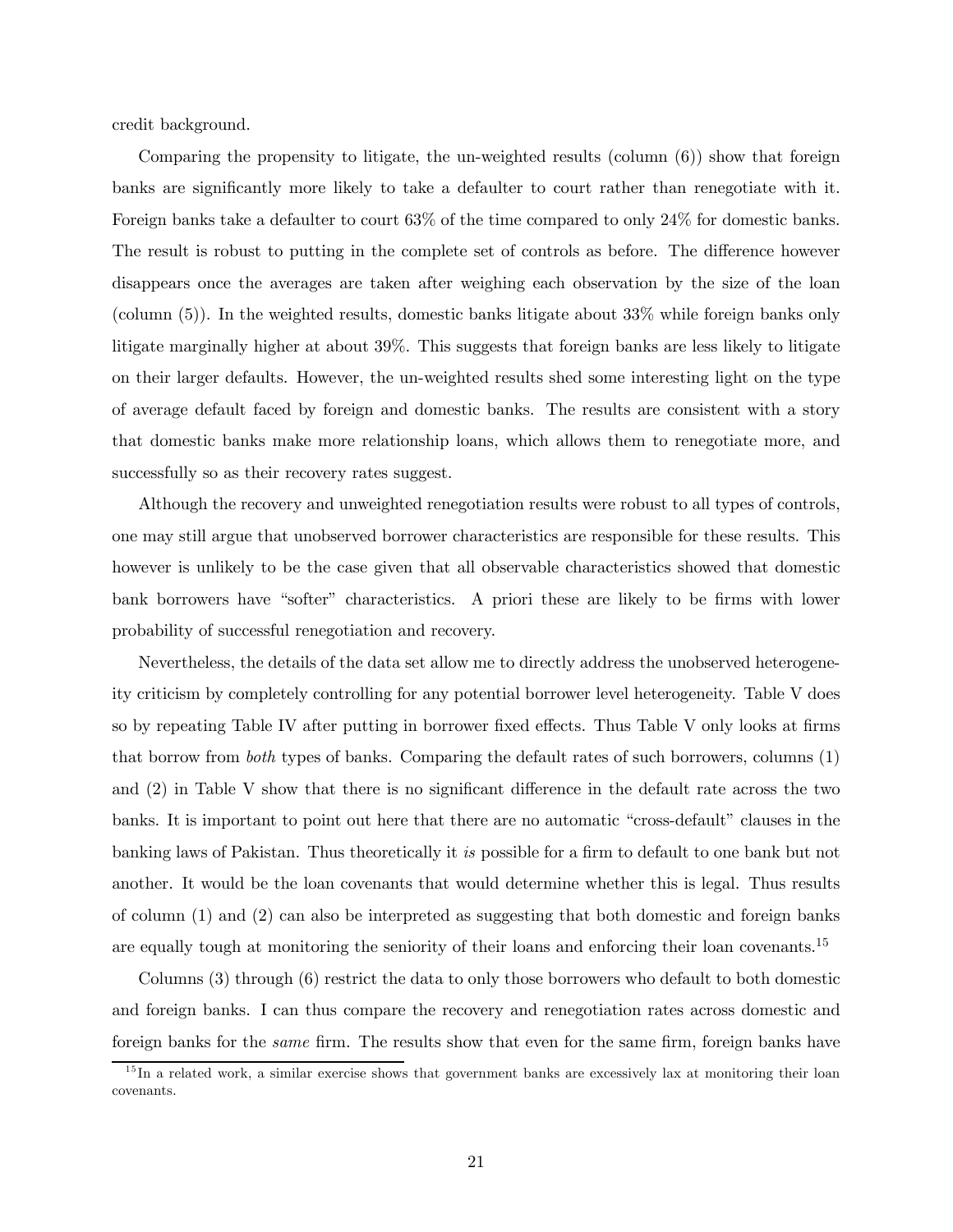significantly lower recovery rates (about 13 percentage points lower), and tend to litigate more at the expense of renegotiation. This is strong evidence that foreign banks are weaker at relational contracting than domestic banks as it completely controls for any possible borrower selection effects.

#### C. Is "Distance" Culture / Geography?

The results so far support the *distance constraints* hypothesis. Not only are foreign banks less likely to lend to softer information firms and firms that require relational contracting, but they also fall behind domestic banks in relational attributes such as recovery and renegotiation. If "distance" is truly the driving force behind these results, then one would expect these results to be stronger for more distant foreign banks.

Section I highlighted three possible theoretical definitions of distance. In this section I test if the geographical or cultural definition of distance can explain the results thus far. Recall that this definition of distance is based on the idea that as physical distance between the top management (CEO) of a foreign bank and its local loan officers in an emerging market increases, so do information and agency costs between the two parties. There could be a number of reasons for these higher costs. In most cases and certainly for the foreign banks in my data set, physical distance is highly correlated with culture, language, and social customs. This would make the top management less familiar with the local economic, political, and social environment. The lack of such "soft knowledge" can make it difficult for top management to understand and verify "soft information" conveyed by the local loan officers.

Similarly when two countries are further apart geographically and culturally, there is less people to people interaction between the two societies. In other words, social networks between the two countries are not very deep or broad. This too has implications for the ease of communication, particularly when it comes to soft information. For example, if the top management hears great things about an entrepreneur or new industry from the local loan officer, it is easier for them to verify this piece of soft information if they have some independent personal contacts in the local country. Greater social interaction would also make it easier to gather information and hence monitor the local loan officers of the bank.

Another factor which can play a crucial role in the successful communication of "soft information" is common training or education. It may be easier for U.S. banks to "trust" the local loan officers if they went through the U.S. universities for training. Common traditions like this make it easier for employees to communicate with each other. For example, an academic can judge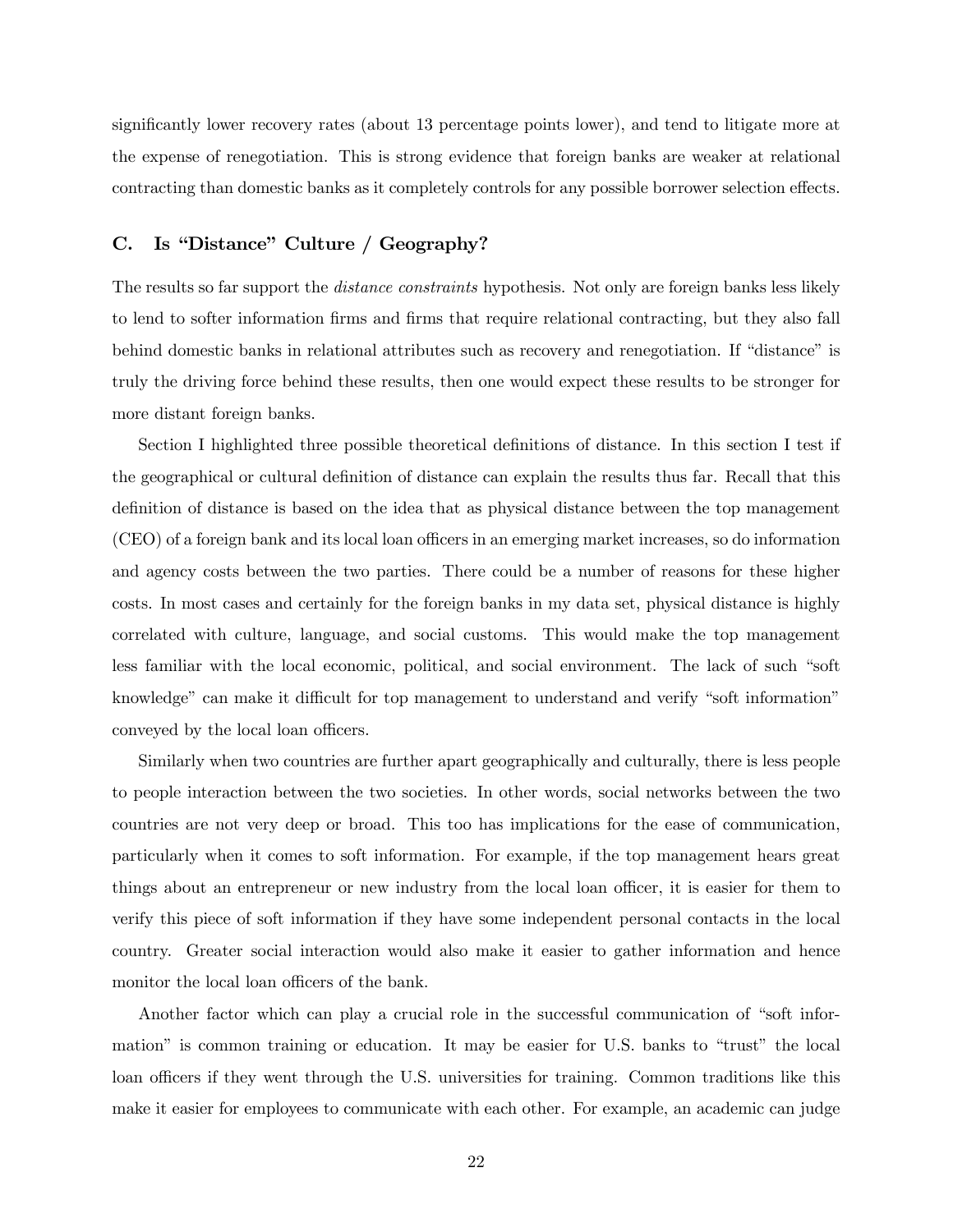an applicant's recommendation better if he knows something about the background of the person writing the recommendation.

As geographical distance inside a bank reduces, so will all these factors related to culture, communication, and trust. The consequence would be a greater ability of the CEO and top management to rely on soft information from the local loan officers, and hence the loan officer can successfully give more soft information based, relationship loans. It is partly for this reason that companies often prefer to expand to geographically proximate regions first. For example, Korean conglomerates expanded into Asian countries first before expanding to Europe and the U.S. Similarly, the recent growth in IT and call center outsourcing to India has been led by U.S. companies that had Indian expatriates in top management who could then communicate successfully with the outsourced Indian firms.

To see if informational and agency costs related to cultural and geographical distance are responsible for *distance constraints*, I test if *distance constraints* bind harder the more geographically and culturally distant a foreign bank is. I first classify foreign banks into two categories based on geographical and cultural distance from Pakistan: (i) Asian, and (ii) Non-Asian. Asian foreign banks belong to countries in Asia (Japan and the Middle-East), whereas Non-Asian foreign banks belong to US and Europe. Of the 22 foreign banks, 11 are Asian and 11 are Non-Asian. I then test if the main distance constraints results so far are stronger for Non-Asian foreign banks, and weaker (but still present) for Asian foreign banks.

Panel A of Table VI tests if lending composition is more skewed towards hard information firms for Non-Asian foreign banks than Asian foreign banks. It repeats the tests of Table III, but this time compares the value-weighted means of hard information proxies for Non-Asian and private domestic banks to the Asian foreign banks. The results show that for almost all the different proxies, the mean is higher for Asian foreign banks than private domestic banks. But more importantly the mean for Non-Asian foreign banks is even higher than that of Asian foreign banks, and the differences are significant.

Similarly, results on recovery and litigation in Panel B of Table VI show that *distance constraints* bind harder for more geographically distant banks. For example, recovery rates are low for Asian banks compared to domestic banks, but they are even lower for Non-Asian banks compared to the Asian banks. Similarly, Asian banks litigate significantly more than domestic banks, but Non-Asian banks litigate even more than Asian banks. All differences are both economically and statistically significant and robust to the extensive set of controls (except for the weighted litigation results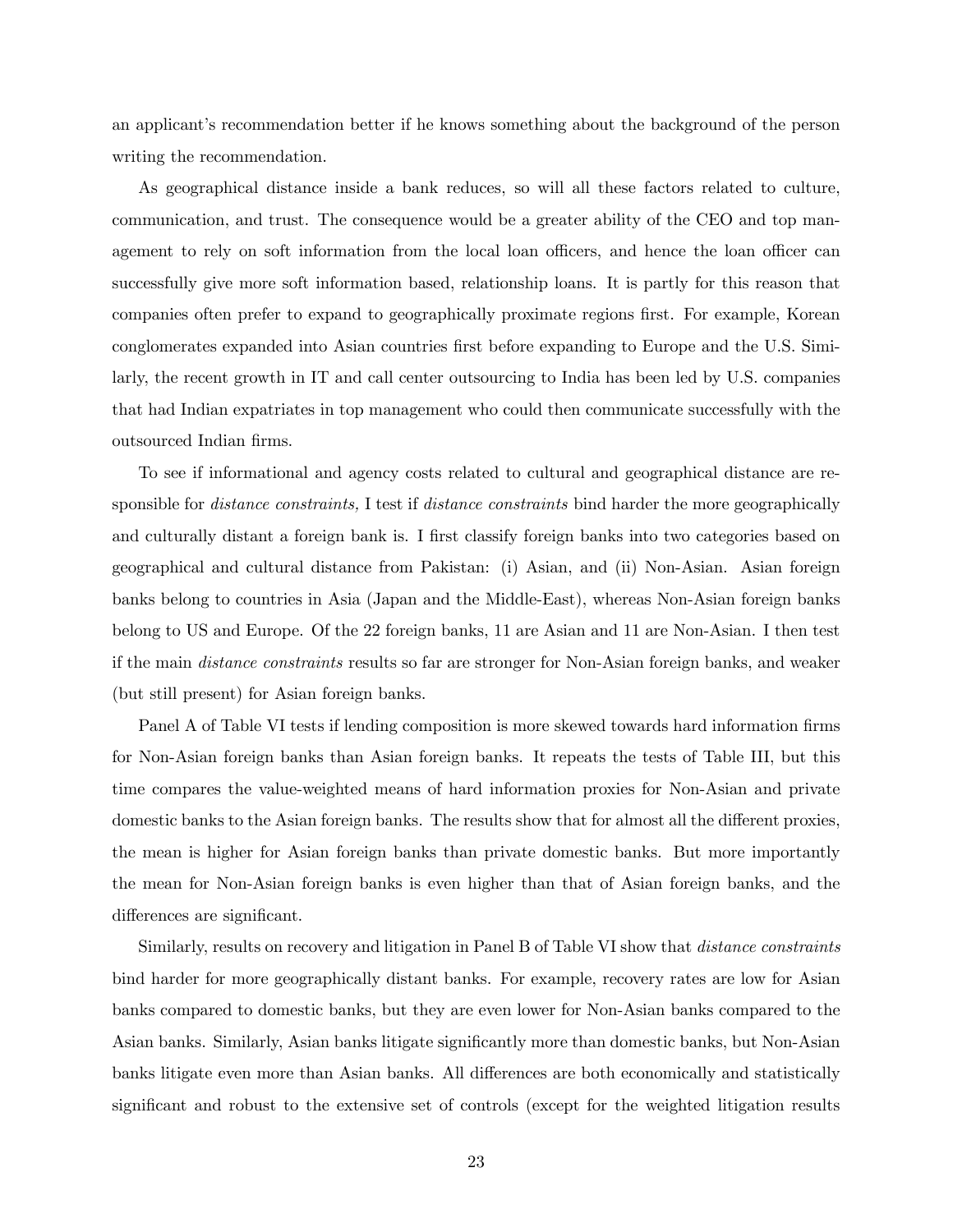as usual). The results of Table VI therefore support the view that cultural, communication and agency costs related to geographical and cultural distance amplify distance constraints.

#### D. Are The Constraints Driven by Political Enforcement?

I have interpreted the preceding results as reflecting higher informational and agency costs related to greater geographical and cultural distances. However, an alternative interpretation could be that greater geographical distance decreases the enforcement capacity of foreign banks.

To illustrate this point, consider the following example. Suppose domestic and foreign banks have all the information (soft or hard) they need about a potential client. However, *information* may not be sufficient to lend to the client because given some information the bank may also need to enforce its loan covenants in the future. As such even if both domestic and foreign banks have the same level of information about a client, domestic banks may be better able to lend to that client because they have an edge over foreign banks in enforcement. In particular, this comparative advantage in enforcement may be bigger for soft information clients.

Why might domestic banks have this additional capacity to enforce? It is widely believed that access to informal and perhaps illegal social and political networks is important for contractual enforcement in developing countries. A borrower may be threatened with social, political, or even physical consequences in case he tries to abscond and default on his loans. To the extent such informal mechanisms are used in banking, one could argue that domestic banks have better access to these mechanisms. Domestic banks may be better at informal enforcement through the use of "political connections". For example, domestic banks may have better access to politicians and government officials, which in turn may help them to threaten and discipline their borrowers.

To test whether domestic banks use political pressure to enforce their contracts, I adopt the following strategy. If political pressure is important for enforcement then domestic banks will be more successful at enforcement against "politically unconnected" firms. A firm's default rate and recovery rate are natural candidates to measure "enforcement". Thus a simple test could be to compare enforcement by domestic banks against politically connected and unconnected firms respectively. However, differences in default and recovery can also be driven by unobserved differences between politically connected and unconnected firms. Therefore to take out the effects of any unobserved heterogeneity, one could do a difference-in-differences estimation by taking out the difference in enforcement between politically connected and unconnected firms borrowing from foreign banks. Since under the hypothesis in question foreign banks have no informal political connections, this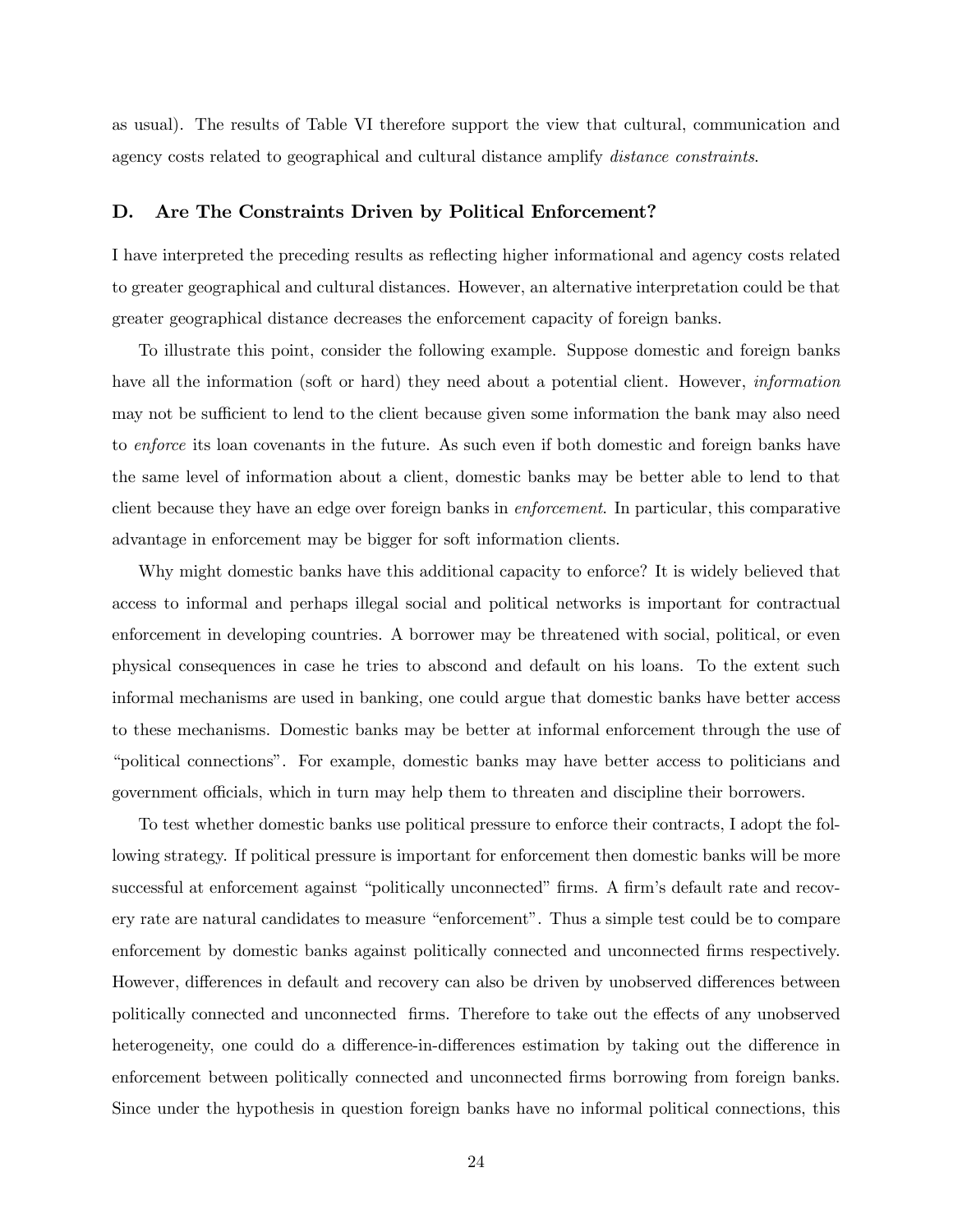second difference will only capture the unobserved differences between connected and unconnected firms. Econometrically the test can be written as:

$$
Y_{ij} = \alpha + \beta_1(DOM_j) + \beta_2(UNCON_i) + \beta_3(DOM_j * UNCON_i) + \varepsilon_{ij}
$$

where  $Y_{ij}$  is an enforcement measure such as default or recovery rate for borrower i and bank  $j, DOM$  is a dummy for domestic banks, and  $UNCON$  is a dummy for "politically unconnected" firms. If political enforcement is an important comparative advantage for domestic banks, then  $\beta_3$ should be *negative* when Y is the default rate, and *positive* when Y is the recovery rate. In other words domestic banks should be *better* at enforcement against politically unconnected firms.

I will now define how "political connectedness" of a borrower is measured. Since I have ownership information for the borrowing firms, I classify a firm as "politically connected" if any of its directors is a politician who ran in one or both of the two elections held during the 90s (1993 and 1997). Using this approach, 19% of the loans are classified as politically connected. In a related work, I show that this measure of political connections is very useful in explaining corruption and high default rates on government banks. There are thus strong reasons to believe that the political connectedness variable measures "access" to government.

Table VII shows the results of running the regression above on default rate and recovery rates. As the results show, there is no evidence of domestic banks having stronger enforcement capacity relative to foreign banks. Therefore distance constraints are more likely to be driven by the informational advantages rather than an informal enforcement advantage.

# V Testing For Other Definitions of "Distance" And Bank Selection

We have just seen that the *distance constraints* faced by foreign banks bind stronger the more geographically distant a foreign bank is. There are a couple of robustness checks that need to be performed on this test. First, as Section I explained there are other possible definitions of distance as well that could lead to distance constraints. Second, as Section III discussed there may be other bank level attributes spuriously correlated with geographical distance responsible for our main results. I test for these concerns in this section.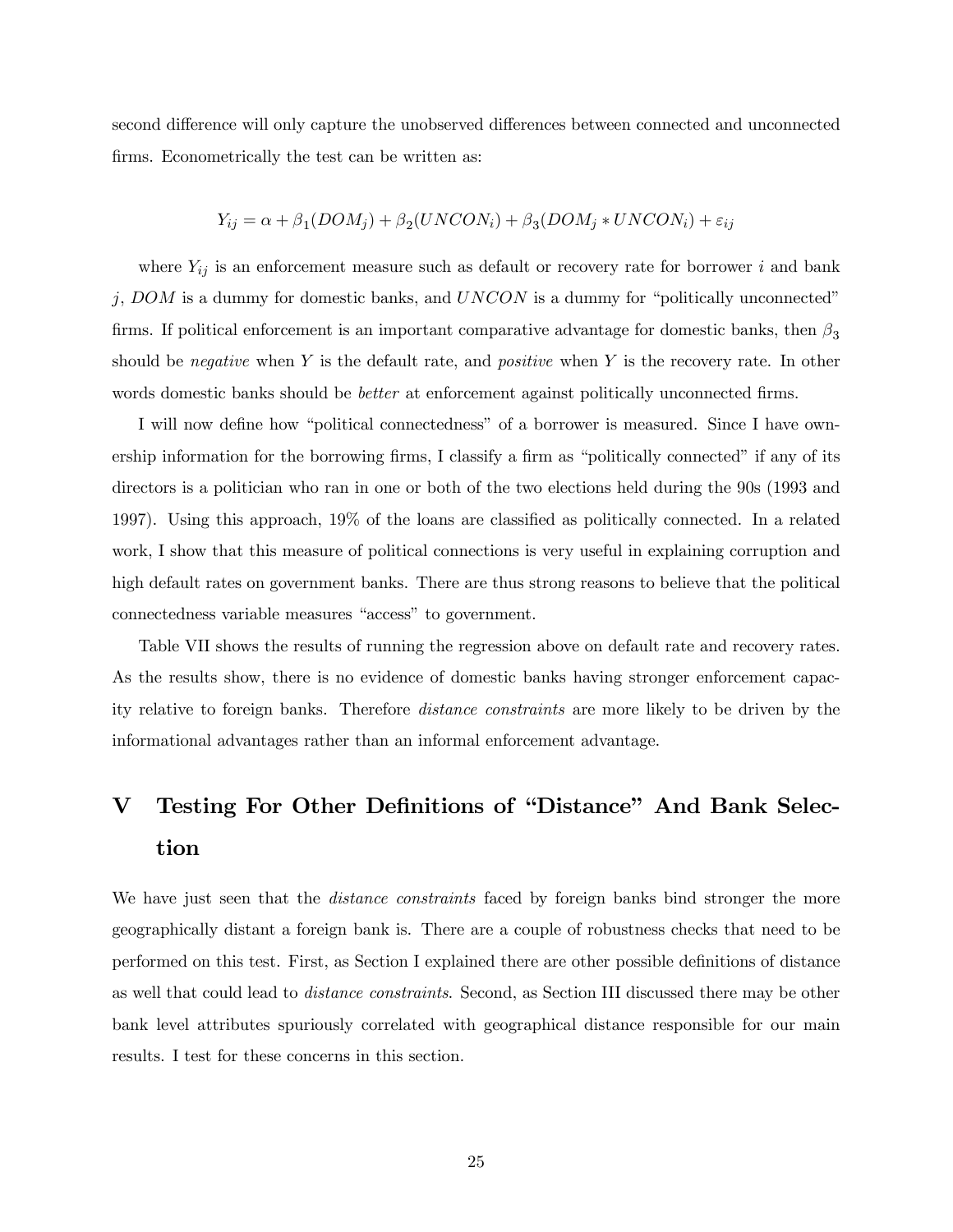#### A. Are The Results Driven By Bank Size?

As Section I pointed out papers such as Berger et al (2002) suggest that larger bank size by increasing the intra-bank hierarchical distance can lead to informational and agency constraints. Since foreign banks are on average larger than domestic banks (Table I) it is important to check if the distance constraint results were driven by their larger size. Moreover, there are two ways one can think of foreign bank's size. One is their local size in Pakistan as reported in Table I and the other is their global size that includes their world-wide operations. It may be argued that the global definition of size better proxies for the intra-bank hierarchical distance. Since I have both size measures, I will check for the robustness for Section IV results to both these definitions.

I construct the global definition of bank size by summing the world-wide assets of a bank as reported in the BankScope data set. To test if size can explain distance constraints, I repeat the regressions of Table VI, but this time include the log of bank size as control. Moreover, for any definition of size, I include an indicator variable for whether the bank belongs to the top half of the size distribution, and also include the interaction of this variable with log size. I do this for greater functional form flexibility by allowing banks in the top half of the distribution to have a different intercept and slope than those below. If bank size is an important determinant of *distance* constraints, then (i) distance constraints should be stronger for bigger banks, and (ii) the effect of geographical and cultural distance will diminish with the inclusion of bank size variable. However using the global definition of size Table VIII shows that none of this is true. This casts doubt on the plausibility of a size based explanation. Moreover, replacing global definition of size with the local definition gives similar results (not reported in the table).

Figures IV A and IV B show the distribution of the two definitions of distance for foreign and domestic banks. While there is significant overlap in the distributions of local bank size for foreign and domestic banks (Figure IV A), the overlap is more limited when using the global definition of bank size (Figure IV B). The limited overlap in Figure IV B can be a concern if one thinks that the functional form linking bank size to the outcome of interest is different for small and large bank sizes. While I cannot completely rule out this caveat, it is unlikely to be a major concern for a couple of reasons.

First, the regression in Table VIII had a dummy for whether the bank is above median in size, and then it interacted this dummy with log of size. Since all the 45 banks below median in the global size definition are domestic, Table VIII separately compared the 22 foreign banks with the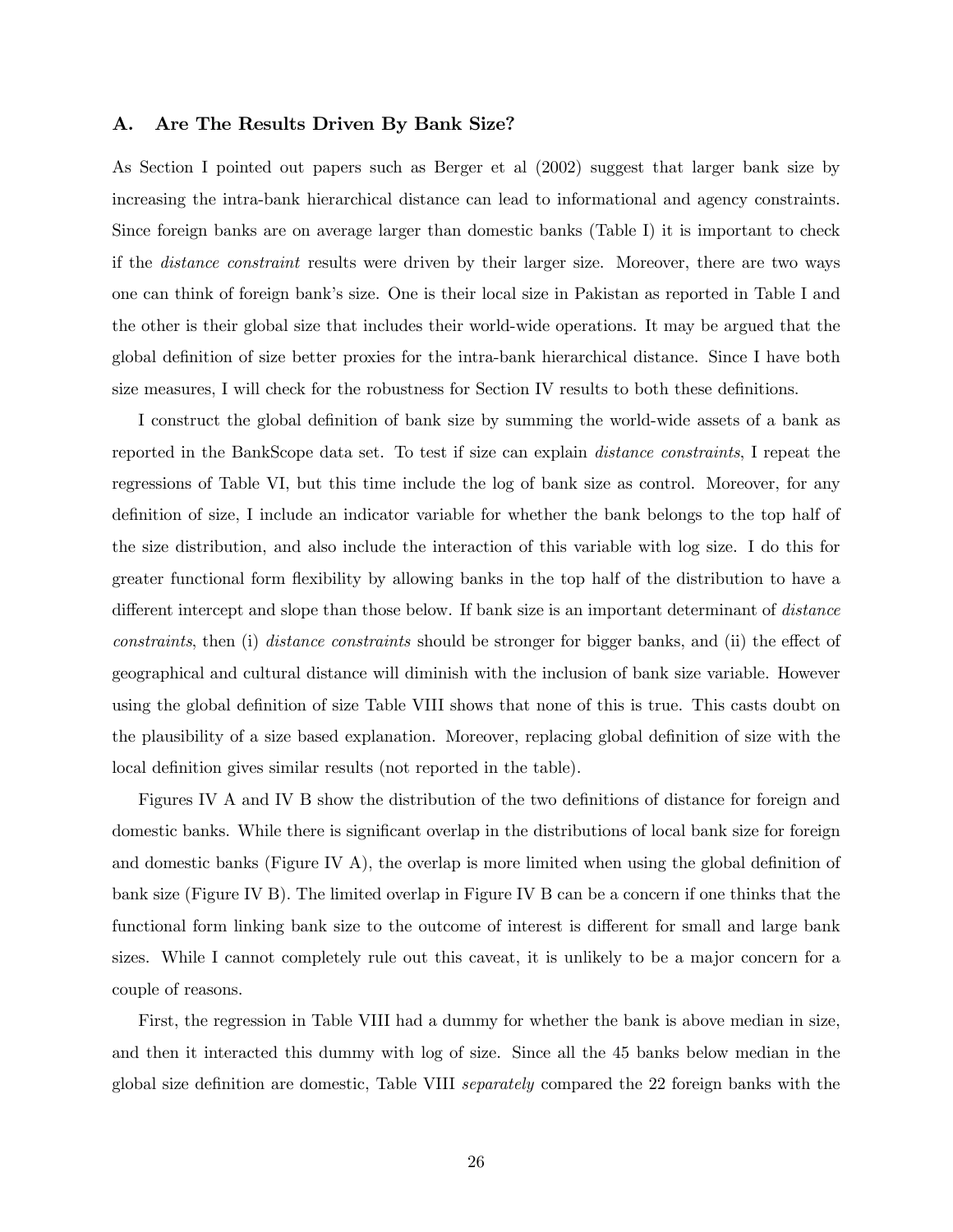23 biggest domestic banks. Many of these large domestic banks overlap with the foreign bank size distribution. Second, if size were an important determinant of the outcomes of interest such as loan composition and recovery, then the coefficient on log of size should have come out as significant and of the right sign consistently. However as seen in Table VIII, this is not true in *either* the top or the bottom half of size distribution.

#### B. Are the Results Driven By Institutional Differences?

The third possible explanation for *distance constraints* presented in section I dealt with differences in legal and regulatory framework, or "institutional distance", between Pakistan and foreign banks' country of origin. Such differences could make it difficult for the foreign bank to adapt to local banking practices. Consequently foreign banks may only rely on simple arm's length transaction loans that do not require any special knowledge or adaptation to the local legal environment. Under this "institutional distance" explanation, geographical and cultural distance may just be a proxy for institutional distance.

To test for the plausibility of an institution based explanation of distance constraints, I construct three measures of institutional distance. (i) Legal Distance: This variable is 0 if the foreign bank's legal origin is the same as Pakistan (i.e. British) and 1 otherwise. (ii) Regulatory Distance: This variable is the difference in regulatory requirements between Pakistan and the foreign bank's country of origin according to the cross-country database of bank regulation and supervision compiled by Barth, Caprio, and Levine (2001). (iii) Income Distance: This variable measures the log of difference in income per capita between the foreign bank's country of origin and Pakistan. I then repeat the regressions of Table VI, but this time also include the three measures of institutional distance interacted with foreign dummy. If institutional distance is important then, (i) distance constraints should be stronger for more institutionally distant banks, and (ii) the effect of geographical distance will diminish with the inclusion of institutional distance variables. However none of this is true, thus casting doubt on the plausibility of an institution based explanation.<sup>16</sup>

#### C. Are the Results Driven By Other Bank Variables?

Could there be other bank variables that can explain why more geographically or culturally distant foreign banks lend less to soft information firms and are less successful at relational lending? Since

 $16$ Results not reported but available on request.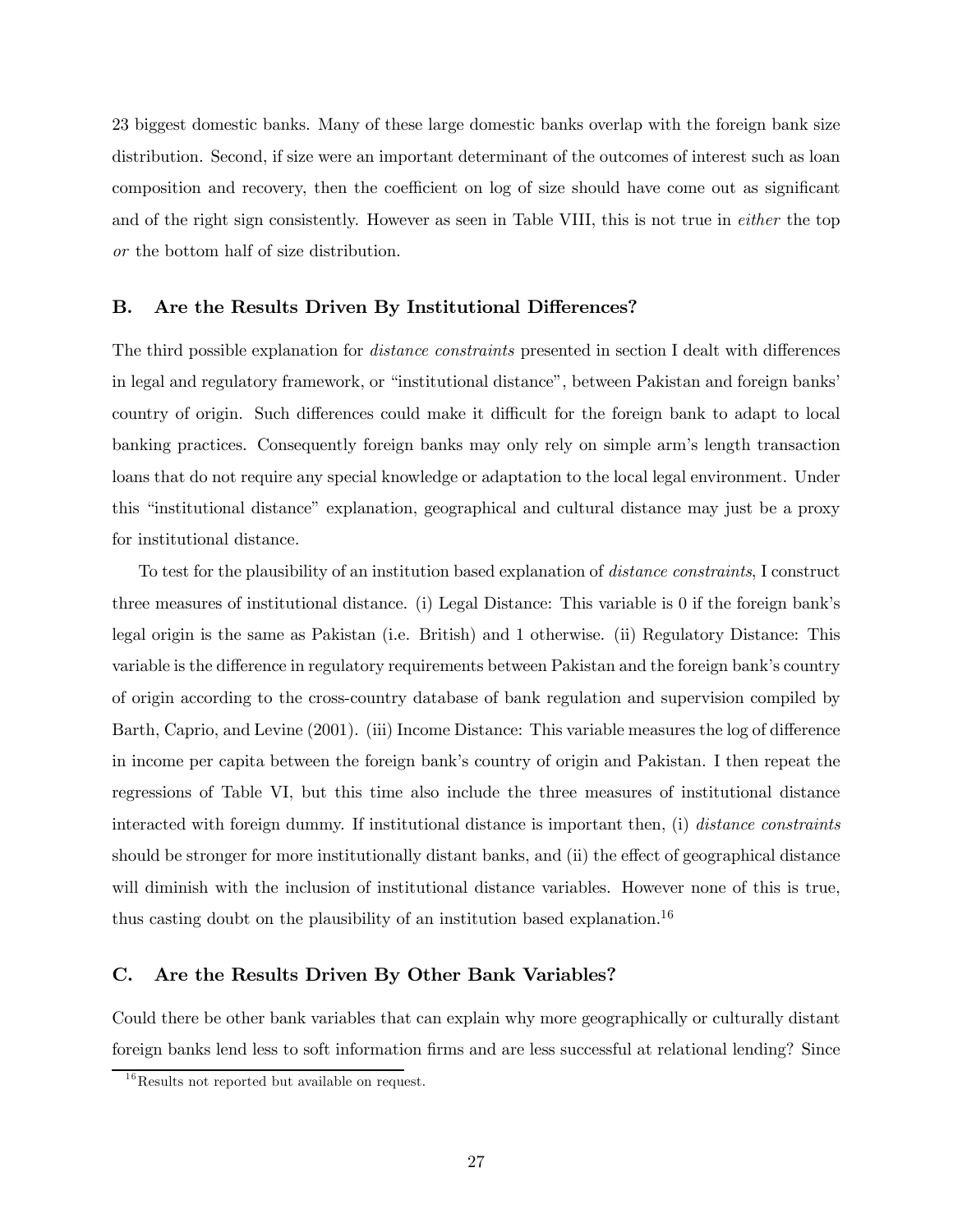foreign banks were allowed to operate before private domestic banks, I evaluate the plausibility of "age" as an explanation for the results in this section.

Papers such as Broecker (1990) and Dell'Ariccia, Friedman, and Marquez (1999) suggest that firms with previous (but not current) relationships with older banks are likely to be "lemons" and hence will be left out by the younger banks. Accordingly as domestic banks are younger on average, they may target younger and hence "softer" firms more aggressively than foreign firms. However this theory can be rejected in the context of Pakistan.

First, given Pakistan's institutional background, an equally likely theoretical hypothesis goes in the other direction. Since foreign banks have been operating for longer on average, they should have had more time to learn the environment, build relationships, and hence make more soft information relationship loans. Second, the adverse selection story cannot explain why foreign banks perform poorly in terms of renegotiation and recovery even when all borrower selection effects are taken out through borrower fixed effects. Third, even when I formally condition on age, and compare domestic banks with only new foreign banks (post 1990), the distance constraints results hold (results not reported). Consequently bank age cannot explain the results of this paper.

Since banks were not randomly assigned to be "foreign", the potential concern of unobserved bank heterogeneity can always be brought in. However, beyond the bank-level variables already considered, a priori it is difficult to think of other variables that would be correlated with geographical or cultural distance of foreign banks as well as the outcomes of interest such as lending composition, renegotiation, and recovery. This should give us a reasonable level of confidence in the robustness of our results.

### VI Testing for Alternative Theories Based on Risk Preferences

So far the paper has only considered theories based on *distant constraints* to explain differences between foreign and domestic banks. However as Section I explained, risk preferences or differences in evaluating risk between foreign and domestic banks can also lead to differences in lending practices of the two types of banks. It is important to point out though that some of the existing results such as those of recovery and renegotiations with borrower fixed effects can not be explained by theories based on risk preferences. In any event, I shall now present some additional tests of the risk preference hypotheses.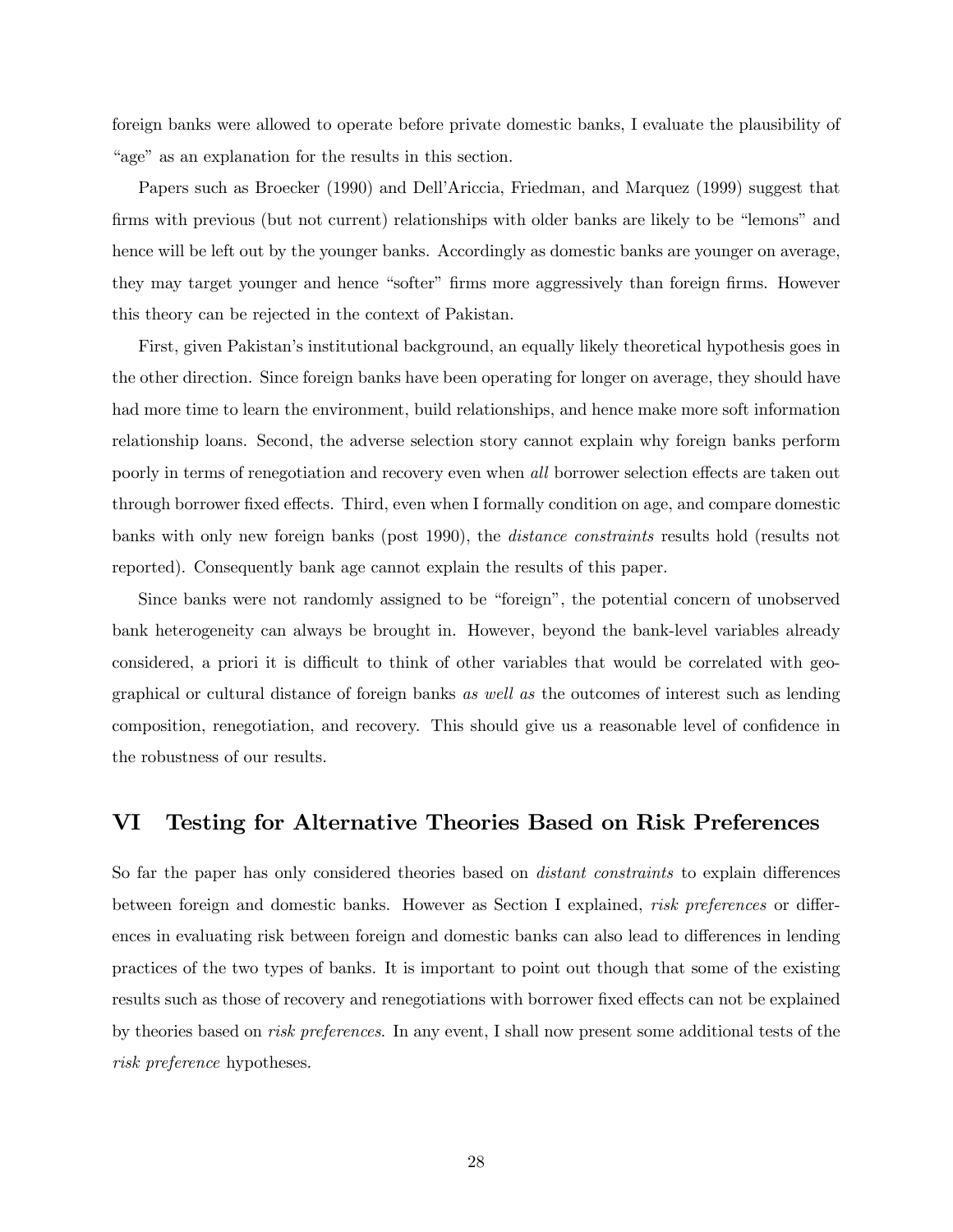#### A. Are Domestic Bank Loans of Poorer Quality?

Under the *risk preferences* view, domestic banks would be willing to make high risk and low NPV loans because they do not fully internalize the downside of loans. To test if loans by domestic banks are indeed given to poorer quality firms, I compute and compare the return on loans for domestic and foreign banks. The return on a loan depends on the interest rate, default rate, as well as recovery rate in case of default. In particular, the return  $(R_i)$  from a typical loan of bank  $j$  is given by:

$$
(1 + R_j) = (1 - \delta_j)(1 + \rho_j) + \delta_j q_j
$$

where  $\delta$  is the default rate,  $\rho$  the loan interest rate, and q the percentage of loan recovered in case of default.

While the data set does not have interest rate information at the loan-level, I do have the average weighted interest rate for each bank branch. I can therefore compute for both domestic and foreign banks, the average interest rate charged on their loans (weighted by the size of the loan). The result shows that the interest rate charged by domestic banks is higher than that of foreign banks. For example, the rupee-weighted lending rates in June 2002 were 10.75% and 12.75% for foreign and domestic banks respectively. The higher interest rate for domestic banks is not surprising given that their loans had slightly higher default rates.

I can now compute the gross return from a typical loan given out by foreign and domestic banks. From the analysis so far, we know that foreign and domestic banks have default rates of 3.5% and 6.0%, recovery percentage of 10.2% and 20.4%, and interest rates of 10.75% and 12.75% respectively. Plugging in all these numbers into the formula above, shows that the loan return for both banks is the same 7.2%!

Loan level results show that the return from loans for foreign and domestic banks is the same. However, the tests do not tell us anything about the costs incurred by foreign and domestic banks in making these loans. Therefore, to test for overall efficiency of banks, I compare their overall profitability. Unfortunately the overall profitability numbers are only available for 33 of the banks (21 foreign and 12 domestic). Using this data, the difference in return on assets between domestic and foreign (domestic-foreign) is only 0.27%, which is both economically and statistically insignificant.

The loan level financial data provided by banks rejects theories such as the risk preferences theory that suggest that domestic banks lend to soft information firms not because of any infor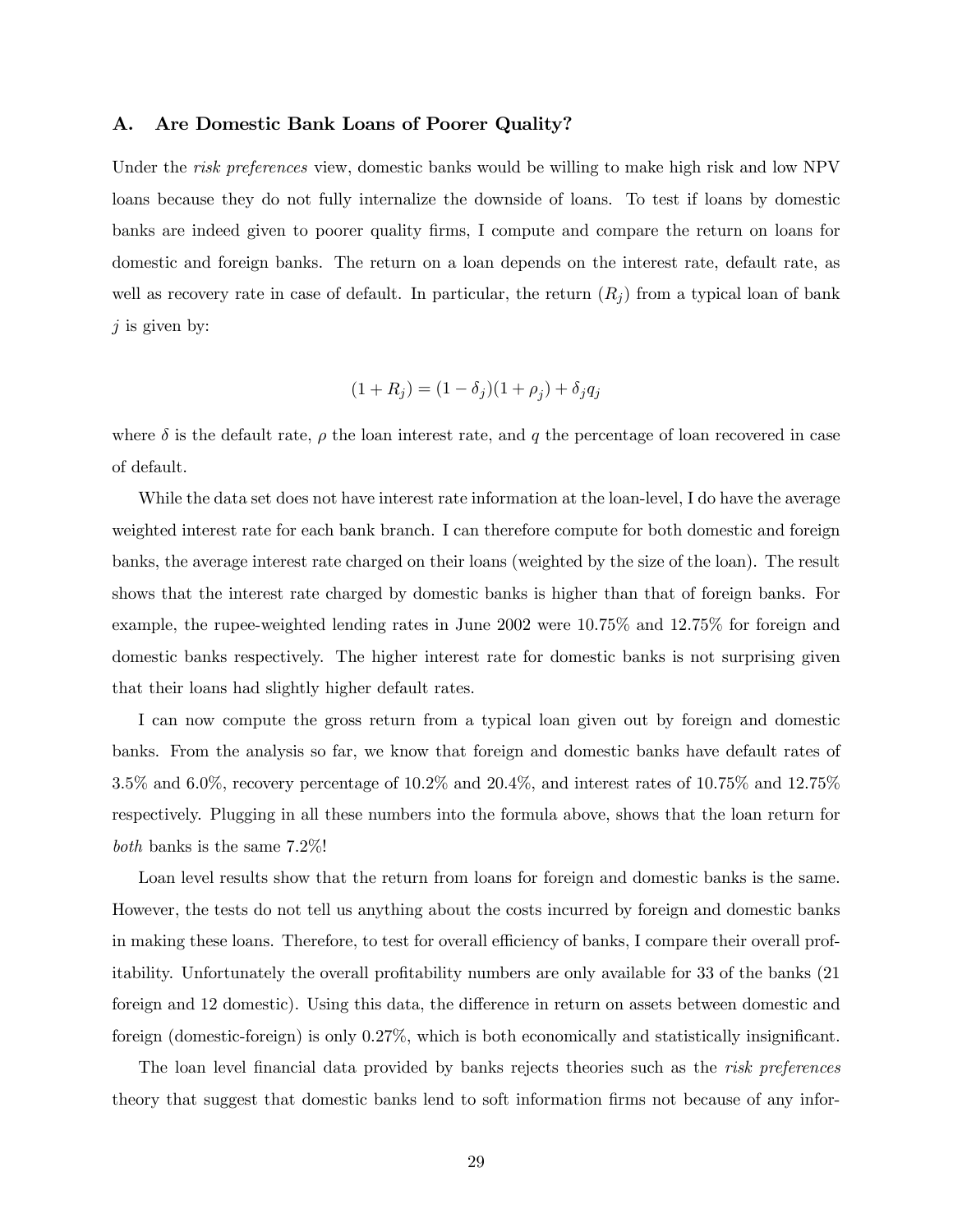mational advantage but because of the "poor quality" of these loans. We saw that domestic bank loans are as profitable as loans made by foreign banks. However, sceptics could still argue that the financial data suffers from reporting bias and does not reflect reality. For example suppose domestic banks are actually involved in "related lending" and "evergreening" <sup>17</sup> then they would lend to themselves and their friends to "loot" the bank a la Akerlof and Romer (1993). However our data may not pick up such disastrous lending because of rolling over of these loans or evergreening. Thus on books these loans may appear to be performing where in actuality they are being used for looting and related lending. To test for such concerns, I will directly test for real productivity of borrowers that domestic banks lend to, as well as the presence of "relatedness" among domestic bank loans.

#### B. Are Domestic Banks' Borrowers Less productive?

If financial information such as loan return and default rate did not give an accurate picture of firm performance due to concerns such as evergreening by domestic banks, then one would expect firms borrowing from domestic banks to have poor real output and productivity. Fortunately I can test if this is the case from a separate data set maintained by the central bank of Pakistan. The data set contains total exports for all the exporting firms in the textile sector. I can thus measure the export output and productivity for all of the 4,573 textile firms in my original data set. Since textiles is the largest exporting sector of Pakistan, total exports of a firm provide an excellent measure for the firms real quality and productivity. Moreover unlike the firm level balance sheet information that is highly suspect in emerging markets, the export numbers are quite reliable as all exports have to go through the formal banking channel where our data comes from  $18$ .

Using the export data I construct three different measures of real firm performance: whether the firm is an exporter or not, log of total exports, and log of "export productivity" where export productivity is measured by total exports divided by total bank financing used by the firm.

For each of the outcome variables, I test if firms borrowing only from domestic banks are of lower quality or less productive than firms borrowing only from foreign banks. Table IX shows that for each outcome there is no significant difference between the two classes of borrowers. Only firms that borrow from both domestic and foreign banks have higher output and quality, which is what one would expect as outlined by Bolton and Scharfstein (1996) and discussed in Section II.

<sup>&</sup>lt;sup>17</sup>See for example La Porta et al  $(2003)$  for evidence regarding related lending in Mexican banks.

<sup>&</sup>lt;sup>18</sup>In a related paper, I show that firm level exports and default rates are very strongly and negatively correlated.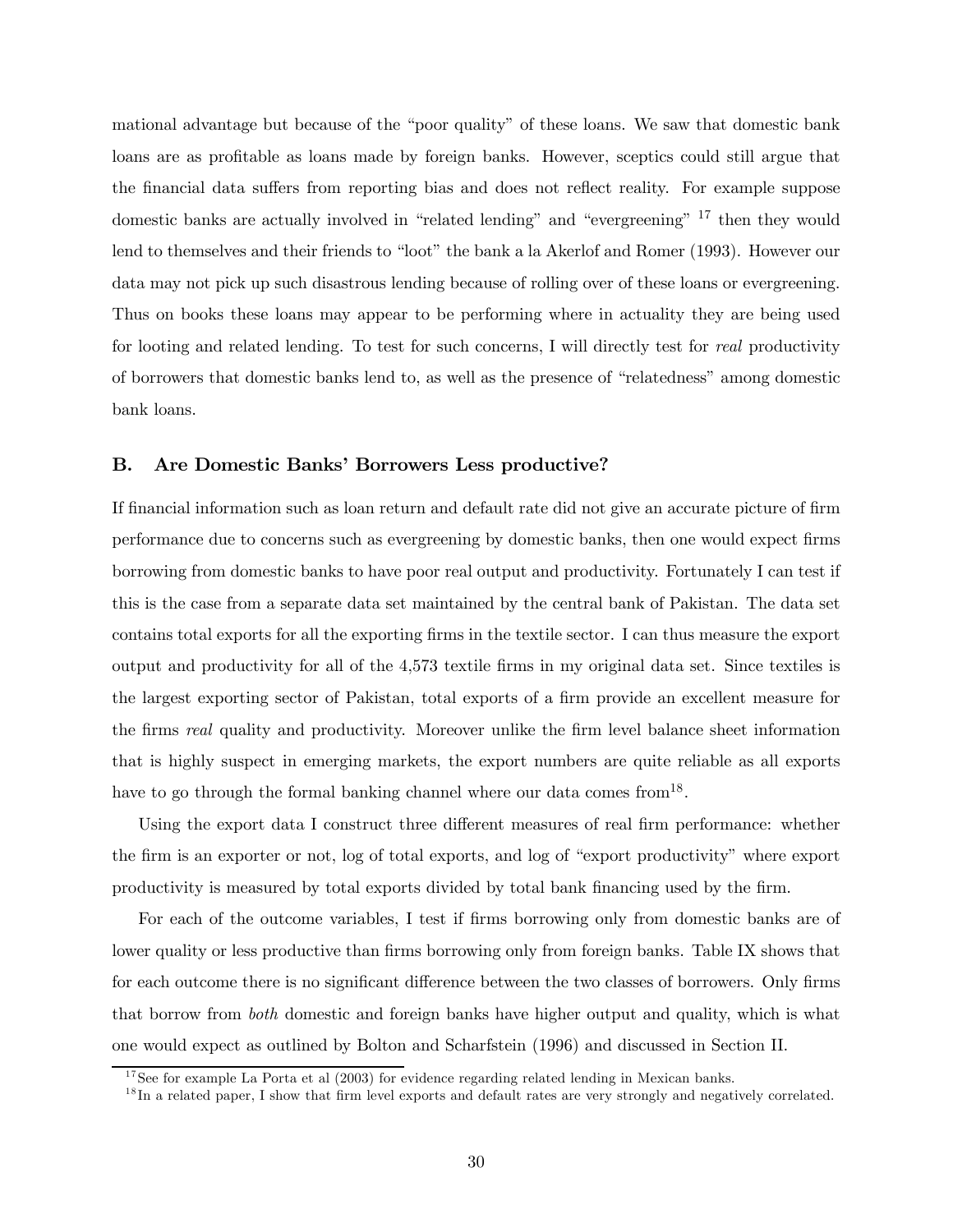#### C. Are Domestic Banks Involved in Related Lending?

Since I have complete information on the identity of the borrower as well as major shareholders (directors) of individual banks, I can also construct the same measure of "relatedness" that La Porta et al (2003) construct, and test for the presence of related lending in my data.

A loan between a bank and its borrower is classified as "related" if the bank and the firm share a "related director" in common. The director of a firm is defined as "related" to the bank it borrows from if either the director itself, or its siblings/children/father/spouse is a director of the bank. Notice that since the owners of foreign banks are foreign, the "related" definition can only be applied to domestic banks. The results show that after classifying borrowers in this fashion only 4.2% of the lending by domestic banks is given to "related" firms, compared to 20% in Mexico. Moreover, there is no significant difference in the default rate of related vs. unrelated loans. The results therefore show that unlike Mexican domestic banks related lending is not a concern in my data set.<sup>19</sup>

The negative results regarding poorer quality of domestic banks loans, lower productivity of domestic banks' clients and related lending all reject theories based on risk preferences as a possible explanation of our results in Section IV.

### VII How important are distance constraints?

This paper showed that communication and agency costs related to cultural and geographical distance make it difficult for foreign banks to lend to *profitable* soft information firms requiring close monitoring. Consequently foreign banks shy away from relationship contracts, leading to less successful bilateral renegotiations in case of default, and lower overall recovery of bad loans.

A legitimate question at this point concerns the overall economic importance of distance constraints. In particular, are distance constraints large enough so that if one got rid of the local private banks, a significant number of firms will lose access to credit? Or is it the case that distance constraints are small so that even if one got rid of local private banks, most of the soft information firms currently borrowing from these banks would switch to foreign banks at only marginally higher costs? The questions are difficult to answer in practice since one does not observe the counter-factual scenario of local private banks disappearing.

<sup>&</sup>lt;sup>19</sup>As a related work on government lending in Pakistan shows, the lack of "related lending" by domestic banks could be because all such demand for "corrupt" loans is soaked up by the government banks in Pakistan.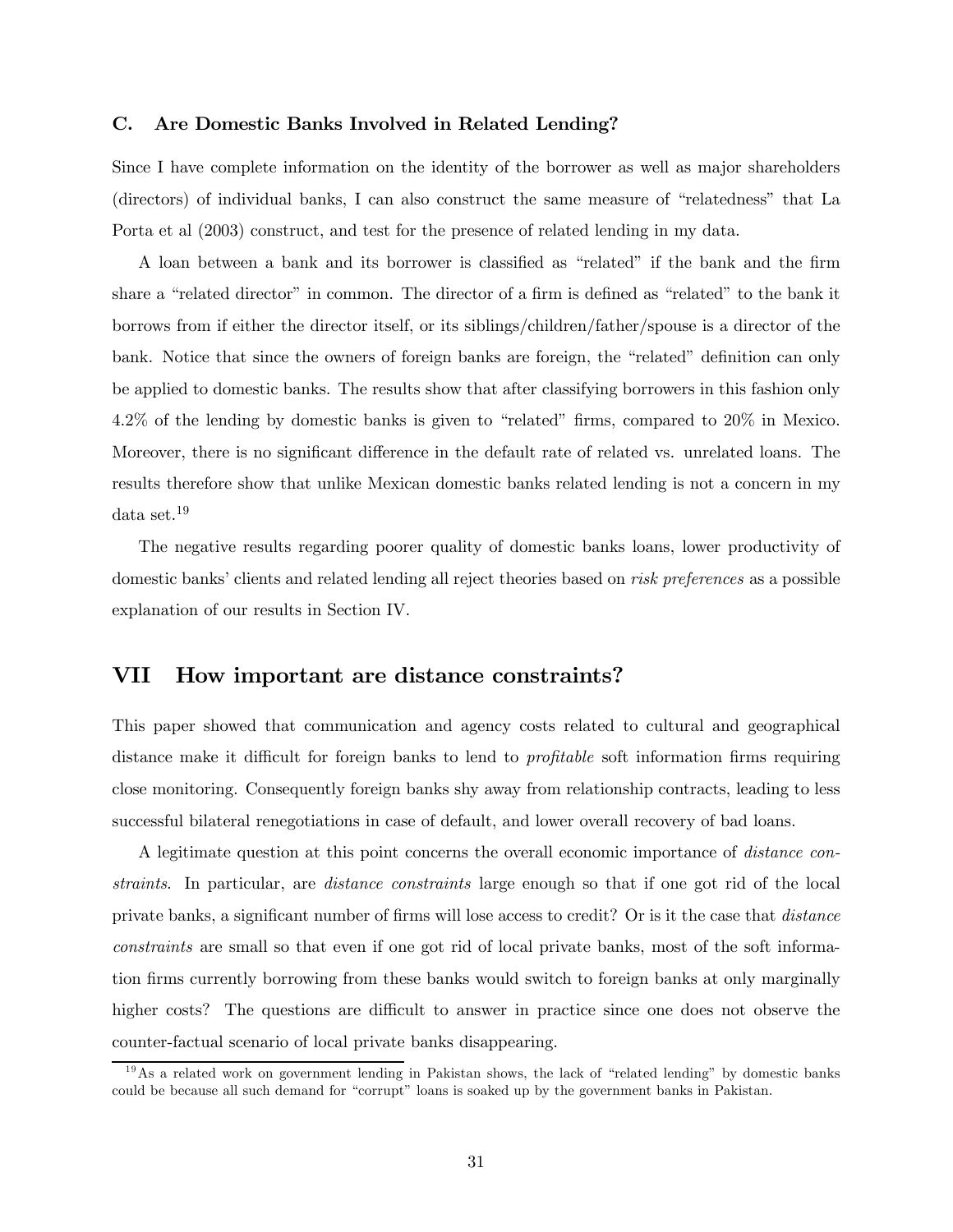However, a useful asymmetry in the historical regulation of foreign and private domestic banks can provide an answer to the above questions. As section II pointed out, prior to 1990 private domestic banking was not allowed in Pakistan, but foreign banks were still allowed to operate under some restrictions. In other words, when the banking sector was liberalized in 1990, foreign banks enjoyed a head start over private domestic banks as they already had operations in many parts of the country. After 1990 there was no longer any asymmetry in regulation as both private domestic and foreign banks were allowed to operate and expand.

The change in regulation in 1990 presents an opportunity to estimate the economic cost of distance constraints by measuring the impact of the entry of new private domestic banks in areas which already had a foreign bank. If *distance constraints* are economically small in magnitude, then one would expect a lot of "switching" to private domestic banks of soft information firms that were earlier borrowing from foreign banks. These firms would have had to borrow from foreign banks because of a lack of a more efficient alternative.<sup>20</sup> However, the same firms would switch to local private banks as soon as they became available because of the efficiency advantage. On the other hand if distance constraints are large in magnitude then in the absence of private domestic banks, soft information firms would find it difficult to borrow from foreign banks. Hence when private domestic banks enter the market, most of their soft information clients will be "new" first time borrowers who have never had a loan before.

Although the regulation changed in 1990, the period of my sample only begins towards the end of 1996. However despite the rapid expansion in branch network of private domestic banks in the early 90s, there is still sufficient new branch entry during my sample period to perform the tests above.

Table IX gives the characteristics of loans given out by new bank branches for each of the three types of banks, namely domestic, Asian foreign, and Non-Asian foreign.21 The share of loans given out by new branches is much bigger for domestic banks compared to foreign banks. New bank branches of domestic banks gave out 7,104 loans compared to 1,611 loans by Asian foreign banks and only 338 loans by Non-Asian foreign banks. More importantly, Table IX shows no evidence of "switching" of soft information firms towards domestic banks.

First, Panel A shows that 78.2% of loans by new domestic bank branches were given to first

 $^{20}$ Before 1990 the alternative was government banks, but related work on government banks shows that government banks were extremely inefficient when lending to these "soft informaion" firms. Instead of providing credit to such legitimate firms, government banks mostly favored the inefficient and politically powerful firms.

 $^{21}$ Some of these branches may have existed prior to 1996 for deposit taking, but they start lending during our sample period.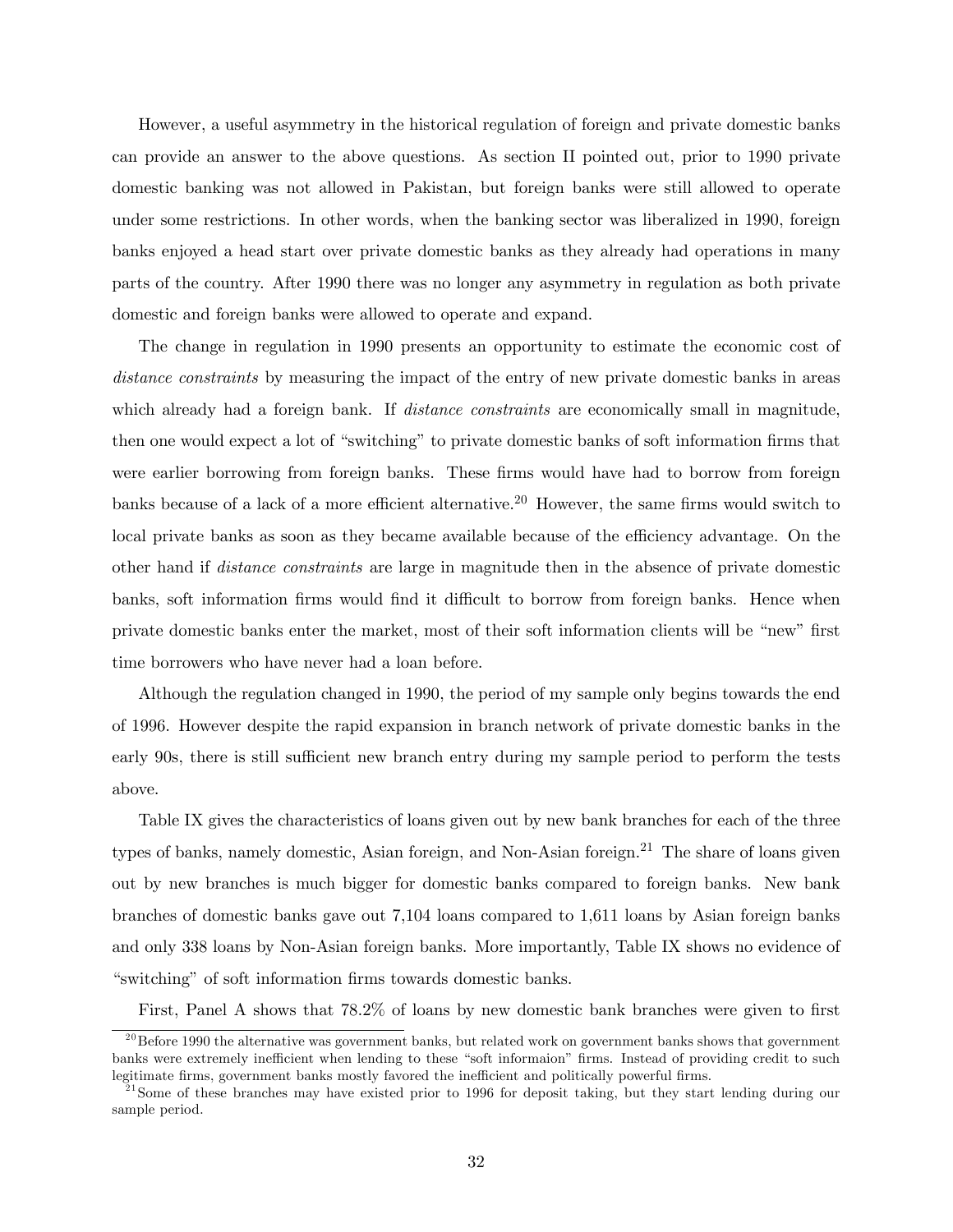time borrowers, i.e. these borrowers had no other access to credit prior to borrowing from domestic banks. Only 6.3% of new branch loans were given to borrowers with prior borrowing from foreign banks. Compared to domestic banks, only 63.4% and 38.5% of loans by new Asian and non-Asian foreign bank branches were given to first time borrowers. The differences in the percentages of first time borrowers between domestic and foreign banks are always statistically significant.

Second, Panel B shows that the loan given out by new domestic bank branches are "soft" in nature: both in comparison to overall domestic bank loans in Table III, and also in comparison to new branch loans by Asian and Non-Asian foreign banks. The evidence in Table IX thus shows that entry of new private domestic bank branches gives credit access to soft information firms that had never been able to get credit from existing foreign bank branches. Similarly less *distant* foreign banks are better able to provide first time credit to soft information borrowers. All this suggests that the cost of *distance constraints* can be sufficiently high for *distant* foreign banks to exclude certain soft information firms from getting access to credit.

### VIII Concluding Remarks

The presence of foreign banks in developing countries is both large and pervasive. A look at over 1,600 banks in 101 developing countries reveals that foreign banks are present in 78 of these countries comprising at least 19% of the total banking assets, or 35% of the private banking assets. However despite the increasingly dominant role of foreign banks, not much is known empirically about their relative strengths and weaknesses.

This paper showed that the informational and agency costs related to cultural and geographical differences can lead foreign banks to shy away from lending to soft information firms. Such *distance* constraints also make it difficult for foreign banks to perform relational functions such as bilateral renegotiation and recovery of bad loans. However, it is important to mention that this paper should not be seen as a negative endorsement for foreign banks. As per popular perception, foreign banks are very prudent in their lending leading to low levels of default. Moreover, even though foreign banks avoid lending to soft information sectors of the economy, they can still have a positive general equilibrium effect for soft information firms by freeing up more domestic bank capital for these firms. As such introduction of foreign banks in a poor country can be a good step towards promoting banking stability and sound banking practices. However, the paper cautions against the sole reliance on foreign capital for alleviating a country's lack of financial development. A strong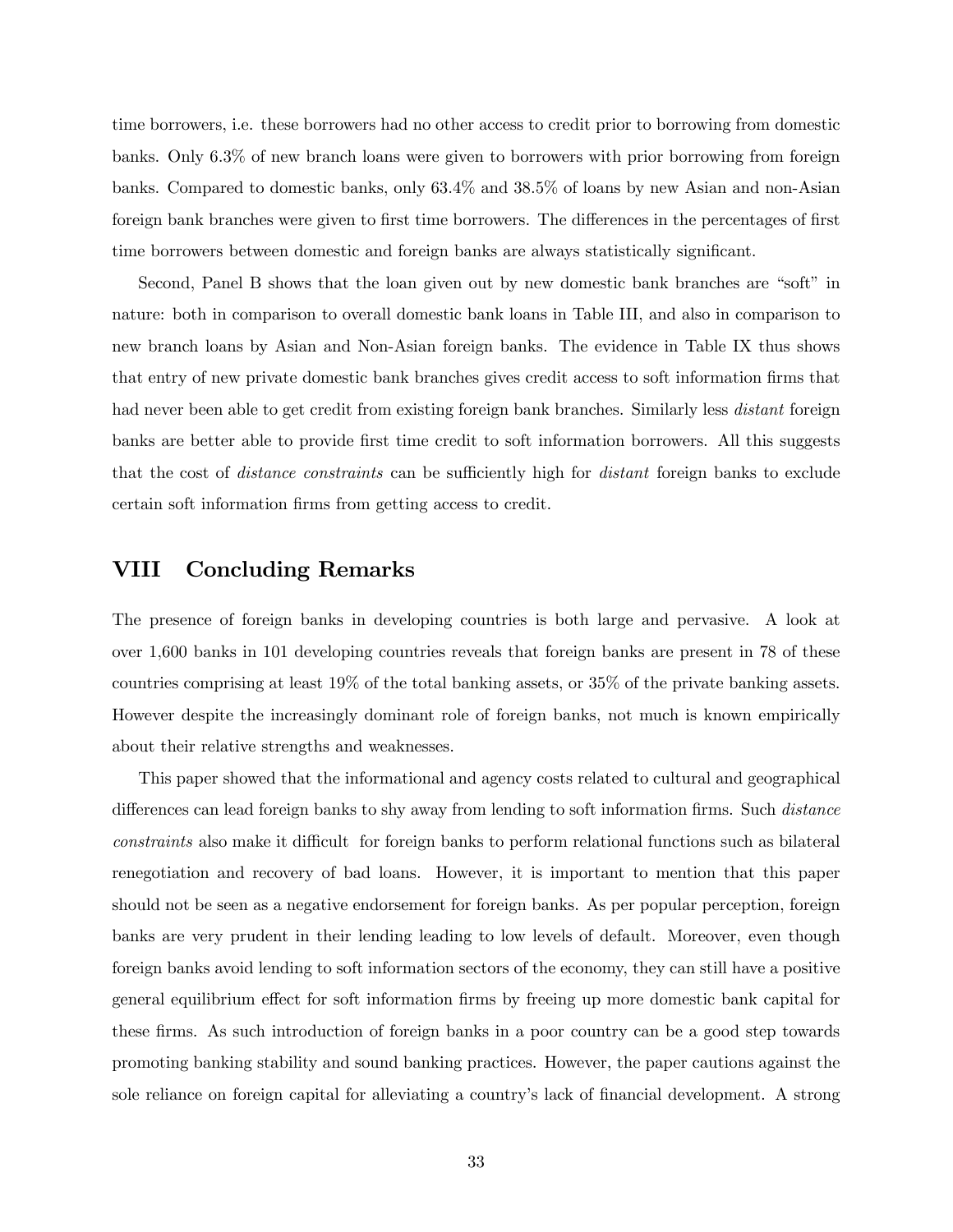local financial market is essential for lending to informationally difficult soft information borrowers such as small startup firms.

A side message to take away from this paper is that domestic private banking can work even under less than perfect legal and regulatory environment. As a number of tests showed, private domestic banks in Pakistan do not suffer from serious moral hazard problems such as related lending or excessive risk taking. Why do private banks not engage in risky behavior? A possible answer is that the absence of a government bail out policy or deposit insurance in Pakistan keeps the cost of deposits closely linked to the status of a bank's loan portfolio. To formally test this hypothesis, I regressed the publicly available bank credit ratings on the bank-level loan default rate. The results show that the correlation of ratings to default rate is much stronger for domestic banks than foreign banks, with an  $R^2$  of 37% and 5% respectively. The low  $R^2$  for foreign banks is not surprising since ratings for foreign banks are influenced more by their international reputation.

In the end, a legitimate question concerns the generalizability of my results for developing countries at large. While no two countries are alike, there is evidence to suggest that the distance constraints identified in this paper can apply more broadly. For example, as the quote by Stiglitz suggested, the bias of foreign bank lending in developing countries towards bigger and more "hard information" firms is well-known. However the mechanisms behind distance constraints identified in this paper are more likely to be seen in countries with similar historical, economic, and institutional background (e.g. Bangladesh, India, Sri Lanka etc.). For certain other emerging economies such as Latin America, distance constraints may operate differently for historical and institutional reasons. Determining the exact nature of these constraints under different regulatory and institutional environments should be a fruitful area for future research.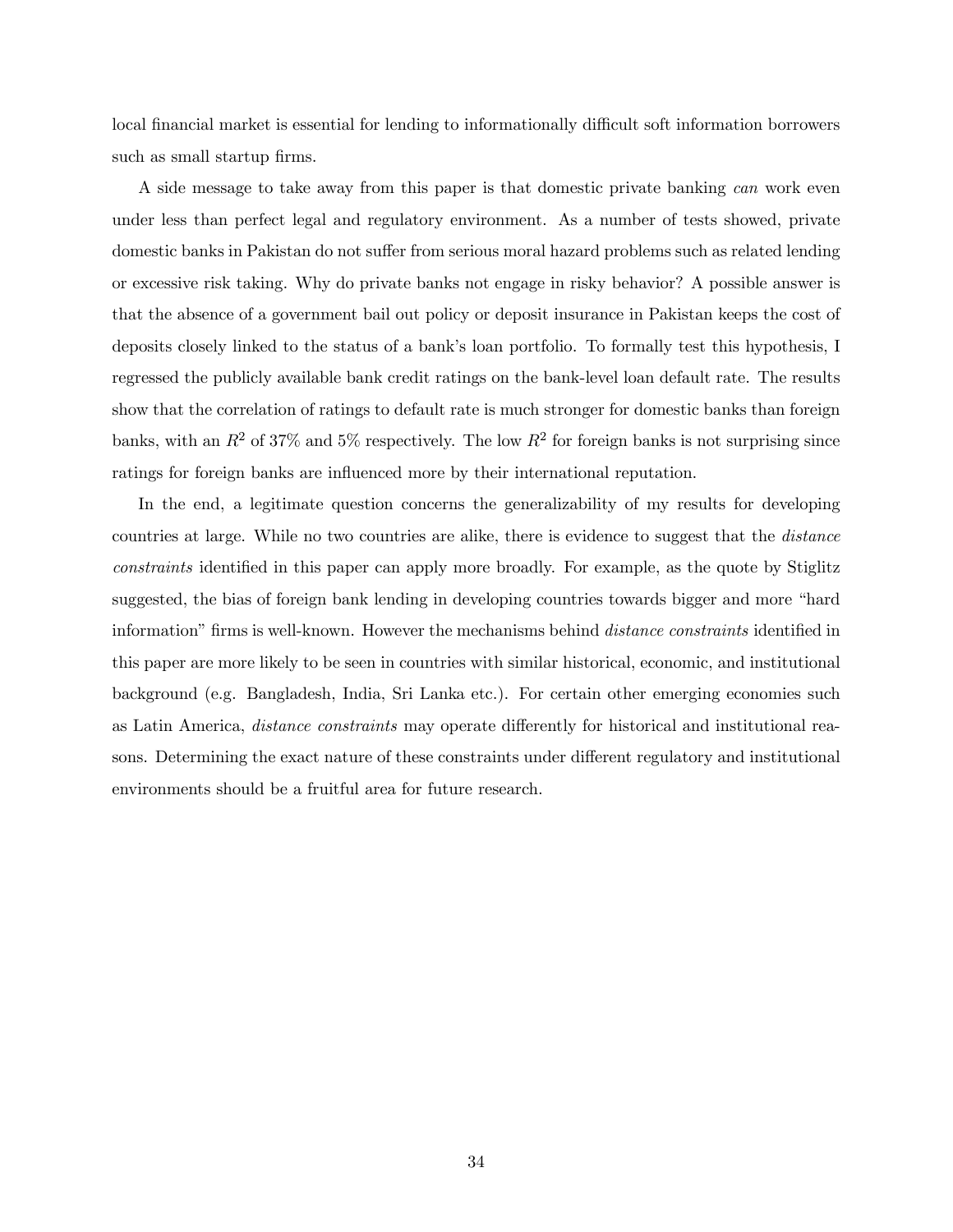# References

- [1] Aghion, Phillipe, and Jean Tirole, 1997, Formal and real authority in organizations, Journal of Political Economy 105, 1-29
- [2] Akerlof, G. and Romer, P. 1993. "Looting: The economic underworld of Bankruptcy for profit". Brookings Papers on Economic Activity, #2.
- [3] Barth, James; G. Caprio, and R. Levine. 2001, The Regulation and Supervision of Banks Around the World: A New Database, Brookings-Wharton Papers on Financial Services, Eds: R.E. Litan and R. Herring.
- [4] Berger, Allen N., Leora F. Klapper, and Gregory F. Uddell, 2001, The ability of banks to lend imformationally opaque small businesses, Journal of Banking and Finance 25, 2127-2167.
- [5] Berger, Allen; Miller, Nathan; Petersen, Mitchell; Rajan, Raghuram; Stein, Jeremy, 2002, Does Function Follow Organizational Form? Evidence from the Lending Practices of Large and Small Banks. NBER Working Paper No. 8752.
- [6] Black, Sandra E.; Philip Strahan. 2002, Entrepreneurship and Bank Credit Availability, Journal of Finance, Volume 57: Issue 6, 2807-2833.
- [7] Bolton, Patrick; David S. Scharfstein. 1996, Optimal Debt Structure and the Number of Creditors, The Journal of Political Economy, Vol. 104, No. 1. Feb., pp. 1-25.
- [8] Broecker, T. 1990. "Credit worthiness tests and interbank competition". Econometrica 58:429- 52
- [9] Coase, Ronald, H., 1937, The nature of the firm, Economica 4, 386-405.
- [10] Cole, R.A., L.G. Goldberg, and L.J. White, 1999, Cookie-cutter versus character: The micro structure of small business lending by large and small banks, New York University, Salomon Center Working Paper: S/99/12.
- [11] Coval, Joshua and Tobias Moskowitz, 2001, The geography of investment: informed trading and asset prices, Journal of Political Economy 4, 811-841.
- [12] Clarke, G., R. Cull, L. D'Amato, and A. Molinari, 2000, On the Kindness of Strangers? The Impact of Foreign Entry on Domestic Banks in Argentina in Claessens, S. and Marion Jansen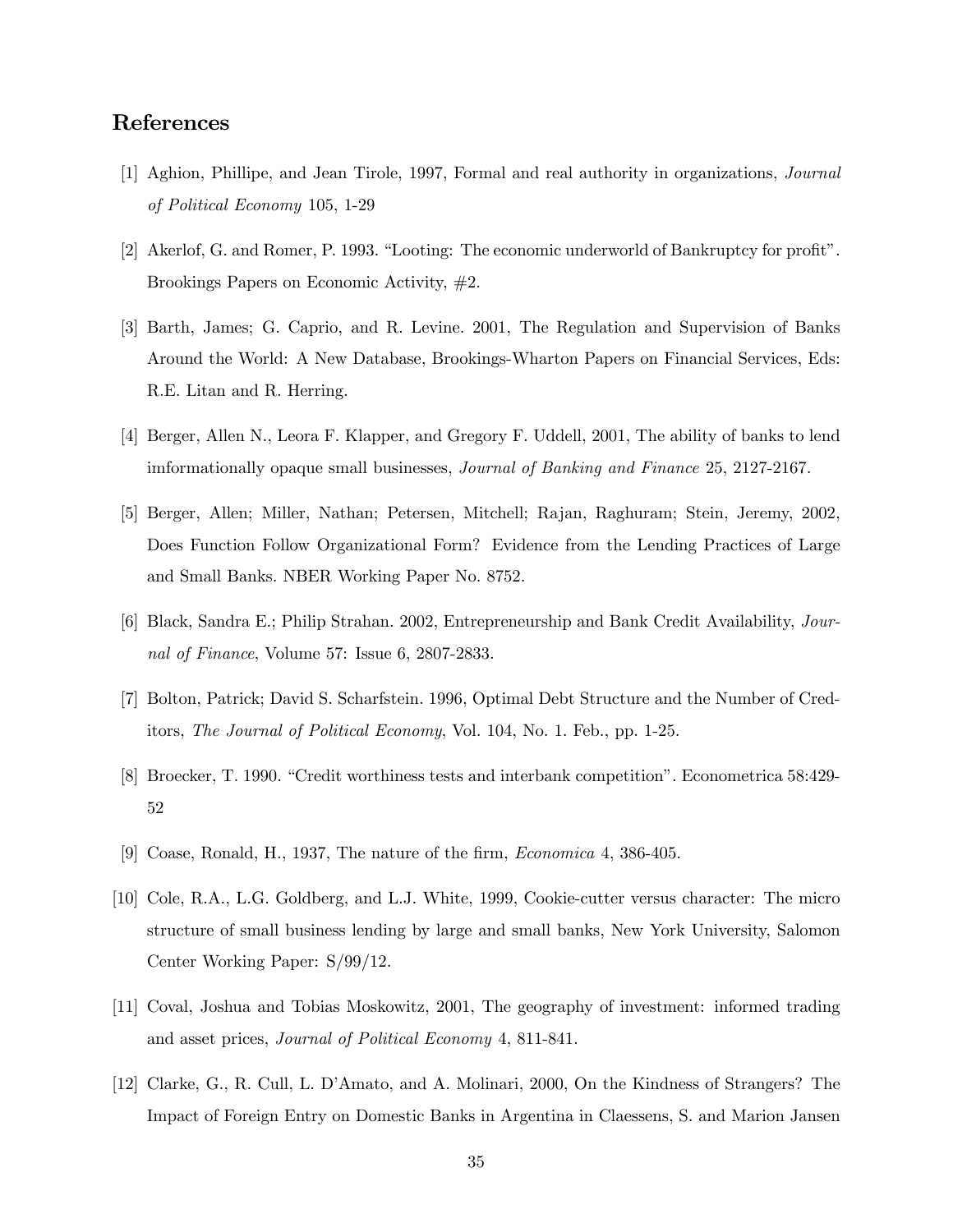(eds.) The Internationalization of Financial Services: Issues and Lessons for Developing Countries, Boston, Mass.: Kluwer Academic Press.

- [13] Davidson, Russell and Jean-Yves Duclos, 2000, Statistical Inference for Stochastic Dominance and for the Measurement of Poverty and Inequality, Econometrica, 68, 1435-1464.
- [14] Dell'Ariccia, Giovanni; Ezra Friedman and Robert Marquez. 1999, Adverse Selection as a Barrier to Entry in the Banking Industry, Rand Journal of Economics, Volume: Volume 30, No. 3, Issue: Autumn, 515-534.
- [15] Demsetz, Rebecca S., Marc R. Saidenberg, and Philip E. Strahan. 1996, Banks with Something to Lose: The Disciplinary Role of Franchise Value, Federal Reserve Bank of New York Economic Policy Review, Vol. 2, No. 2: 1-14.
- [16] Greif, Avner. 1994, Cultural Beliefs and the Organization of Society: A Historical and Theoretical Reflection on Collectivist and Individualist Societies, The Journal of Political Economy, Vol. 102, No. 5. Oct, 912-950.
- [17] Grinblatt, Mark; Matti Keloharju. 2001, How Distance, Language, and Culture Influence Stockholdings and Trades, Journal of Finance, June.
- [18] Guiso, Luigi; Paola Sapienza and Luigi Zingales, 2004. Does Local Financial Development Matter?, forthcoming *Quarterly Journal of Economics*.
- [19] Khanna, Tarun, and Krishna Palepu, 2000, Is Group Affiliation Profitable in Emerging Markets? An Analysis of Diversified Indian Business Groups. *Journal of Finance* 55, no. 2 (April): 867-891
- [20] King, Robert and Ross Levine, 1993. Finance and Growth; Schumpter Might be Right, Quarterly Journal of Economics, August 717-738.
- [21] LaPorta, Rafael, Florencio Lopez -de Silanes and Guillermo Zamarripa, 2003, Related Lending, Quarterly Journal of Economics. Febuary.
- [22] Levine, R. and S. Zervos, 1998. Stock Markets, Banks, and Economic Growth, American Economic Review, vol 88, no 3, 537-558.
- [23] Liberti, Jose M., 2003, Initiative, Incentives and Soft Information: How does delegation impact the role of bank relationship managers?, Working Paper, London Business School.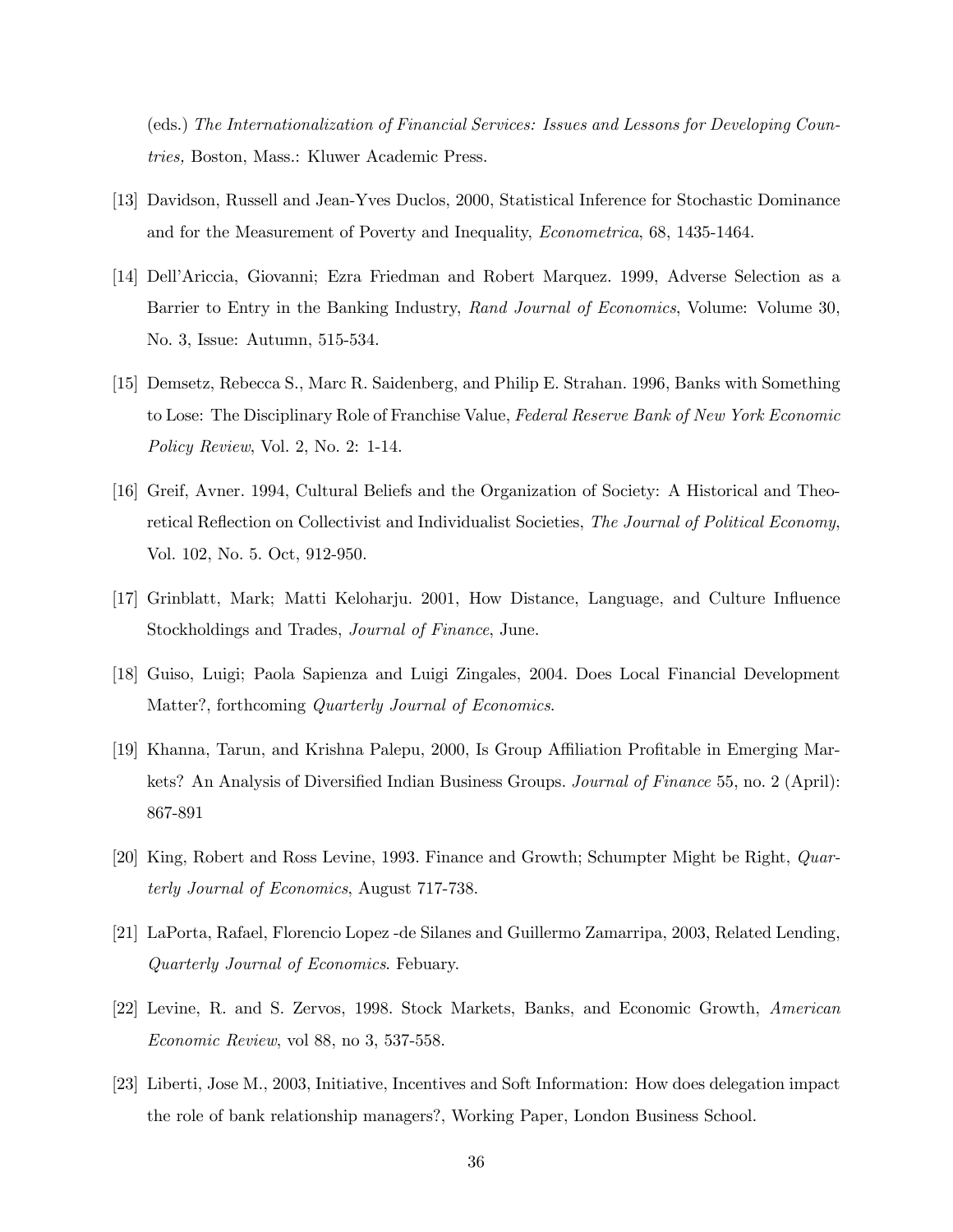- [24] Petersen, Mitchell A., and Raghuram G Rajan, 1994, the benefits of firm-creditor relationships: Evidence from small-business data, Journal of Finance 49, 3-37
- [25] Petersen, Mitchell A., and Raghuram G Rajan,2002, Does distance still matter? The information revolution in small business lending, Journal of Finance, Vol. 57, pp. 2533-2570.
- [26] Rajan, Raghuram and Luigi Zingales, 1998. Financial Dependence and Growth, American Economic Review, 88: 559-586.
- [27] Stein, Jeremyl., 2002, Information Production and Capital Allocation: Decentralized versus Hierarchical Firms, Journal of Finance, Vol. LVII, No.5 October.
- [28] Stiglitz, Joseph, 2003, Globalization and Its Discontents. New York: W. W. Norton & Company.
- [29] Stulz, René M.; Rohan Williamson. 2003, Culture, Openness, and Finance, Journal of Financial Economics, Volume 70, Issue 3 , December, Pages 313-349.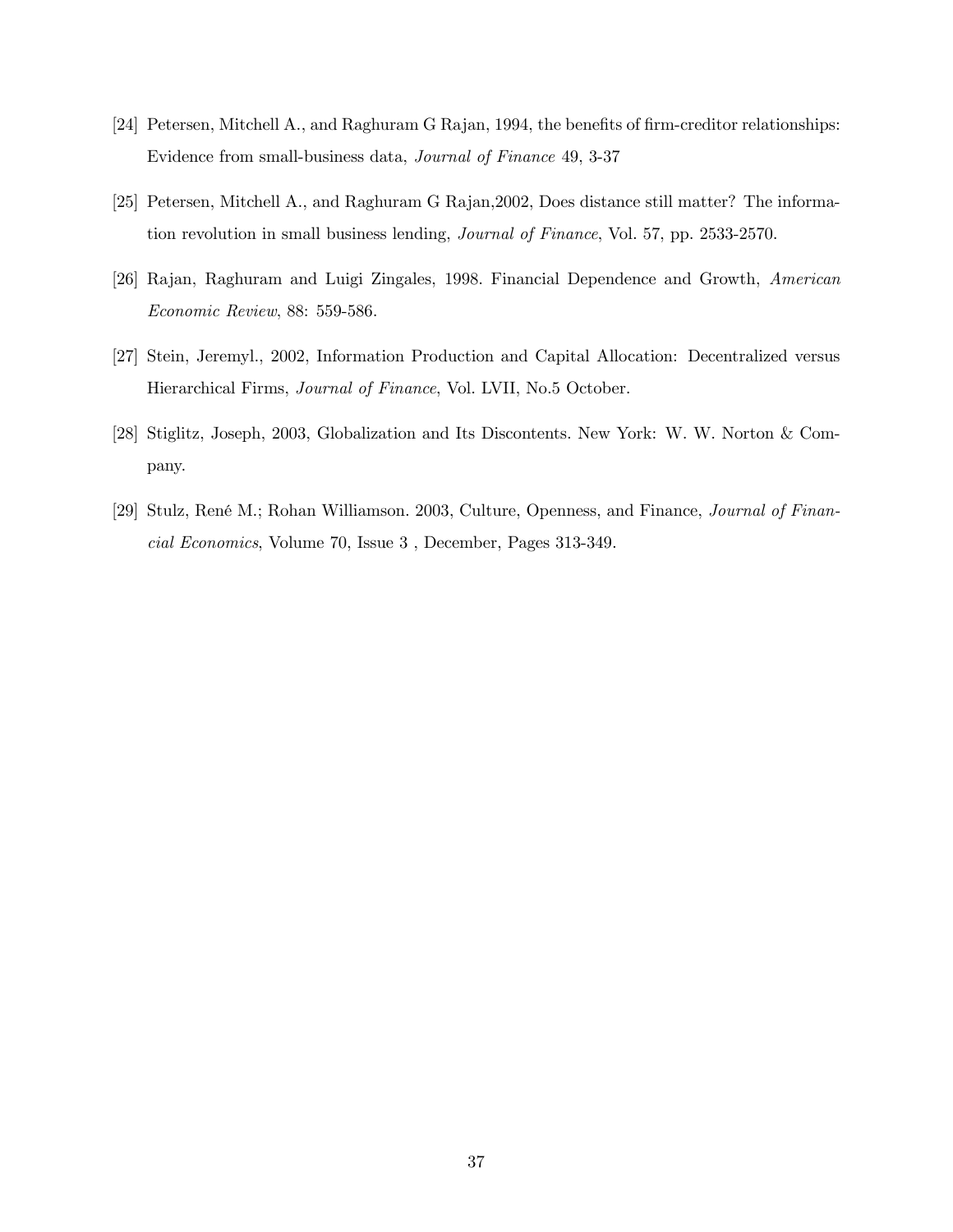# FIGURE I Defining "Distance"

# A Typical Foreign Bank



Institutional, or Hierarchical)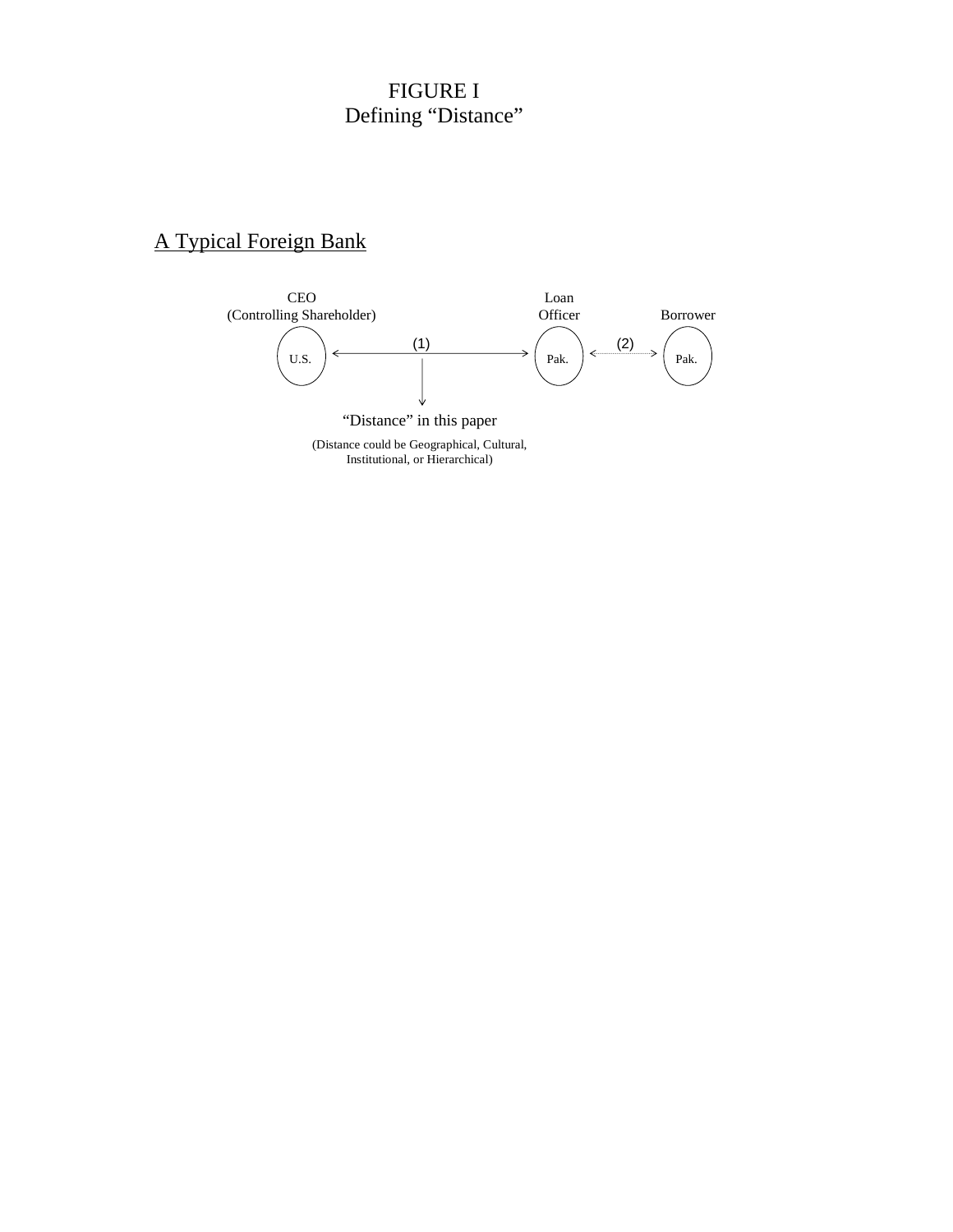FIGURE II Lending Composition of Domestic and Foreign Banks

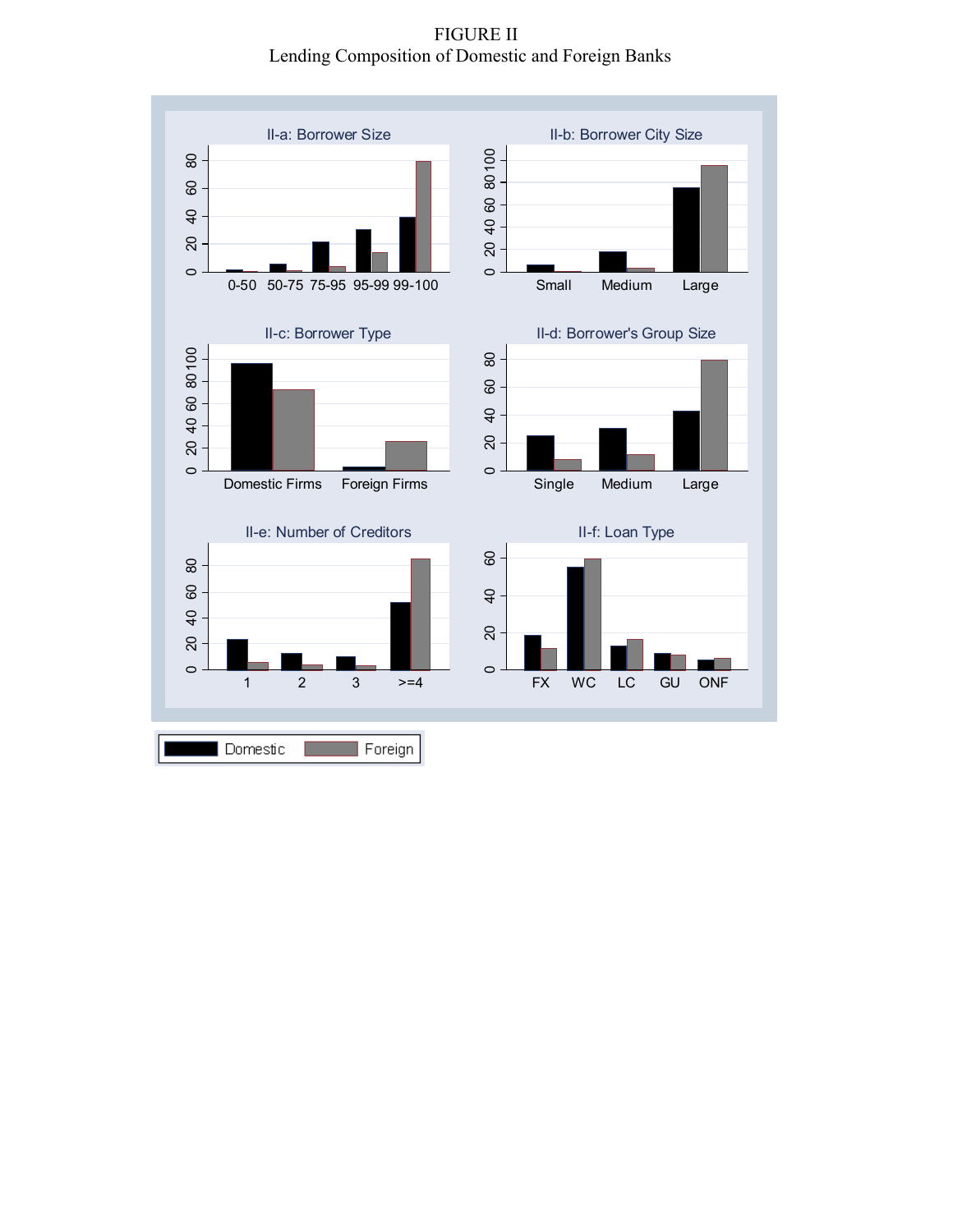FIGURE III CDF of Bank Lending by Default Rate



Y-axis represents the percentage of total bank lending which is at or below the default rate on the X-axis. The upper line represents foreign banks, and the lower line represents domestic banks.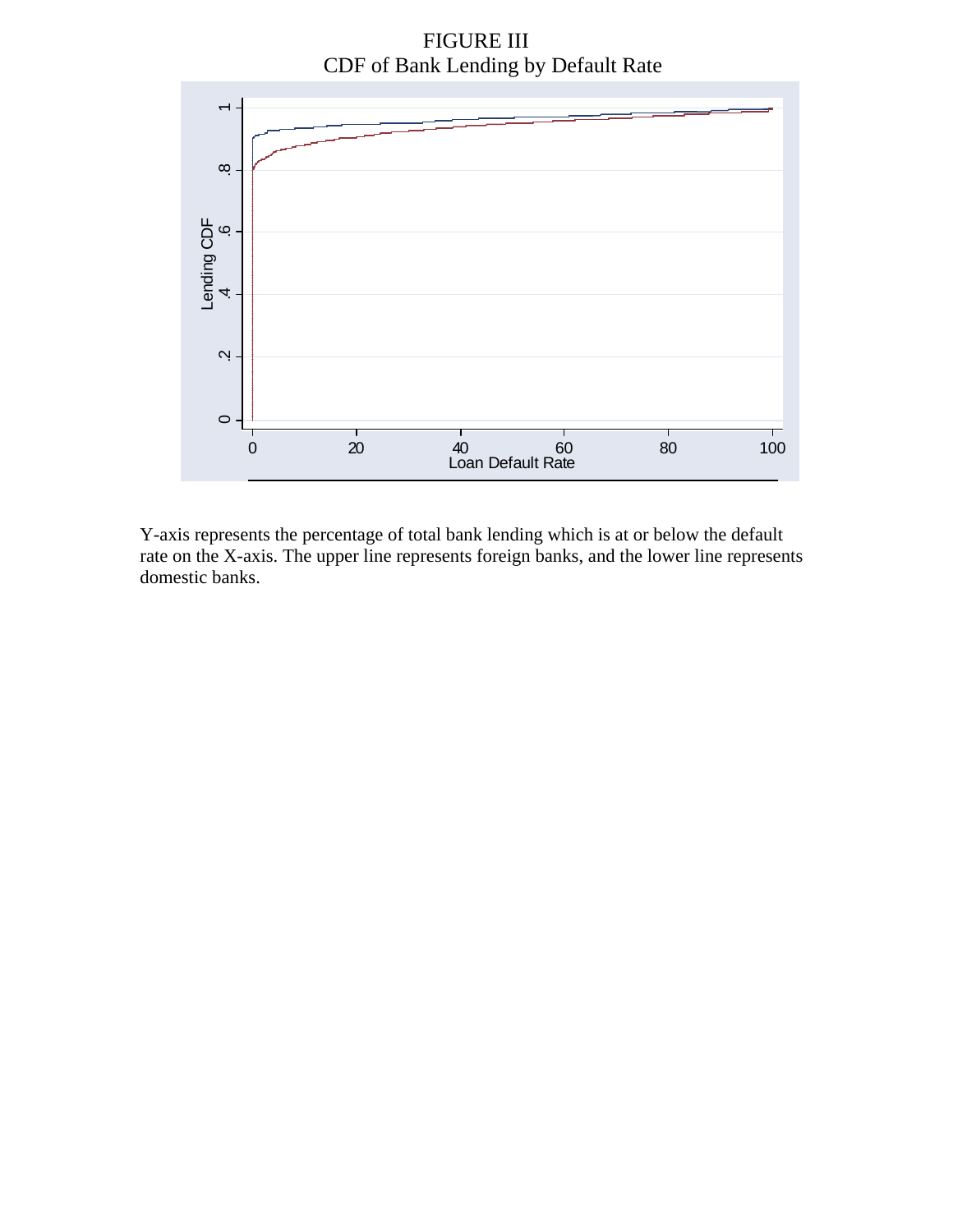# FIGURE IV A Distribution of Local Bank Size



FIGURE IV B Distribution of Global Bank Size

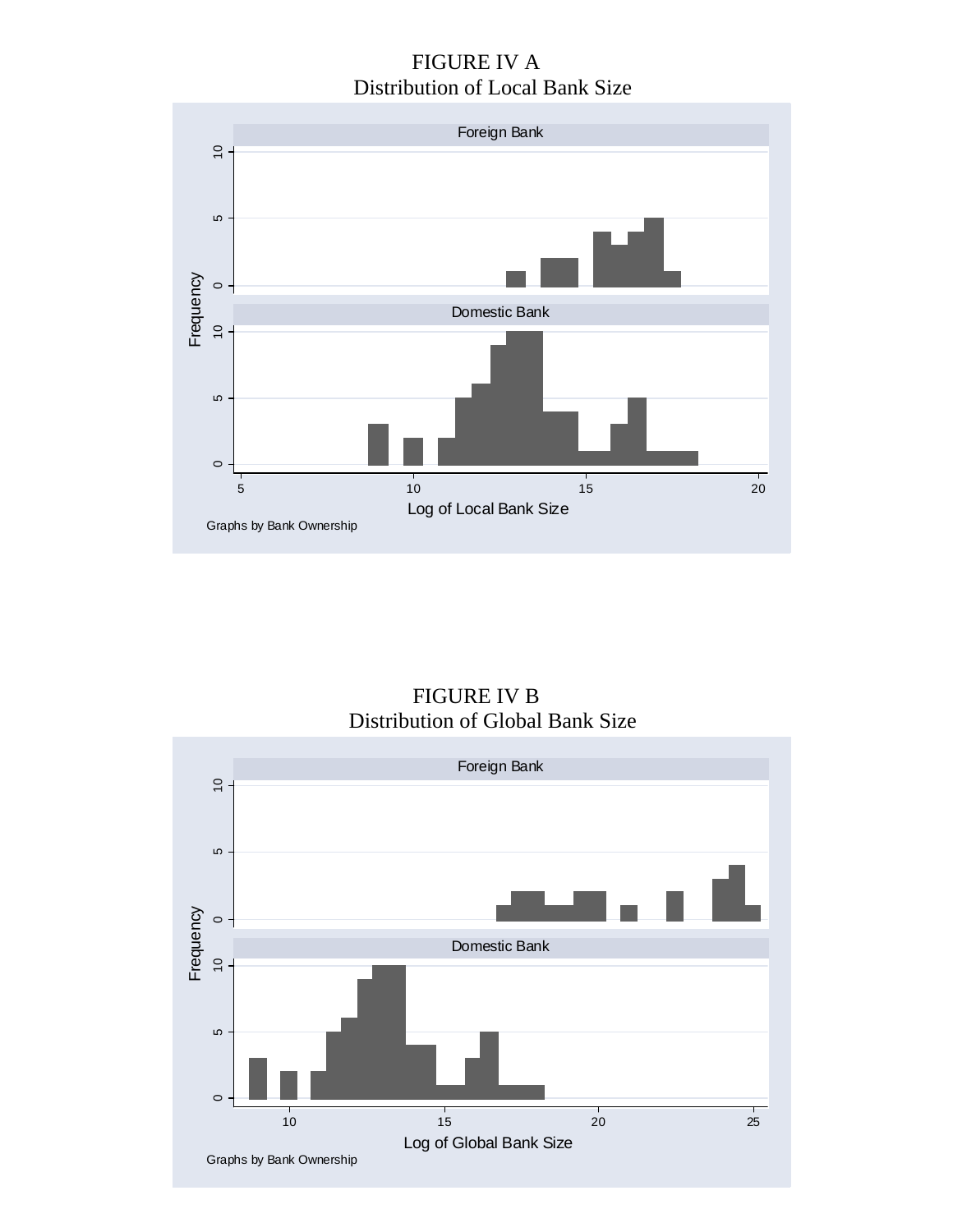| Panel A: Data Coverage                   |                               |                    |        |  |  |  |  |  |
|------------------------------------------|-------------------------------|--------------------|--------|--|--|--|--|--|
| No. of quarters                          | 25 (April 1996 to April 2002) |                    |        |  |  |  |  |  |
| No. of banks                             | 90                            |                    |        |  |  |  |  |  |
| No. of unique borrowers                  | 62,253                        |                    |        |  |  |  |  |  |
| No. of unique loans                      | 79,323                        |                    |        |  |  |  |  |  |
| No. of loan-quarter observations 588,546 |                               |                    |        |  |  |  |  |  |
|                                          |                               |                    |        |  |  |  |  |  |
| Mean<br>Min<br>Max                       |                               |                    |        |  |  |  |  |  |
| No. of loans in a quarter                | 24,716                        | 15,952             | 31,727 |  |  |  |  |  |
| No. of banks in a quarter                | 85.2                          | 78                 | 88     |  |  |  |  |  |
| Panel B: Bank Classification             |                               |                    |        |  |  |  |  |  |
|                                          | No. of                        |                    | Market |  |  |  |  |  |
|                                          | banks                         | Loans <sup>1</sup> | Share  |  |  |  |  |  |
| Foreign                                  | 22                            | 260                | 49%    |  |  |  |  |  |
| <b>Private Domestic</b>                  | 68                            | 268                | 51%    |  |  |  |  |  |

# TABLE I DATA DESCRIPTION

 $<sup>1</sup>$  in billions of 1995 Pak Rs.</sup>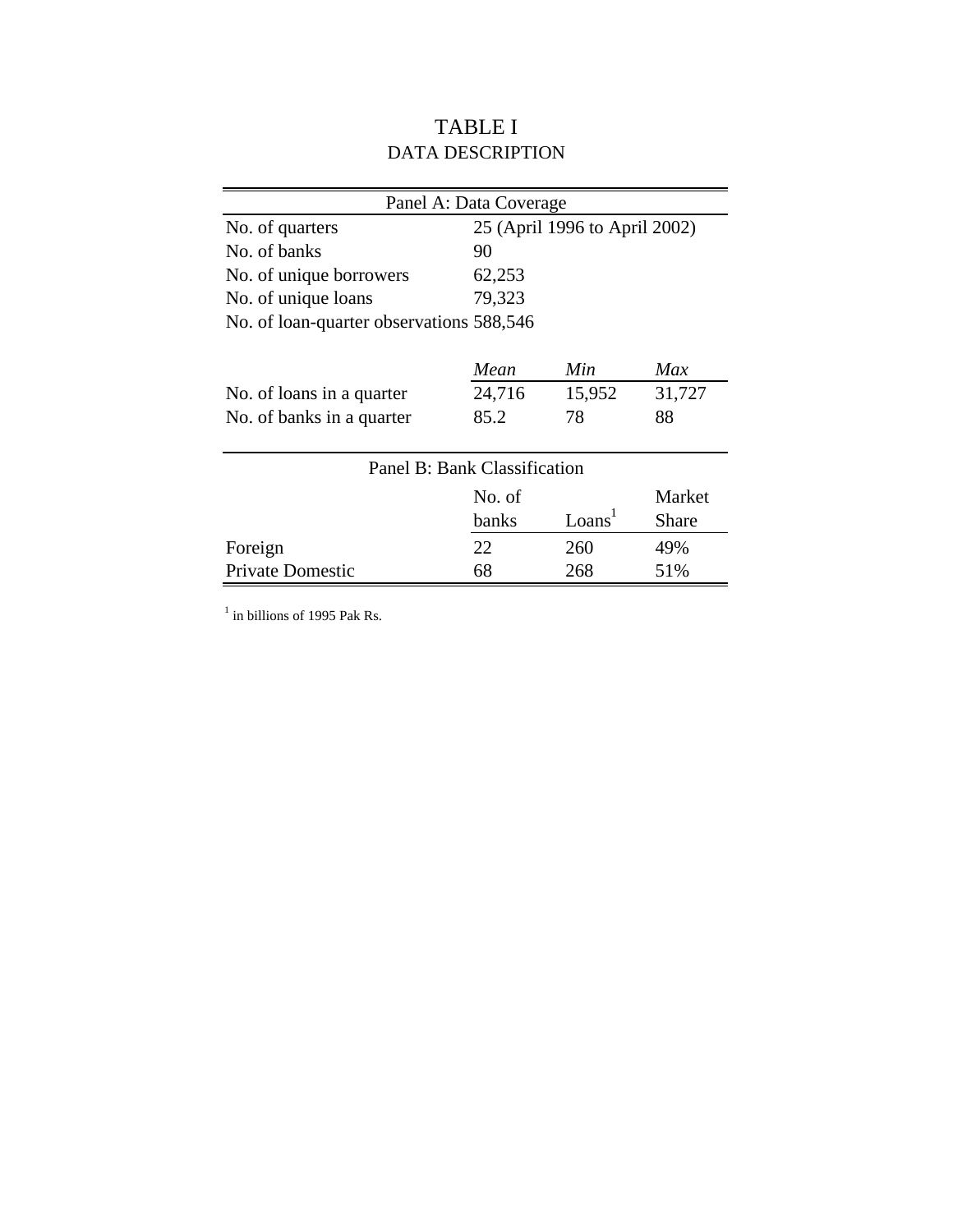|                            | Panel A: "Hard Information" Variables |                             |                     |                   |             |           |  |  |
|----------------------------|---------------------------------------|-----------------------------|---------------------|-------------------|-------------|-----------|--|--|
| Size (percentile)          | $0 - 50$                              | 50-75                       | 75-95               | 95-99             | 99-100      |           |  |  |
| % of total lending         | 1%                                    | 3%                          | 11%                 | 20%               | 65%         |           |  |  |
| # of loans (79,323 total)  | 23,854                                | 19,632                      | 21,004              | 8,484             | 6,349       |           |  |  |
| Location                   | Small                                 | Medium                      | Large               | Unclassified      |             |           |  |  |
| % of total lending         | 2%                                    | 8%                          | 89%                 | 1%                |             |           |  |  |
| # of loans (79,323 total)  | 5,876                                 | 10,918                      | 58,952              | 3,577             |             |           |  |  |
| Foreign Firm               | N <sub>O</sub>                        | Yes                         |                     |                   |             |           |  |  |
| % of total lending         | 82%                                   | 18%                         |                     |                   |             |           |  |  |
| # of loans (79,323 total)  | 78,830                                | 493                         |                     |                   |             |           |  |  |
| Group Size                 | <b>Stand Alone</b>                    | Intermediate                | Conglomerate        | Unclassified      |             |           |  |  |
| % of total lending         | 12%                                   | 18%                         | 66%                 | 3%                |             |           |  |  |
| # of loans (79,323 total)  | 35,510                                | 15,504                      | 11,801              | 16,508            |             |           |  |  |
|                            |                                       |                             |                     |                   |             |           |  |  |
| Number of Creditors        | 1                                     | $\overline{2}$              | $\mathfrak{Z}$      | $\overline{4}$    | 5           | >6        |  |  |
| % of total lending         | 13%                                   | 7%                          | 6%                  | 5%                | 3%          | 65%       |  |  |
| # of loans (79,323 total)  | 47,319                                | 12,152                      | 5,388               | 3,022             | 1,783       | 9,659     |  |  |
| Loan Type                  | Fixed                                 | Working<br>Capital          | Letter of<br>Credit | <b>Guarantees</b> | Other       |           |  |  |
| % of total lending         | 10%                                   | 59%                         | 13%                 | $8\%$             | 10%         |           |  |  |
| # of loans (79,323 total)  | 20,806                                | 42,632                      | 9,000               | 5,584             | 1,301       |           |  |  |
|                            |                                       | Panel B: Correlation Matrix |                     |                   |             |           |  |  |
|                            |                                       |                             |                     |                   | Number of   |           |  |  |
|                            | Size                                  | Location                    | Foreign Firm        | Group Size        | Creditors   | Loan Type |  |  |
| $\it Size$                 | 1                                     |                             |                     |                   |             |           |  |  |
| Location                   | 0.03                                  | 1                           |                     |                   |             |           |  |  |
|                            | (0.086)                               |                             |                     |                   |             |           |  |  |
| Foreign Firm               | 0.19<br>(0.004)                       | 0.11<br>(0.008)             | $\mathbf 1$         |                   |             |           |  |  |
| Group Size                 | 0.56                                  | 0.24                        | 0.20                | 1                 |             |           |  |  |
|                            | (0.041)                               | (0.063)                     | (0.082)             |                   |             |           |  |  |
| <b>Number of Creditors</b> | 0.66                                  | 0.19                        | 0.20                | 0.58              | $\mathbf 1$ |           |  |  |
|                            | (0.030)                               | (0.051)                     | (0.073)             | (0.025)           |             |           |  |  |
| Loan Type                  | $-0.02$                               | $-0.06$                     | 0.01                | $-0.08$           | $-0.09$     | 1         |  |  |
|                            | (0.061)                               | (0.048)                     | (0.096)             | (0.045)           | (0.046)     |           |  |  |

# TABLE II SUMMARY STATISTICS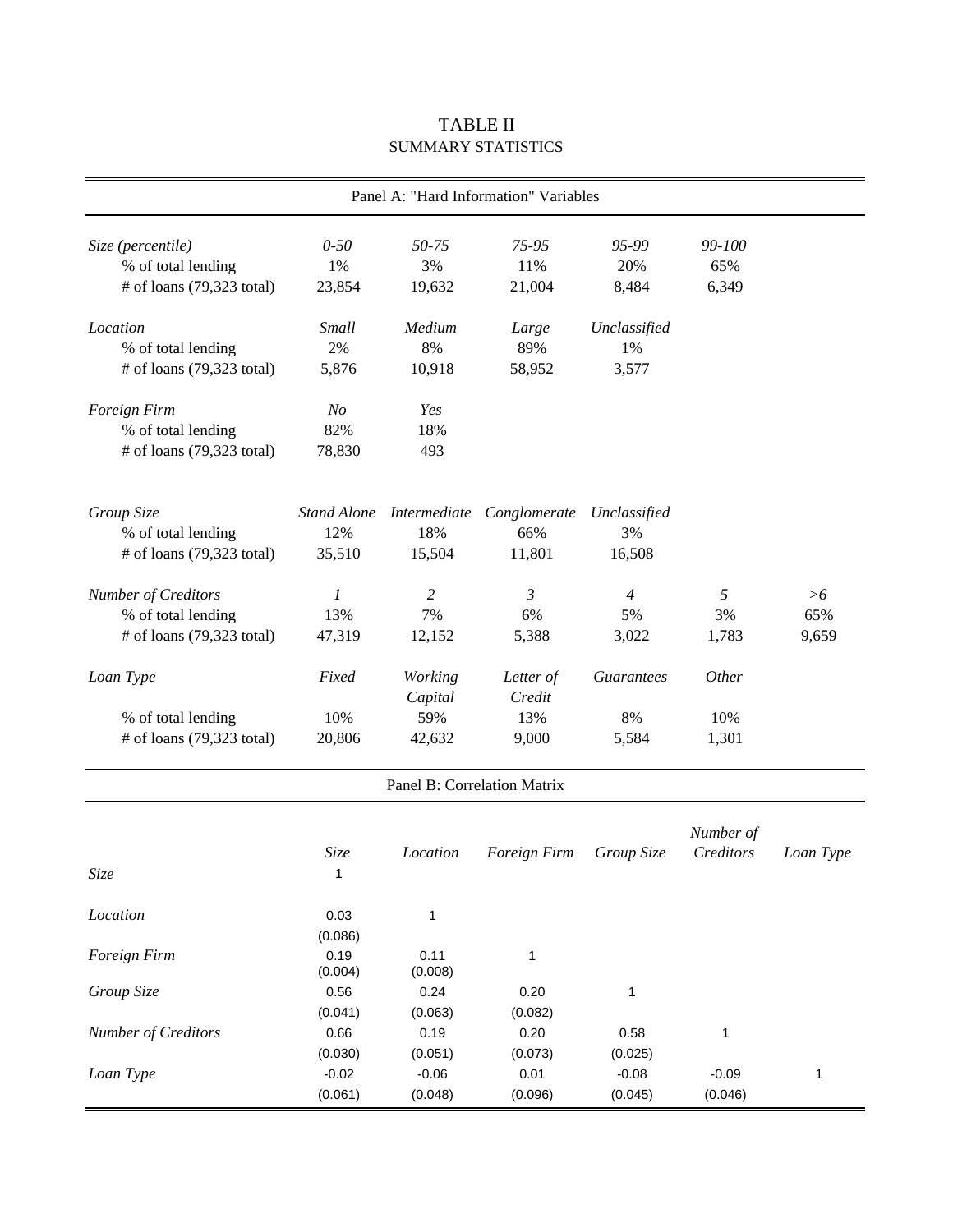# TABLE II (CONTINUED) SUMMARY STATISTICS

| Panel C: Other Variables              |       |        |                |           |        |  |  |  |
|---------------------------------------|-------|--------|----------------|-----------|--------|--|--|--|
| Variable                              | Mean  | S.D.   | Min            | Max       | Obs.   |  |  |  |
| Loan Size ('000s of 1995 Pak Rs.)     | 6,654 | 36,716 | 0.62           | 4,399,366 | 79,323 |  |  |  |
| Default Percentage:                   |       |        |                |           |        |  |  |  |
| Overall (un-weighted)                 | 4.46  | 16.39  | $\overline{0}$ | 100       | 79,323 |  |  |  |
| Less than a year (un-weighted)        | 1.36  | 6.88   | $\overline{0}$ | 100       | 79,323 |  |  |  |
| Over a year (un-weighted)             | 3.65  | 15.96  | $\overline{0}$ | 100       | 79,323 |  |  |  |
| Overall (weighted)                    | 4.81  | 17.00  | $\overline{0}$ | 100       | 79,323 |  |  |  |
| Less than a year (weighted)           | 1.25  | 5.84   | $\overline{0}$ | 100       | 79,323 |  |  |  |
| Over a year (weighted)                | 4.01  | 16.54  | $\overline{0}$ | 100       | 79,323 |  |  |  |
| Conditional On Default <sup>1</sup> : |       |        |                |           |        |  |  |  |
| Litigation (un-weighted)              | 27.92 | 44.87  | $\overline{0}$ | 100       | 5,762  |  |  |  |
| Recovery (un-weighted)                | 40.07 | 49.01  | $\overline{0}$ | 100       | 5,762  |  |  |  |
| % Recovery (un-weighted)              | 26.60 | 41.23  | $\theta$       | 100       | 5,762  |  |  |  |
| Litigation (weighted)                 | 31.84 | 46.59  | $\overline{0}$ | 100       | 5,762  |  |  |  |
| Recovery (weighted)                   | 36.75 | 48.22  | $\theta$       | 100       | 5,762  |  |  |  |
| % Recovery (weighted)                 | 17.43 | 33.38  | $\overline{0}$ | 100       | 5,762  |  |  |  |

<sup>1</sup> The litigation and recovery information is only available from April 2001 to April 2002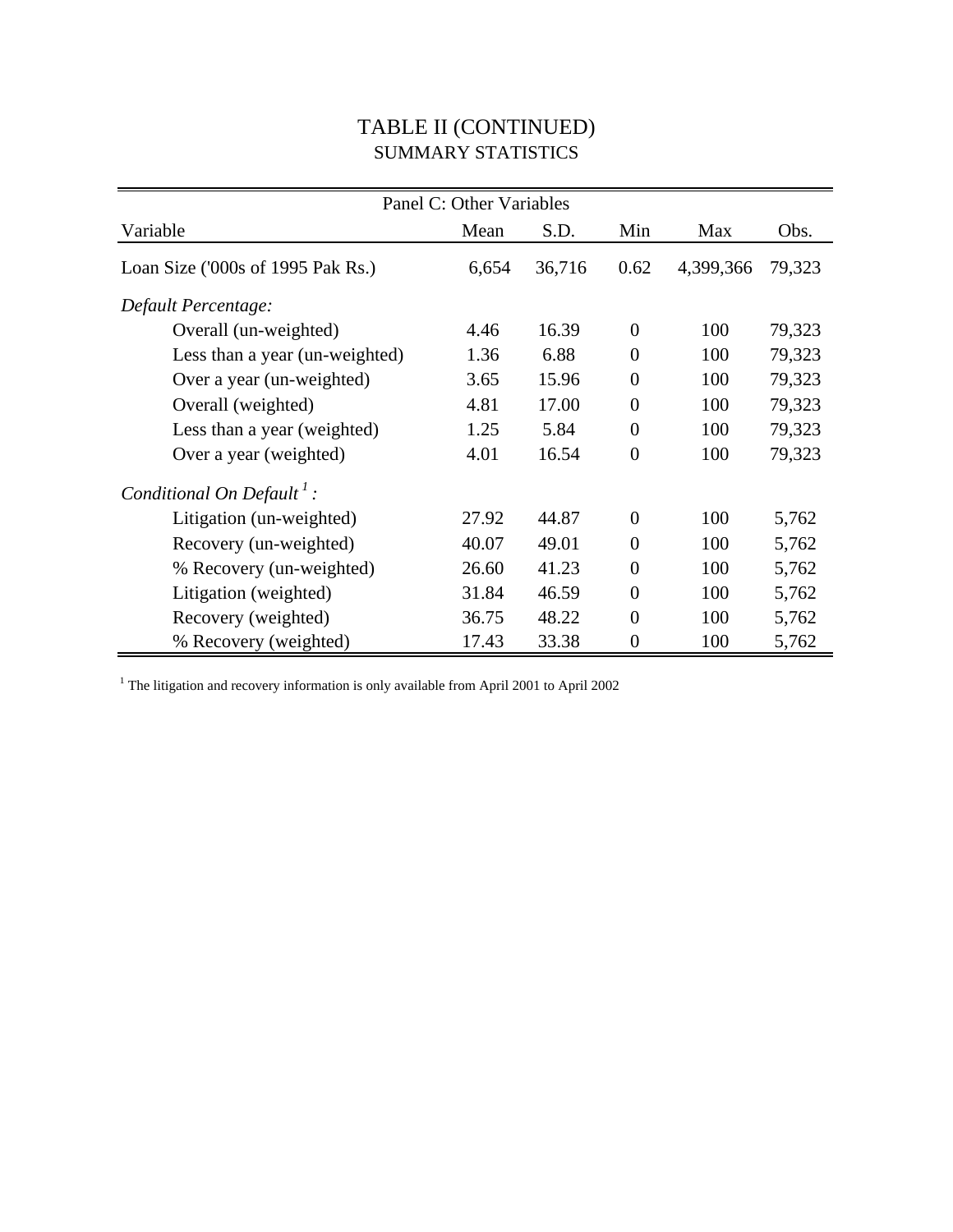|                             | Value-weighted Means for "Hard Information" Proxies |          |              |            |           |           |  |  |
|-----------------------------|-----------------------------------------------------|----------|--------------|------------|-----------|-----------|--|--|
|                             | (1)                                                 | (2)      | (3)          | (4)        | (5)       | (6)       |  |  |
|                             |                                                     |          |              |            | No of     |           |  |  |
|                             | Size                                                | Location | Foreign Firm | Group Size | Creditors | Loan Type |  |  |
| Foreign                     | 4.70                                                | 2.95     | 0.26         | 2.72       | 3.68      | 0.93      |  |  |
|                             | (0.05)                                              | (0.02)   | (0.03)       | (0.04)     | (0.08)    | (0.03)    |  |  |
| Domestic                    | 4.01                                                | 2.72     | 0.035        | 2.23       | 2.92      | 0.81      |  |  |
|                             | (0.05)                                              | (0.05)   | (0.005)      | (0.05)     | (0.08)    | (0.11)    |  |  |
| Difference                  | 0.70                                                | 0.24     | 0.23         | 0.50       | 0.77      | 0.12      |  |  |
|                             | (0.07)                                              | (0.05)   | (0.03)       | (0.06)     | (0.11)    | (0.11)    |  |  |
| Difference                  | 0.13                                                | 0.18     | 0.11         | 0.11       | 0.08      | 0.16      |  |  |
| with controls $\frac{1}{1}$ | (0.03)                                              | (0.03)   | (0.03)       | (0.04)     | (0.05)    | (0.12)    |  |  |
| Observations                | 79,323                                              | 75,746   | 79,323       | 62,815     | 79,323    | 79,323    |  |  |

# TABLE III DIFFERENCES BETWEEN DOMESTIC AND FOREIGN BANKS LENDING COMPOSITION

The results are based on the cross-sectional database of 79,323 loans covering a period of 1996 to 2002. Standard errors reported in parentheses are clustered at the bank-level (90 banks in all). Size is coded 1 through 5 representing the size of borrower, Location is coded 1 through 3 representing the city size of the borrower, Foreign Firm is a dummy for whether the borrower is a multi-national, Group Size is coded 1 through 3 representing the group size of the borrower, and Loan Type is a dummy for whether the loan is a short term loan.

 $1$  The controls include 5 loan-type dummies, 5 borrower size dummies, dummy for whether the borrower is a foreign firm, dummy for the number of creditors the borrower has, 3 group size dummies, 134 dummies for each of the city/town of borrower, and 21 dummies for the industry of the borrower.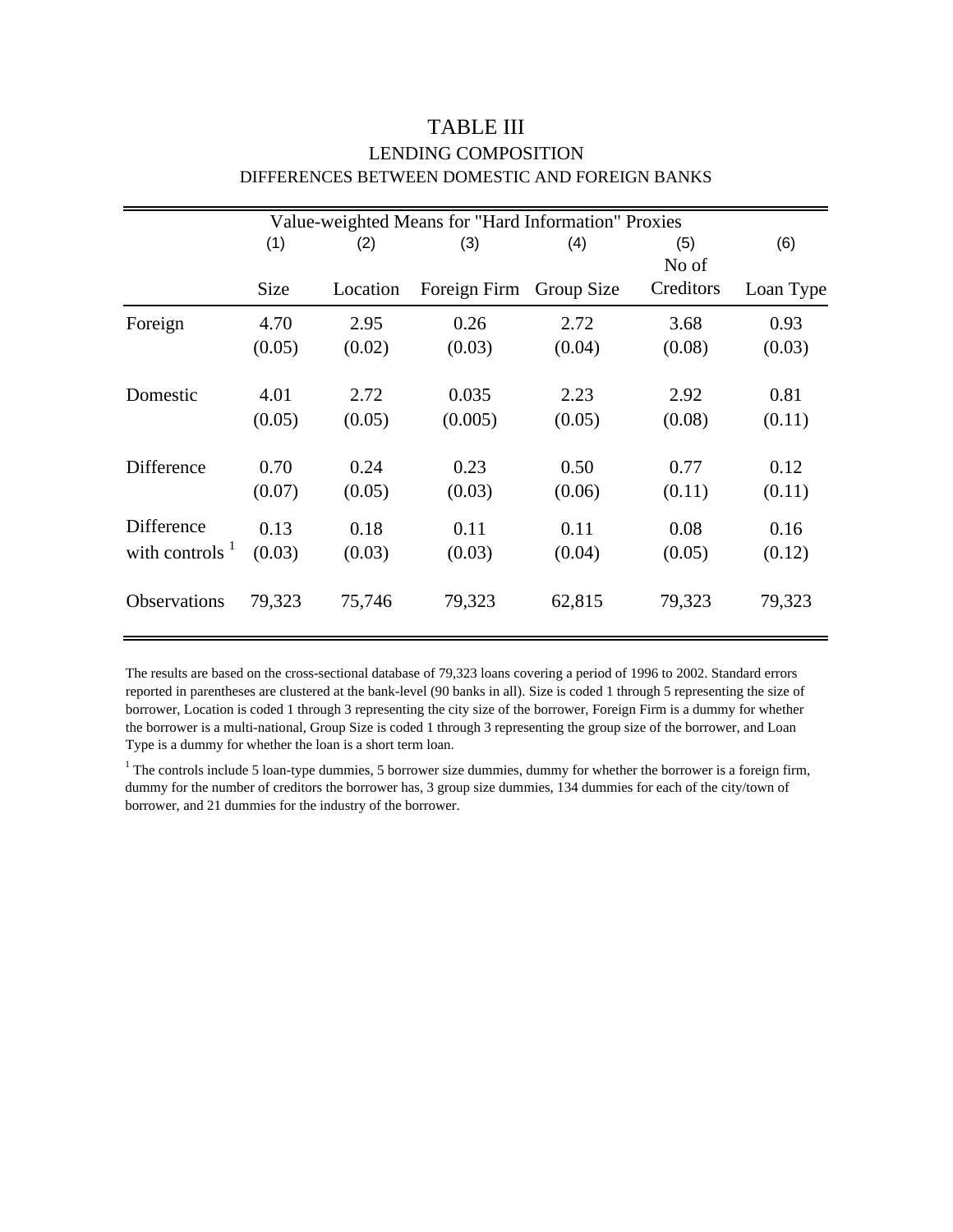|                                 |                       |                   |                    |                        | <b>Conditional on Default</b> |                          |  |
|---------------------------------|-----------------------|-------------------|--------------------|------------------------|-------------------------------|--------------------------|--|
|                                 | Mean Default Rate (%) |                   |                    | Mean Recovery Rate (%) |                               | Mean Litigation Rate (%) |  |
|                                 | (1)                   | (2)               | (3)                | (4)                    | (5)                           | (6)                      |  |
| Foreign                         | 3.53<br>(0.81)        | 4.32<br>(0.77)    | 18.11<br>(3.86)    | 18.96<br>(2.93)        | 38.87<br>(8.50)               | 63.18<br>(5.08)          |  |
| Domestic                        | 6.04<br>(1.98)        | 4.54<br>(1.00)    | 44.39<br>(7.33)    | 46.05<br>(10.62)       | 33.39<br>(2.28)               | 24.2<br>(5.35)           |  |
| Difference                      | $-2.52$<br>(2.13)     | $-0.22$<br>(1.25) | $-26.28$<br>(8.23) | $-27.09$<br>(10.98)    | 5.47<br>(8.63)                | 38.97<br>(7.30)          |  |
| Difference<br>with controls $1$ | $-2.54$<br>(2.08)     | $-0.67$<br>(1.23) | $-21.0$<br>(6.92)  | $-18.08$<br>(5.99)     | 5.81<br>(7.66)                | 34.06<br>(7.70)          |  |
| Weighted                        | Yes                   | N <sub>o</sub>    | Yes                | N <sub>o</sub>         | Yes                           | N <sub>o</sub>           |  |
| Observations                    | 79,323                | 79,323            | 5,762              | 5,762                  | 5,762                         | 5,762                    |  |

# TABLE IV DEFAULT, RECOVERY, AND LITIGATION

The results are based on the cross-sectional database of 79,323 loans covering a period of 1996 to 2002. Standard errors in parentheses are clustered at the bank-level (90 banks in all). The recovery and litigation data covers the period April 2001 to April 2002.

<sup>1</sup> The controls include 5 loan-type dummies, 5 borrower size dummies, dummy for whether the borrower is a foreign firm, dummy for the number of creditors the borrower has, 3 group size dummies, 134 dummies for each of the city/town of borrower, and 21 dummies for the industry of the borrower.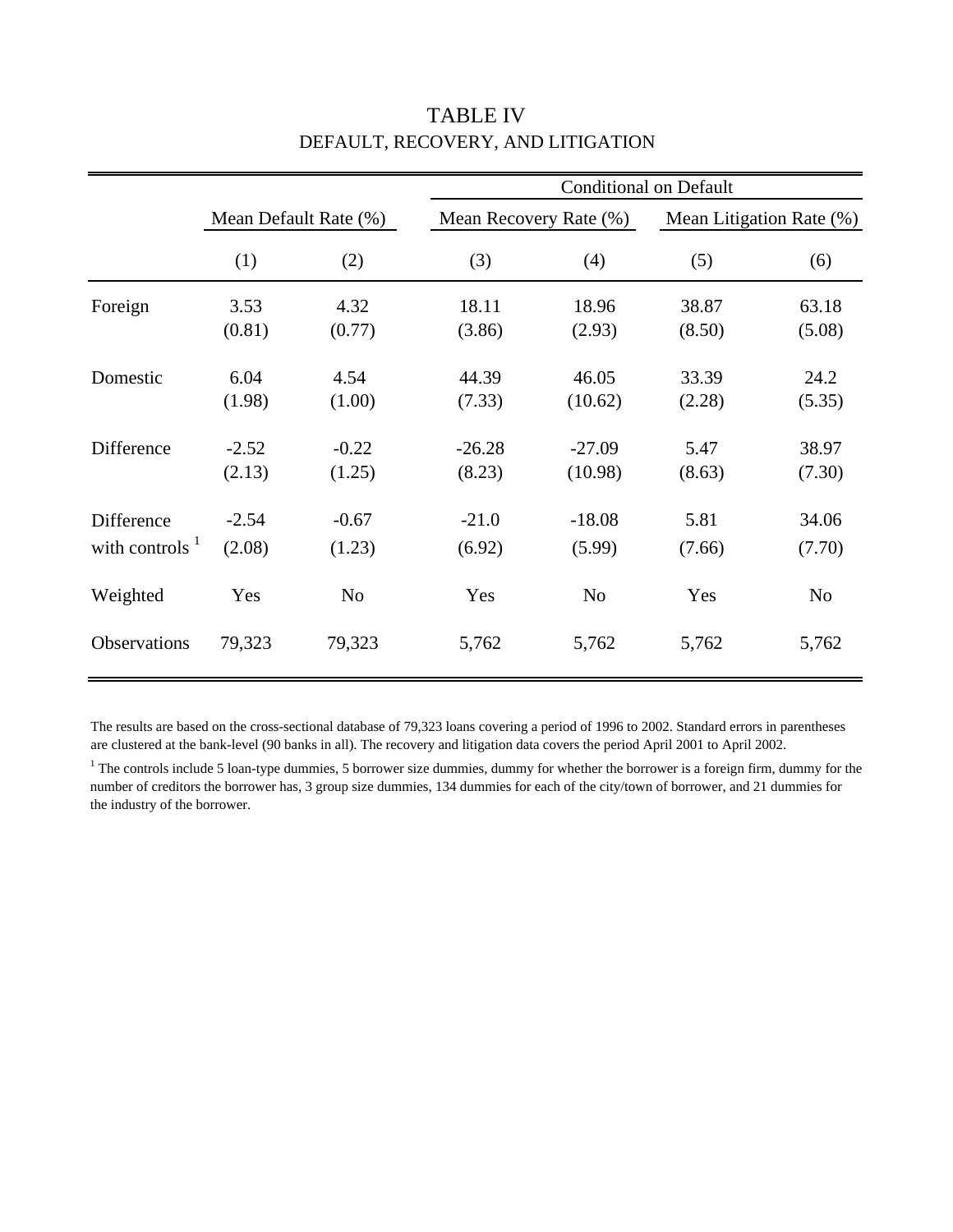| Data restricted to borrowers who borrow from both types of banks. |                  |                |                   |                               |                        |                |  |  |  |
|-------------------------------------------------------------------|------------------|----------------|-------------------|-------------------------------|------------------------|----------------|--|--|--|
|                                                                   |                  |                |                   | <b>Conditional on Default</b> |                        |                |  |  |  |
|                                                                   | Default Rate (%) |                | Recovery Rate (%) |                               | Litigation Rate $(\%)$ |                |  |  |  |
|                                                                   | (1)              | (2)            | (3)               | (4)                           | (5)                    | (6)            |  |  |  |
| Foreign                                                           | 0.47             | 0.16           | $-14$             | $-13.24$                      | 5.2                    | 13.39          |  |  |  |
|                                                                   | (0.72)           | (0.59)         | (7.30)            | (4.33)                        | (9.40)                 | (5.96)         |  |  |  |
| Loan-size Weighted                                                | Yes              | N <sub>o</sub> | Yes               | N <sub>o</sub>                | Yes                    | N <sub>o</sub> |  |  |  |
| <b>Borrower Fixed</b>                                             |                  |                |                   |                               |                        |                |  |  |  |
| effects                                                           | Yes              | Yes            | Yes               | Yes                           | Yes                    | Yes            |  |  |  |
| Observations                                                      | 15,453           | 15,453         | 390               | 390                           | 390                    | 390            |  |  |  |
| $R-sq$                                                            | 0.71             | 0.59           | 0.63              | 0.47                          | 0.55                   | 0.49           |  |  |  |

# TABLE V DEFAULT, RECOVERY, AND LITIGATION, USING BORROWER FIXED EFFECTS

Columns (1) and (2) have 4,217 fixed effects (one for each borrower lending from both domestic and foreign banks), Columns (3) through (6) have 101 fixed effects (one for each borrower lending from both domestic and government banks, and defaulting on both). Standard errors in parentheses are clustered at the bank-level (90 banks in all).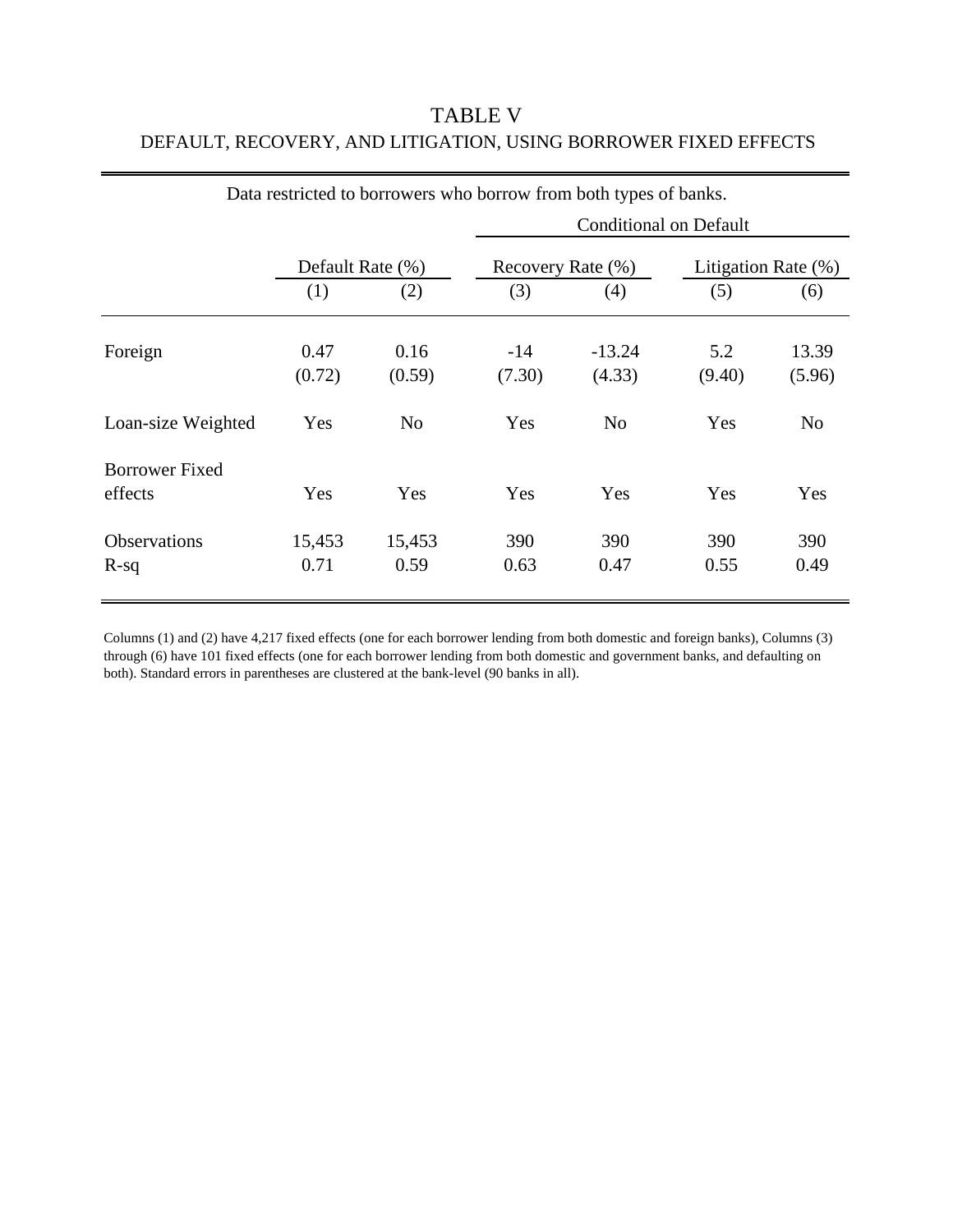### TABLE VI

| Panel A: Lending Composition - Value-weighted Means for "Hard Information" Proxies |                   |                   |                   |                      |                     |                   |  |  |
|------------------------------------------------------------------------------------|-------------------|-------------------|-------------------|----------------------|---------------------|-------------------|--|--|
|                                                                                    | <b>Size</b>       | Location          | Foreign<br>Firm   | Group<br><b>Size</b> | No. of<br>Creditors | Loan-<br>Type     |  |  |
|                                                                                    | (1)               | (2)               | (3)               | (4)                  | (5)                 | (6)               |  |  |
| (Domestic - Asian Foreign)                                                         | $-0.52$<br>(0.07) | $-0.16$<br>(0.06) | $-0.13$<br>(0.04) | $-0.36$<br>(0.08)    | $-0.56$<br>(0.11)   | $-0.12$<br>(0.12) |  |  |
| Asian Foreign                                                                      | 4.53<br>(0.06)    | 2.87<br>(0.04)    | 0.16<br>(0.04)    | 2.58<br>(0.07)       | 3.46<br>(0.08)      | 0.93<br>(0.04)    |  |  |
| (NonAsian Foreign<br>- Asian Foreign)                                              | 0.21<br>(0.08)    | 0.10<br>(0.04)    | 0.12<br>(0.05)    | 0.17<br>(0.08)       | 0.27<br>(0.11)      | 0.01<br>(0.05)    |  |  |
| <b>Observations</b>                                                                | 79,323            | 75,746            | 79,323            | 62,815               | 79,323              | 79,323            |  |  |

### IS "DISTANCE" GEOGRAPHY / CULTURE?

# Panel B: Recovery and Litigation<sup>1</sup>

|                       | Recovery       |          |                | Litigation |
|-----------------------|----------------|----------|----------------|------------|
|                       | (1)            | (2)      | (3)            | (4)        |
| NonAsian Foreign      | $-10.84$       | $-14.99$ | 0.26           | 0.14       |
|                       | (8.56)         | (6.30)   | (0.07)         | (0.11)     |
| Domestic              | 11.52          | 17.13    | $-0.18$        | $-0.02$    |
|                       | (8.13)         | (7.55)   | (0.08)         | (0.08)     |
| Loan-size Weighted    | N <sub>o</sub> | Yes      | N <sub>o</sub> | Yes        |
| <b>Other Controls</b> | Yes            | Yes      | Yes            | Yes        |
| <b>Observations</b>   | 5,762          | 5,762    | 5,762          | 5,762      |
| $R-sq$                | 0.19           | 0.22     | 0.21           | 0.13       |

In Panel A, the results are based on the cross-sectional database of 79,323 loans covering a period of 1996 to 2002. Both panels report standard errors in parentheses clustered at the bank-level (90 banks in all).

 $1$  The omitted category is Asian foreign banks. The weighted regressions use size of loans as weights. All regressions also include controls including the 5 loan-type dummies, 5 borrower size dummies, dummy for whether the borrower is a foreign firm, dummy for the number of creditors the borrower has, 3 group size dummies, 134 dummies for each of the city/town of borrower, and 21 dummies for the industry of the borrower. The recovery and litigation regression only use the loans in default and covering the period April 2001 to April 2002.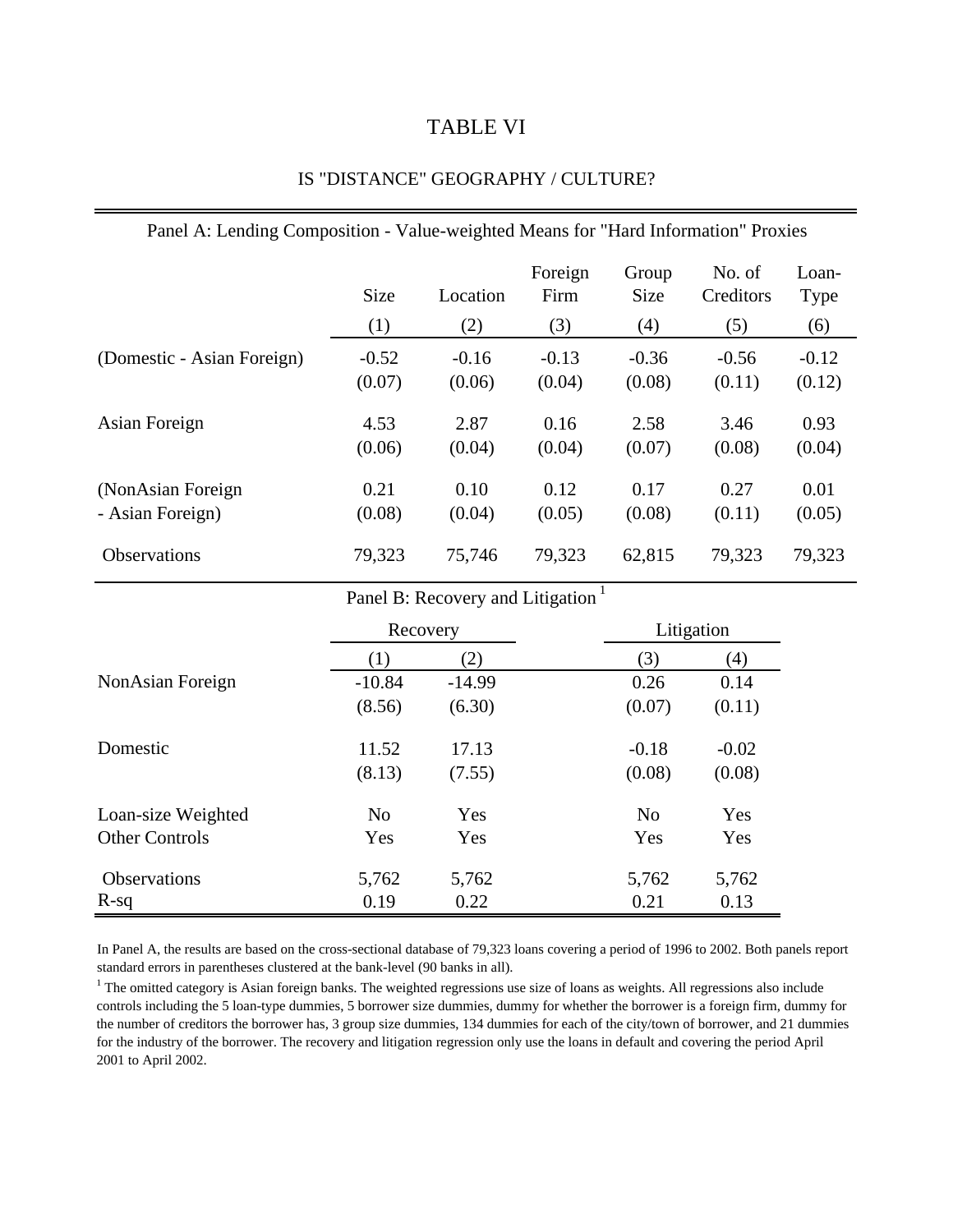|                         |         |                  | <b>Conditional on Default</b> |                   |
|-------------------------|---------|------------------|-------------------------------|-------------------|
|                         |         | Default Rate (%) |                               | Recovery Rate (%) |
|                         | (1)     | (2)              | (3)                           | (4)               |
| Domestic                | 1.09    | $-0.7$           | 24.77                         | 19.47             |
|                         | (2.10)  | (1.89)           | (7.78)                        | (8.49)            |
| Politically UnConnected | $-2.16$ | $-2.8$           | $-1.77$                       | $-3.56$           |
|                         | (0.45)  | (0.65)           | (9.92)                        | (4.13)            |
| Domestic*Politically    | 2.18    | 0.92             | 3.06                          | 10.43             |
| UnConnected             | (0.53)  | (0.84)           | (11.81)                       | (6.56)            |
| Loan-size Weighted      | Yes     | N <sub>0</sub>   | Yes                           | N <sub>0</sub>    |
| $R-sq$                  | 0.01    | $\theta$         | 0.04                          | 0.04              |
| Number of Obs.          | 79,323  | 79,323           | 5,762                         | 5,762             |

# TABLE VII ARE DISTANCE CONSTRAINTS DRIVEN BY POLITICAL ENFORCEMENT?

The results are based on the cross-sectional database of 79,323 loans covering a period of 1996 to 2002. Standard errors in parentheses are clustered at the bank-level (90 banks in all). The recovery data covers the period April 2001 to April 2002. Regression includes a constant as well.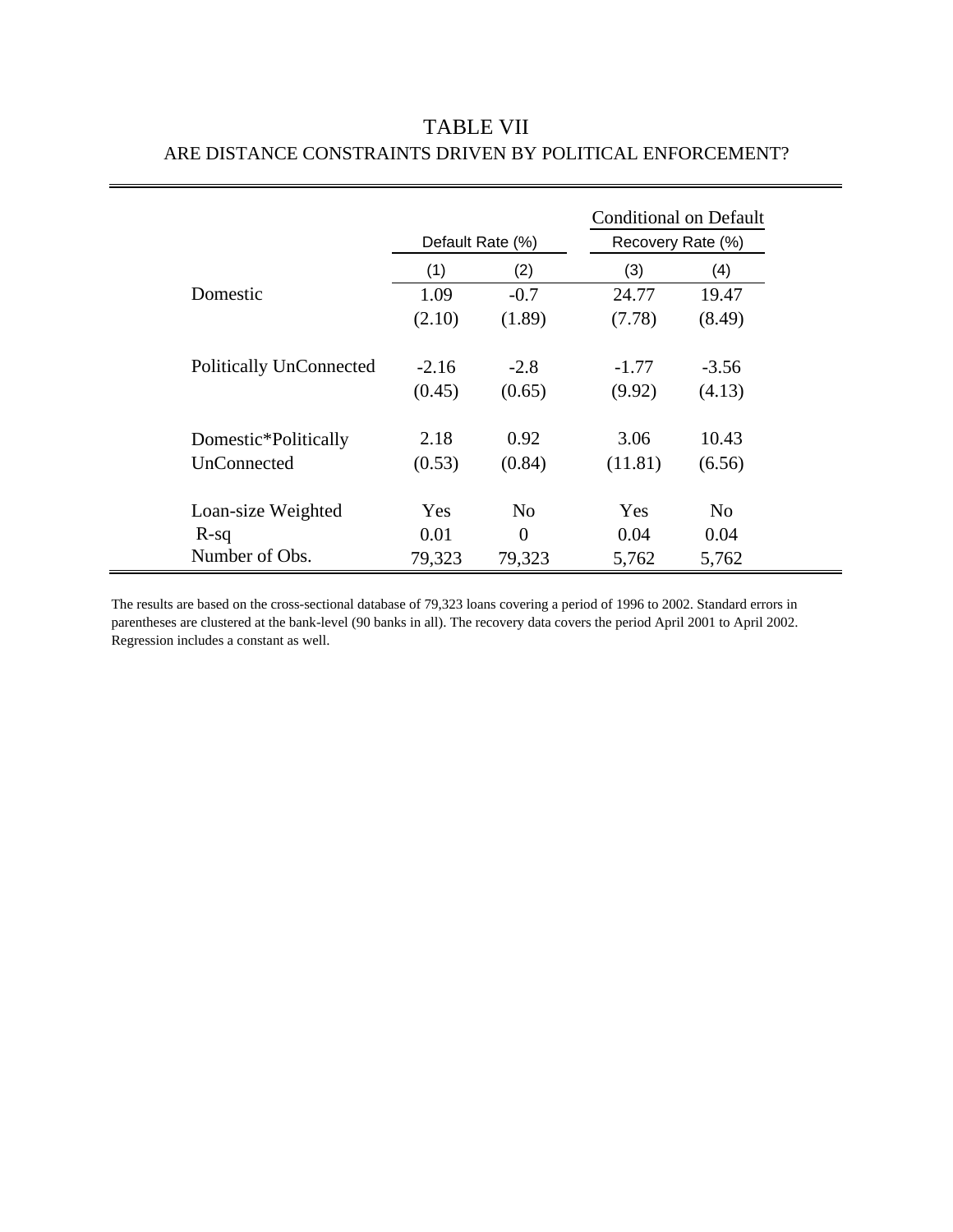| Panel A: Lending Composition - Value-weighted Means for "Hard Information" Proxies |             |                 |                        |                      |                            |                      |  |  |
|------------------------------------------------------------------------------------|-------------|-----------------|------------------------|----------------------|----------------------------|----------------------|--|--|
|                                                                                    | Size<br>(1) | Location<br>(2) | Foreign<br>Firm<br>(3) | Group<br>Size<br>(4) | No. of<br>Creditors<br>(5) | Loan-<br>Type<br>(6) |  |  |
| Domestic Bank Dummy                                                                | $-0.59$     | $-0.20$         | $-0.14$                | $-0.41$              | $-0.73$                    | $-0.01$              |  |  |
|                                                                                    | (0.08)      | (0.06)          | (0.05)                 | (0.08)               | (0.09)                     | (0.07)               |  |  |
| NonAsian Foreign Bank                                                              | 0.52        | 0.25            | 0.19                   | 0.38                 | 0.93                       | $-0.37$              |  |  |
| Dummy                                                                              | (0.16)      | (0.07)          | (0.09)                 | (0.15)               | (0.20)                     | (0.27)               |  |  |
| Log of Bank Size                                                                   | 0.01        | $-0.01$         | 0.00                   | 0.20                 | $-0.10$                    | $-0.05$              |  |  |
|                                                                                    | (0.24)      | (0.02)          | (0.00)                 | (0.11)               | (0.19)                     | (0.15)               |  |  |
| Log of Bank Size $*$ Big                                                           | $-0.09$     | $-0.02$         | $-0.02$                | $-0.25$              | $-0.06$                    | 0.14                 |  |  |
|                                                                                    | (0.25)      | (0.03)          | (0.02)                 | (0.11)               | (0.19)                     | (0.16)               |  |  |
| <b>Big</b>                                                                         | 1.87        | 0.25            | 0.31                   | 3.26                 | 1.40                       | $-1.61$              |  |  |
|                                                                                    | (3.02)      | (0.36)          | (0.34)                 | (1.47)               | (2.39)                     | (2.26)               |  |  |
| Constant                                                                           | 4.03        | 3.31            | 0.14                   | 0.23                 | 5.02                       | 0.86                 |  |  |
|                                                                                    | (2.97)      | (0.29)          | (0.05)                 | (1.37)               | (2.26)                     | (1.90)               |  |  |
| <b>Observations</b>                                                                | 79,323      | 75,746          | 79,323                 | 62,815               | 79,323                     | 79,323               |  |  |

### TABLE VIII IS "DISTANCE" SIZE?

### Panel B: Recovery and Litigation<sup>1</sup>

|                          |          | Recovery  | Litigation     |         |  |
|--------------------------|----------|-----------|----------------|---------|--|
|                          | (1)      | (2)       | (3)            | (4)     |  |
| Domestic Bank Dummy      | 17.25    | 25.06     | $-0.23$        | $-0.04$ |  |
|                          | (6.70)   | (4.95)    | (0.07)         | (0.08)  |  |
| NonAsian Foreign Bank    | $-28.53$ | $-54.28$  | 0.45           | 0.22    |  |
| Dummy                    | (17.67)  | (11.65)   | (0.10)         | (0.13)  |  |
| Log of Bank Size         | 4.17     | (1.30)    | 0.01           | 0.02    |  |
|                          | (3.82)   | (6.50)    | (0.04)         | (0.10)  |  |
| Log of Bank Size $*$ Big | (1.30)   | 8.23      | (0.04)         | (0.03)  |  |
|                          | (5.21)   | (6.81)    | (0.04)         | (0.10)  |  |
| <b>Big</b>               | 25.5     | $-110.31$ | 0.49           | 0.41    |  |
|                          | (72.65)  | (87.39)   | (0.58)         | (1.21)  |  |
| Loan-size Weighted       | No       | Yes       | N <sub>0</sub> | Yes     |  |
| <b>Other Controls</b>    | Yes      | Yes       | Yes            | Yes     |  |
| <b>Observations</b>      | 5,762    | 5,762     | 5,762          | 5,762   |  |
| $R-sq$                   | 0.20     | 0.25      | 0.22           | 0.13    |  |

In Panel A, the results are based on the cross-sectional database of 79,323 loans covering a period of 1996 to 2002. Both panels report standard errors in parentheses clustered at the bank-level (90 banks in all).

<sup>1</sup> The omitted category is Asian foreign banks. The weighted regressions use size of loans as weights. All regressions also include controls including the 5 loan-type dummies, 5 borrower size dummies, dummy for whether the borrower is a foreign firm, dummy for the number of creditors the borrower has, 3 group size dummies, 134 dummies for each of the city/town of borrower, and 21 dummies for the industry of the borrower. The recovery and litigation regression only use the loans in default and covering the period April 2001 to April 2002.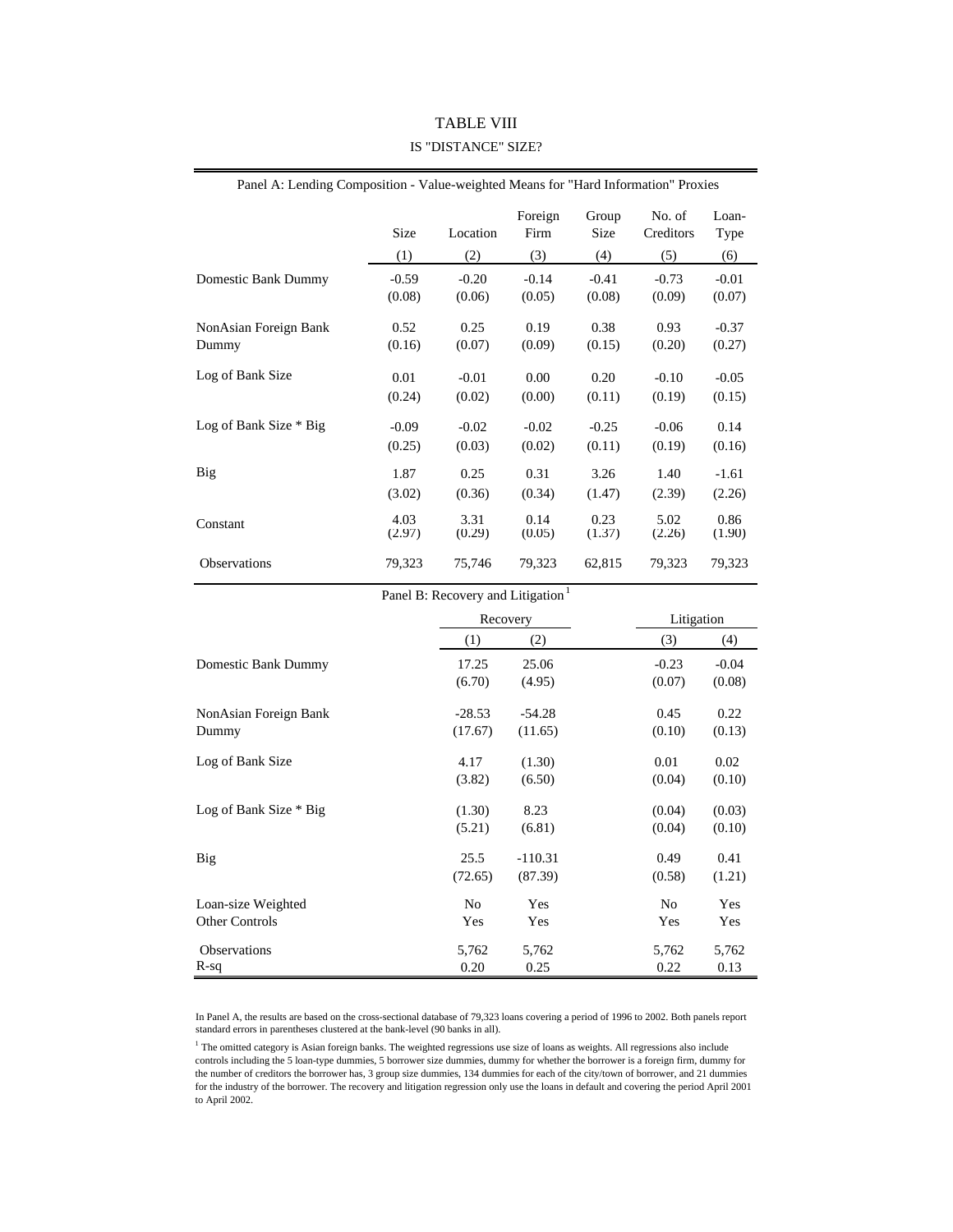|                        | Export? |            |        | Log Export |        | Log Export Productivity |  |
|------------------------|---------|------------|--------|------------|--------|-------------------------|--|
|                        | (1)     | (2)        | (3)    | (4)        | (5)    | (6)                     |  |
| Borrowing from both    |         |            |        |            |        |                         |  |
| Foreign and Domestic   | 0.12    | 0.08       | 1.74   | 1.12       | 0.02   | 0.15                    |  |
|                        | (0.04)  | (0.03)     | (0.54) | (0.43)     | (0.17) | (0.12)                  |  |
| Borrowing from Foreign |         |            |        |            |        |                         |  |
| only                   | 0.01    | 0.004      | 0.09   | 0.04       | 0.02   | $-0.004$                |  |
|                        | (0.04)  | (0.02)     | (0.46) | (0.30)     | (0.17) | (0.12)                  |  |
| Constant               | 0.23    | --         | 2.75   |            | 0.98   |                         |  |
|                        | (0.03)  |            | (0.42) |            | (0.13) |                         |  |
| Controls               |         | <b>YES</b> |        | <b>YES</b> |        | <b>YES</b>              |  |
| R-squared              | 0.01    | 0.09       | 0.01   | 0.1        | 0.00   | 0.07                    |  |
| <b>Observations</b>    | 4,573   | 4,573      | 4,573  | 4,573      | 4,573  | 4,573                   |  |

# TABLE IX ARE FOREIGN BANK BORROWERS BETTER QUALITY FIRMS?

Data limited to textile firms for which export data is available. Standard errors are clustered at the bank level. "Export?" is an indicator variable for whether the firm is an exporter, "log export" is the log of total exports during 2001 to 2003 for the firm, and "Export Productivity" is total exports divided by total lending for the firm. The data was collapsed at the firm (borrower) level, and so each observation represents a unique firm. The controls include 5 borrower size dummies, dummy for whether the borrower is a foreign firm, 3 group size dummies, and 134 dummies for each of the city/town of borrower.